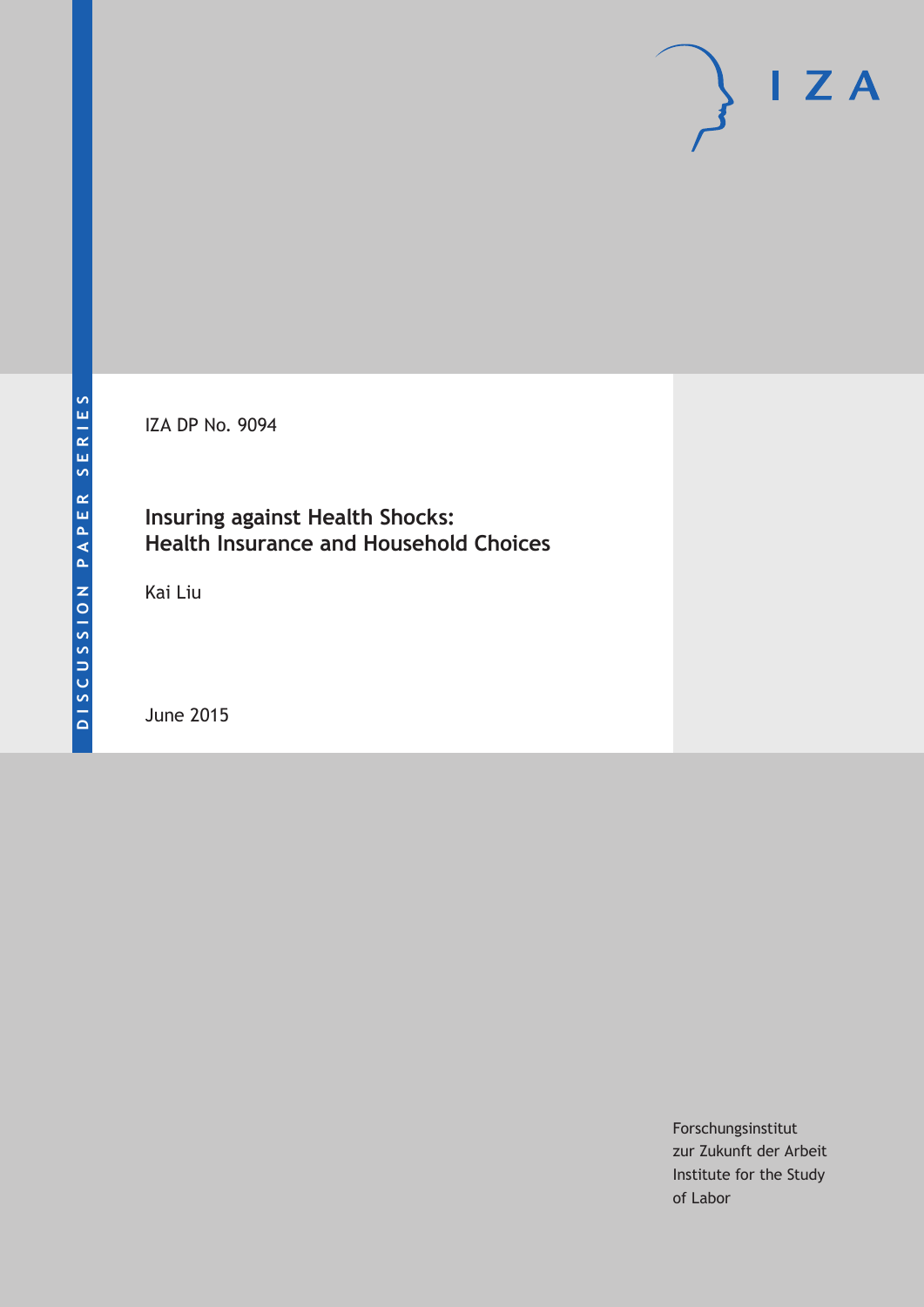# **Insuring against Health Shocks: Health Insurance and Household Choices**

**Kai Liu**

*Norwegian School of Economics and IZA*

## Discussion Paper No. 9094 June 2015

IZA

P.O. Box 7240 53072 Bonn **Germany** 

Phone: +49-228-3894-0 Fax: +49-228-3894-180 E-mail: iza@iza.org

Any opinions expressed here are those of the author(s) and not those of IZA. Research published in this series may include views on policy, but the institute itself takes no institutional policy positions. The IZA research network is committed to the IZA Guiding Principles of Research Integrity.

The Institute for the Study of Labor (IZA) in Bonn is a local and virtual international research center and a place of communication between science, politics and business. IZA is an independent nonprofit organization supported by Deutsche Post Foundation. The center is associated with the University of Bonn and offers a stimulating research environment through its international network, workshops and conferences, data service, project support, research visits and doctoral program. IZA engages in (i) original and internationally competitive research in all fields of labor economics, (ii) development of policy concepts, and (iii) dissemination of research results and concepts to the interested public.

<span id="page-1-0"></span>IZA Discussion Papers often represent preliminary work and are circulated to encourage discussion. Citation of such a paper should account for its provisional character. A revised version may be available directly from the author.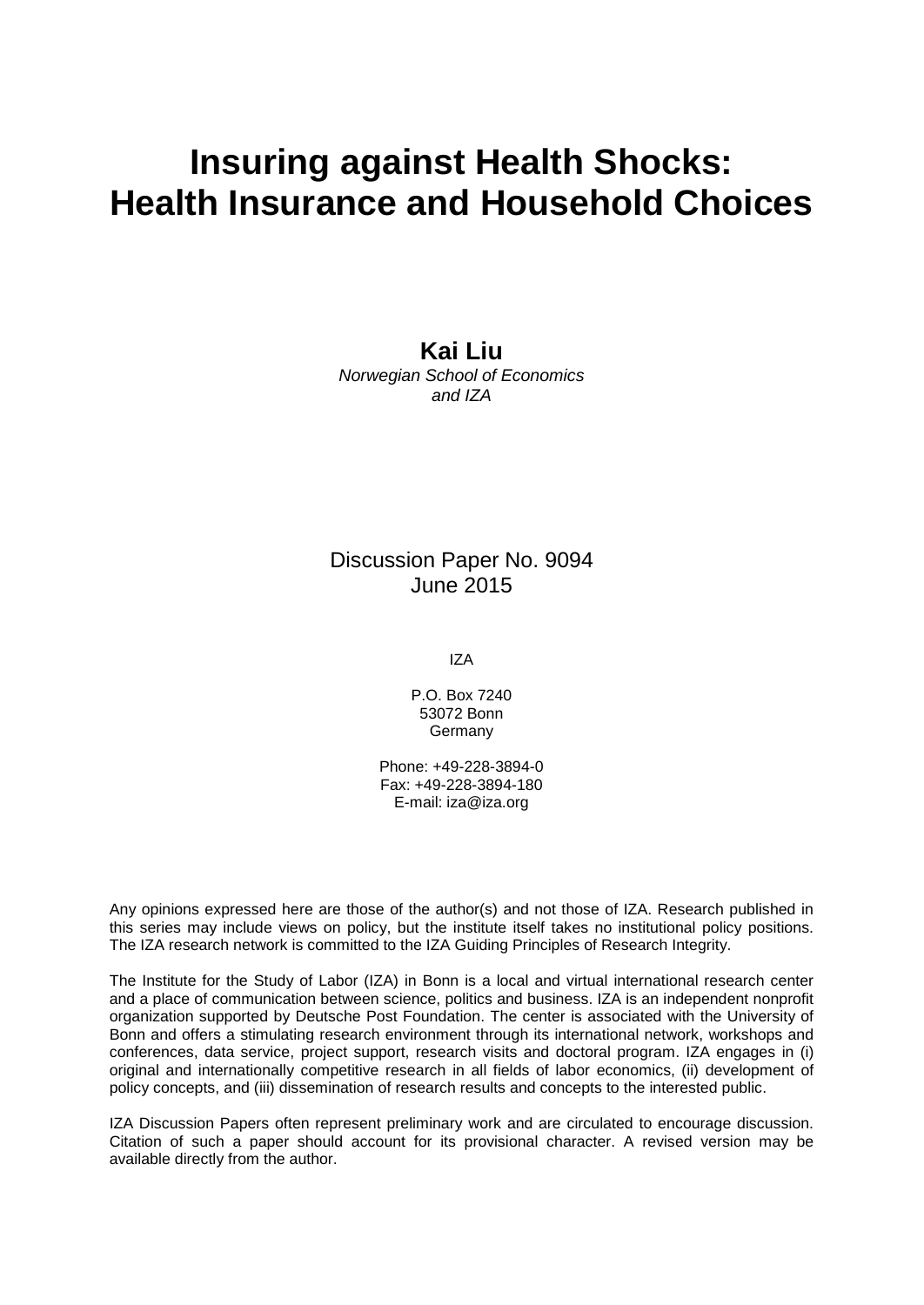IZA Discussion Paper No. 9094 June 2015

## **ABSTRACT**

## **Insuring against Health Shocks: Health Insurance and Household Choices[\\*](#page-1-0)**

This paper provides empirical evidence on the role of public health insurance in mitigating adverse outcomes associated with health shocks. Exploiting the rollout of a universal health insurance program in rural China, I find that total household income and consumption are fully insured against health shocks even without access to health insurance. Household labor supply is an important insurance mechanism against health shocks. Access to health insurance helps households to maintain investment in children's human capital during negative health shocks, which suggests that one benefit of health insurance could arise from reducing the use of costly smoothing mechanisms.

JEL Classification: D1, 01, I1

Keywords: China, health insurance, health shock

Corresponding author:

Kai Liu Norwegian School of Economics Department of Economics Helleveien 30 NO-5045 Bergen Norway E-mail: [richardkailiu@gmail.com](mailto:richardkailiu@gmail.com)

\* I would like to thank Arne Bigsten, Erzo Luttmer, Magne Mogstad, Marcos Vera and the participants at several seminars and conferences for helpful comments and discussions. All remaining errors are mine.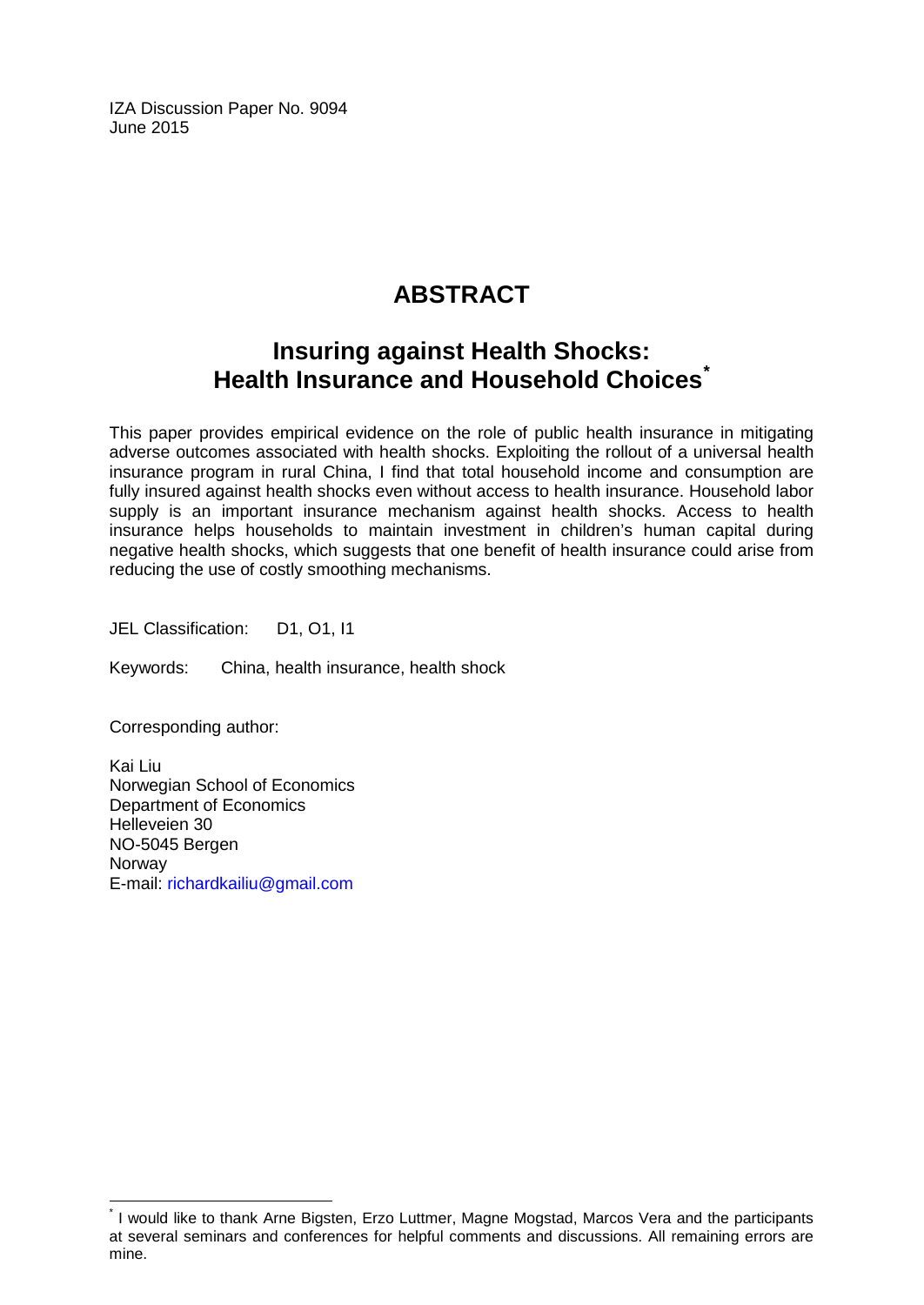### 1 Introduction

Health risk is one of the most important and common risks facing members of a household. The impacts of health shocks may be particularly severe for low-income households, because the cost of treatment can be high relative to income, and the shock may have persistent negative impacts on health given low-quality treatment or a lack of treatment altogether. At the same time, health insurance coverage can be low or even nonexistent for low-income households, particularly in developing countries where formal insurance and credit markets are less developed.

The goal of this paper is to understand the role of public health insurance in mitigating the adverse outcomes associated with health shocks for low-income households. This question is particularly important from a policy viewpoint. For instance, one policy implication from existing research is that the welfare gain from additional social insurance (such as health insurance) may be small, as it would only crowd out other channels for consumption smoothing (Morduch, 1995).<sup>1</sup> However, the welfare gain of health insurance should also depend on its cost relative to other smoothing mechanisms. To infer the welfare value of health insurance, it is then important to examine the efficiency costs of the behaviors used by households to smooth consumption. For example, if the household reduces educational investment in children in order to smooth consumption against health shocks, the value of health insurance could be substantial.<sup>2</sup> To date, there is very little convincing evidence on how access to health insurance interacts with household choices being used as smoothing mechanisms in the absence of health insurance.<sup>3</sup>

In this paper, I analyze the effects of health shocks on income, (food) consumption, and household behavior in terms of human capital and agricultural investments. I estimate the effects of health shocks on these outcome variables when households have access to publicly provided health insurance and compare them to the estimates obtained from households without access to public health insurance. The differences between these two sets of estimates yield the effects of health insurance in mitigating the outcomes associated with health shocks. The main identification problem with a comparison between households covered by health insurance and those without is that

<sup>&</sup>lt;sup>1</sup>Many studies have emphasized important roles of insurance as provided by household behaviors and institutions, such as savings and asset accumulation (Jalan and Ravallion, 1999), access to microfinance institutions (Gertler, Levine, and Moretti, 2009; Islam and Maitra, 2012), sales of durables and livestock (Rosenzweig and Wolpin, 1993), and family networks (Angelucci, De Giorgi, and Rasul, 2012).

<sup>&</sup>lt;sup>2</sup>The theoretical frameworks developed in Chetty and Looney (2006) and Chetty (2006) show that when households are very risk averse, they may choose highly costly measures to smooth their consumption paths even though consumption may not fluctuate with the shocks much at first.

<sup>&</sup>lt;sup>3</sup>In a different but related context, Chetty and Looney (2007) investigate how unemployment insurance provision interacts with household behavior following a job loss by comparing the effects of unemployment shocks on consumption and investments in Indonesia and the US.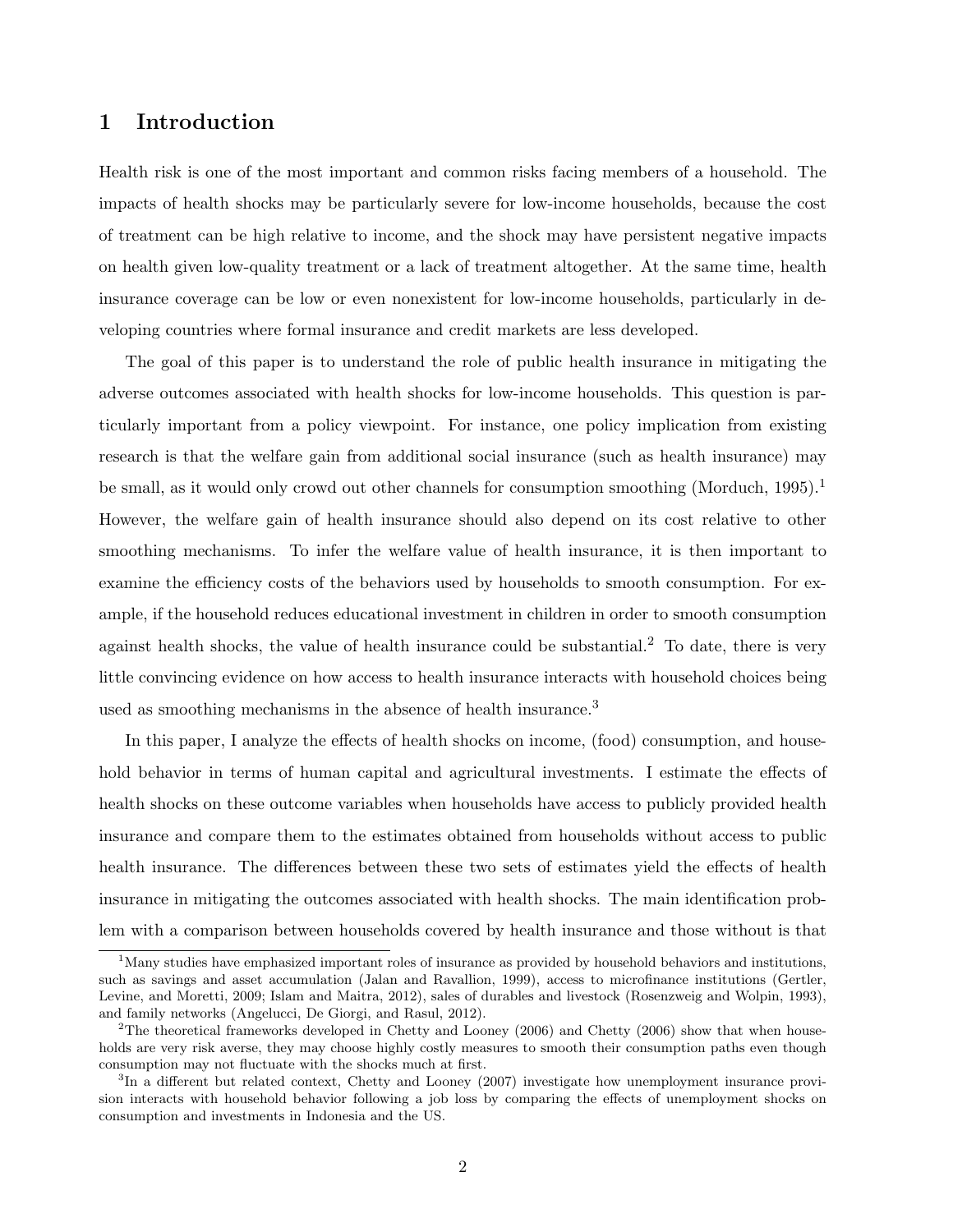insurance coverage is endogenous. For example, individuals with certain unobserved traits (such as risk aversion) may self-select into insurance programs and demand more insurance, and these unobserved characteristics often affect their choices.

To overcome this challenge in identification, I exploit a policy reform associated with the introduction of a large-scale health insurance program in rural China. The New Cooperative Medical Scheme (NCMS) increased the health insurance coverage of rural households from less than 15% before 2000 to over 90% by 2009. The program was implemented over a six-year period from 2003 to 2008 in different counties in rural China at different times. As a result, some areas received coverage earlier than others did, and the households in those areas were then subject to exogenous changes in health insurance status at different points in time. Compared with health insurance reforms in other countries, this Chinese health insurance expansion is attractive for this type of analysis in several ways. First, household mobility in China is restricted because of the household registration system, reducing the extent of any endogenous selection of health insurance arising from mobility. Second, prior to the new program, coverage of health insurance (both private and public) was quite uncommon among rural households. After the program, the participation rate was very high. Therefore, given the large share of program compliers, the estimated effects lie close to the average treatment effects of health insurance coverage for the general population. Lastly, the level of implementation of the new health insurance program is at the county level, which, combined with limited household mobility, implies that any potential spillover effects will be small.

The estimation is conducted using panel data from the China Health and Nutrition Survey (CHNS). My estimation strategy exploits variations in the timing of the introduction of the program across counties, in a difference-in-difference setting. The identifying variations that I exploit are county-specific changes in the coefficient on the health shock following local introduction of the reform: I compare household's responses to health shocks before and after the health insurance reform, and between counties that have already implemented the reform and those that have not yet implemented the reform. The identifying assumption is that areas which implemented the reform late and those that implemented the reform early would have had the same time trend in the coefficient on the health shock (but are allowed to have different initial levels) in the absence of the program's implementation.

The key findings are as follows. Prior to the reform, the effects of a negative health shock are associated with a differential decrease in earnings among household members suffering from the shock. Total household income (even after excluding transfer income) and household food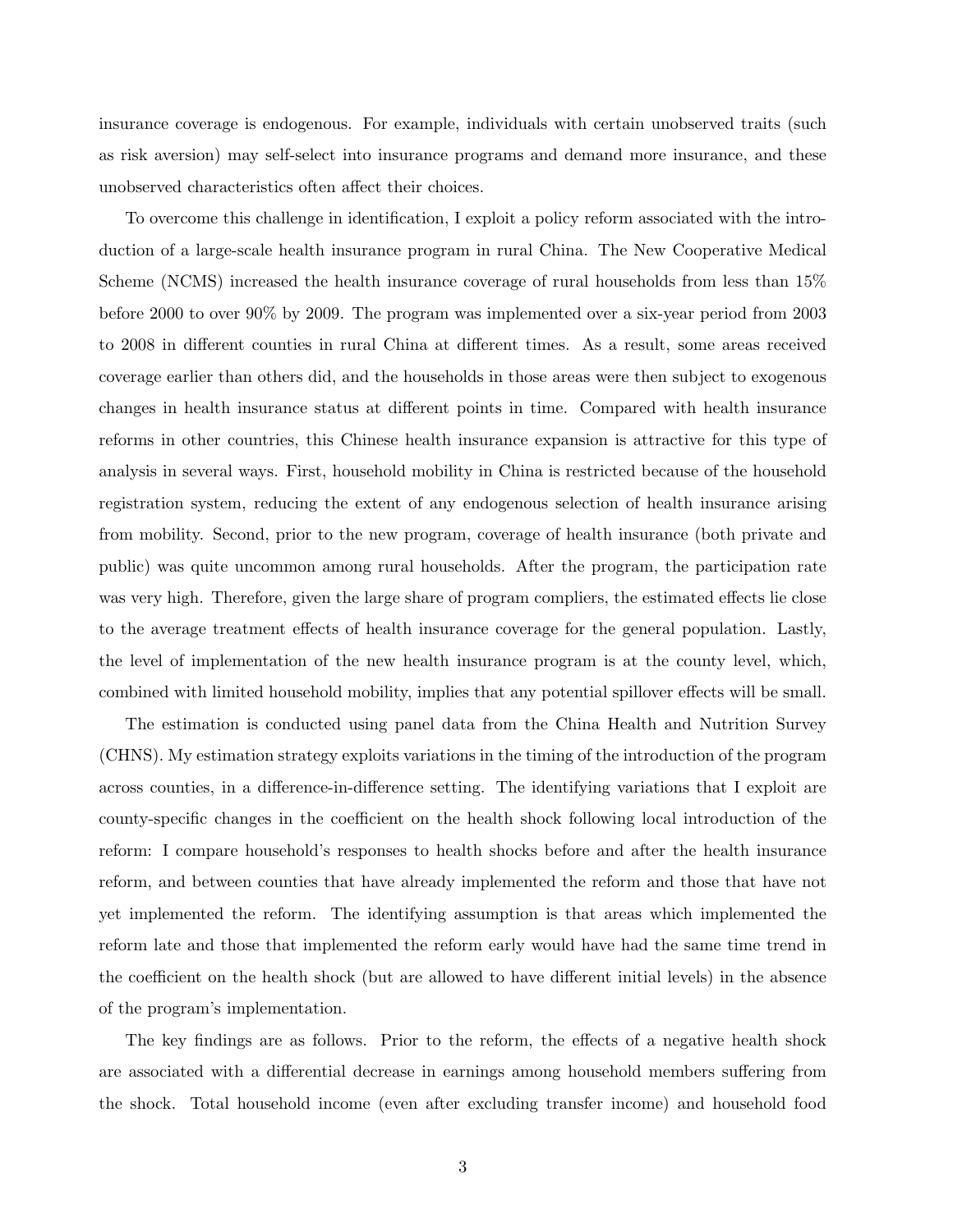consumption are fully insured against the health shock. Taken together, this evidence suggests that household labor supply is an important insurance mechanism against health shocks. Given that households were perfectly insured without access to health insurance, one might be tempted to conclude that the welfare value of additional health insurance is small. However, the second set of findings reveals that the benefit of health insurance could come from reducing the use of certain costly smoothing mechanisms. During a negative health shock when there is no access to health insurance, households reduce investment in children's education and agriculture-related activities, and increase the use of child labor. Access to health insurance eliminates the use of some of these costly smoothing mechanisms. Consequently, following a health shock, households with access to health insurance invest more in children's human capital and reduce the use of child labor, relative to the levels that they would have been in the absence of the reform. Given that access to health insurance lessens the financial burden by reducing out-of-pocket medical expenditure and the productivity loss following a health shock, the availability of health insurance mitigates some of the most costly choices households used to make following a health shock.

This paper is connected to a few strands of literature. It is related to a large empirical literature estimating the impacts of health insurance. Recently, much progress has been made using specific policy reforms to evaluate the effects of health insurance on health outcomes and health-related expenditures.<sup>4</sup> Fewer studies have focused on the impact of health insurance on non-health outcomes.<sup>5</sup> Among those do, few papers have examined the role of health insurance in mitigating adverse outcomes and altering the household choices associated with health shocks.

This paper also contributes to our understanding of how households in developing countries respond to unexpected changes in household resources. Closely related to the current paper is a set of papers analyzing the effects of health shocks on income, consumption and household choices (e.g., Townsend (1994), Kochar (1995), Gertler and Gruber (2002), and Mohanan (2013)). In focusing on a household-level shock and human capital investments, this paper also relates to studies of the impact of household-level shocks on child labor and schooling (e.g., Beegle, Dehejia, and Gatti (2006) and Yang (2008)). The main distinguishing features of this study are its use of a novel

<sup>4</sup>See Currie and Madrian (1999) for a review. For instance, a recent paper by Finkelstein, Taubman, Wright, Bernstein, Gruber, Newhouse, Allen, Baicker, et al. (2012) uses the Oregon Medicaid lottery as a source of convincing random variation in health insurance coverage for a group of uninsured low-income adults. A few studies have also used the Chinese health insurance expansion to study its effects on health outcomes. For instance, using data from the early years of the reform, Lei and Lin (2009), Wagstaff, Lindelow, Jun, Ling, and Juncheng (2009), and Chen and Jin (2012) evaluate the impact of the NCMS program on a range of health-related outcomes.

<sup>&</sup>lt;sup>5</sup>For example, Gruber and Yelowitz (1999) finds that expansion in Medicaid leads to a reduction in savings and an increase in non-medical expenditures. Similar findings have been found using data from developing countries, such as Chou, Liu, and Hammitt (2003); Wagstaff and Pradhan (2005); Bai and Wu (2014).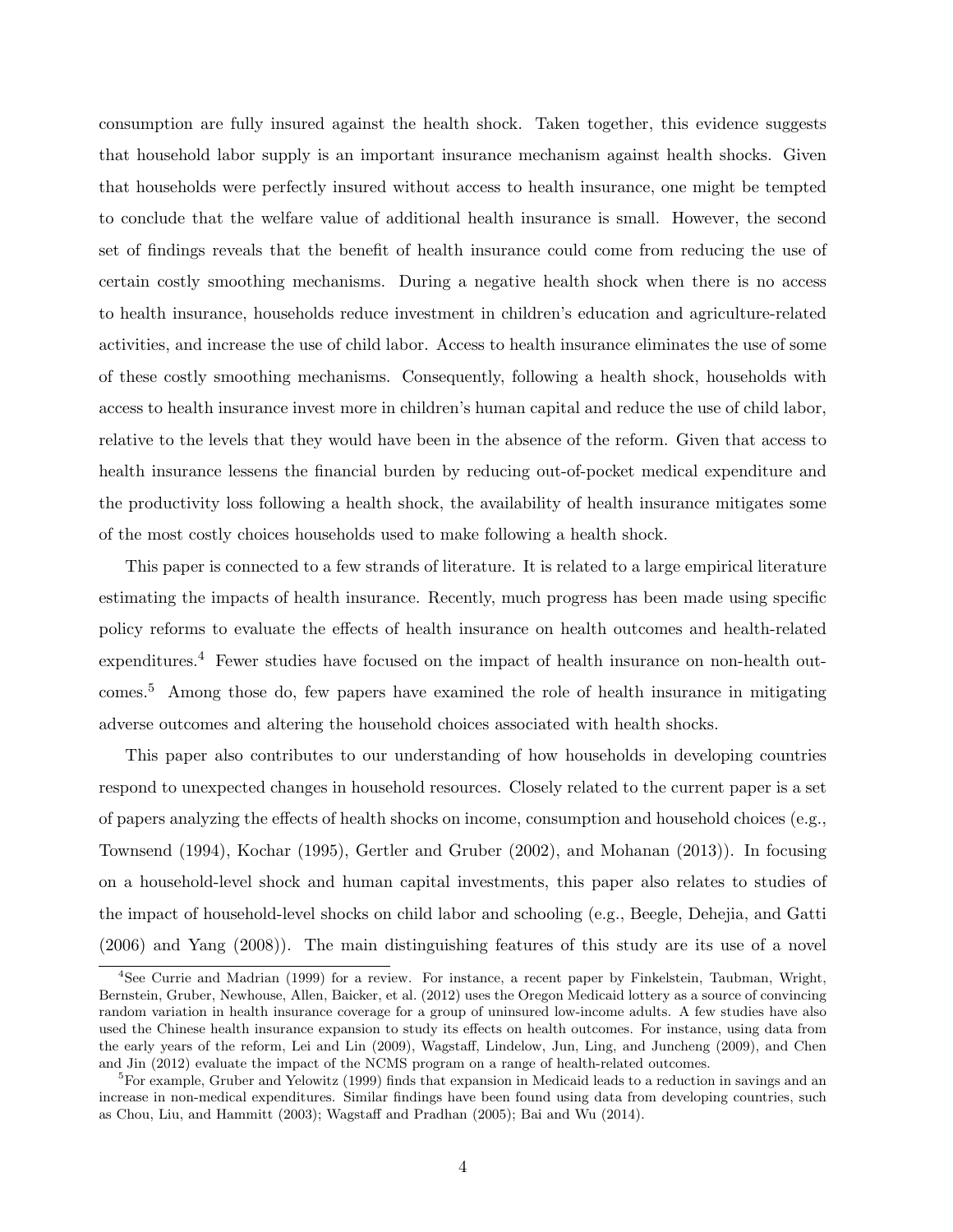source of variation in access to health insurance, which makes it possible to examine households' responses to health shocks with and without health insurance.

This paper also relates to a small but important literature on whether and how public programs interact with different private channels of insurance. Some studies have found that public health insurance crowds out the purchase of private insurance (Cutler and Gruber, 1996) and increases the receipt of certain public transfer programs (Baicker, Finkelstein, Song, and Taubman, 2013). In the context of other social insurance programs, Cox, Eser, and Jimenez (1998), Attanasio and Rıos-Rull (2000) and Jensen (2004) conclude that an increase in the benefits from public transfer programs crowds out private transfers which were used to support extended family members. The results of the current paper add to these findings by showing that health insurance may crowd in other private arrangements to cope with health shocks, some of which may be quite costly and could have very different welfare implications of a public health insurance program.

The paper proceeds as follows. Section 2 discusses the institutional background of the health insurance reform. Section 3 presents the empirical model, followed by a discussion of the data and the main variables used in the estimation in Section 4. The estimation results are presented in Section 5. Section 6 concludes.

## 2 Institutional Background: The Chinese Health Insurance Reform

Prior to the transition from a planned economy to a market economy, households in rural China had access to universal health insurance through the Cooperative Medical Scheme (CMS). When China reformed its rural economy in 1979 and introduced the Household Responsibility System, the CMS collapsed (because of a lack of public funding) and left around 90% of all farmers uninsured (Yip and Hsiao, 2008). In the next two decades, households in rural China had little formal insurance against health shocks. During the 1990s, despite several attempts to rebuild the CMS, the coverage rate remained below 15%.

Aiming to provide a basic social safety net against the cost of illness for all rural households, in 2003, the central government launched the NCMS with the goal of offering health insurance to all rural areas by 2010. The new program eventually replaced the old CMS program. The introduction of the new program was rolled out gradually at the county level. Provincial governments, following guidelines from the central government, determined the timing of the establishment. In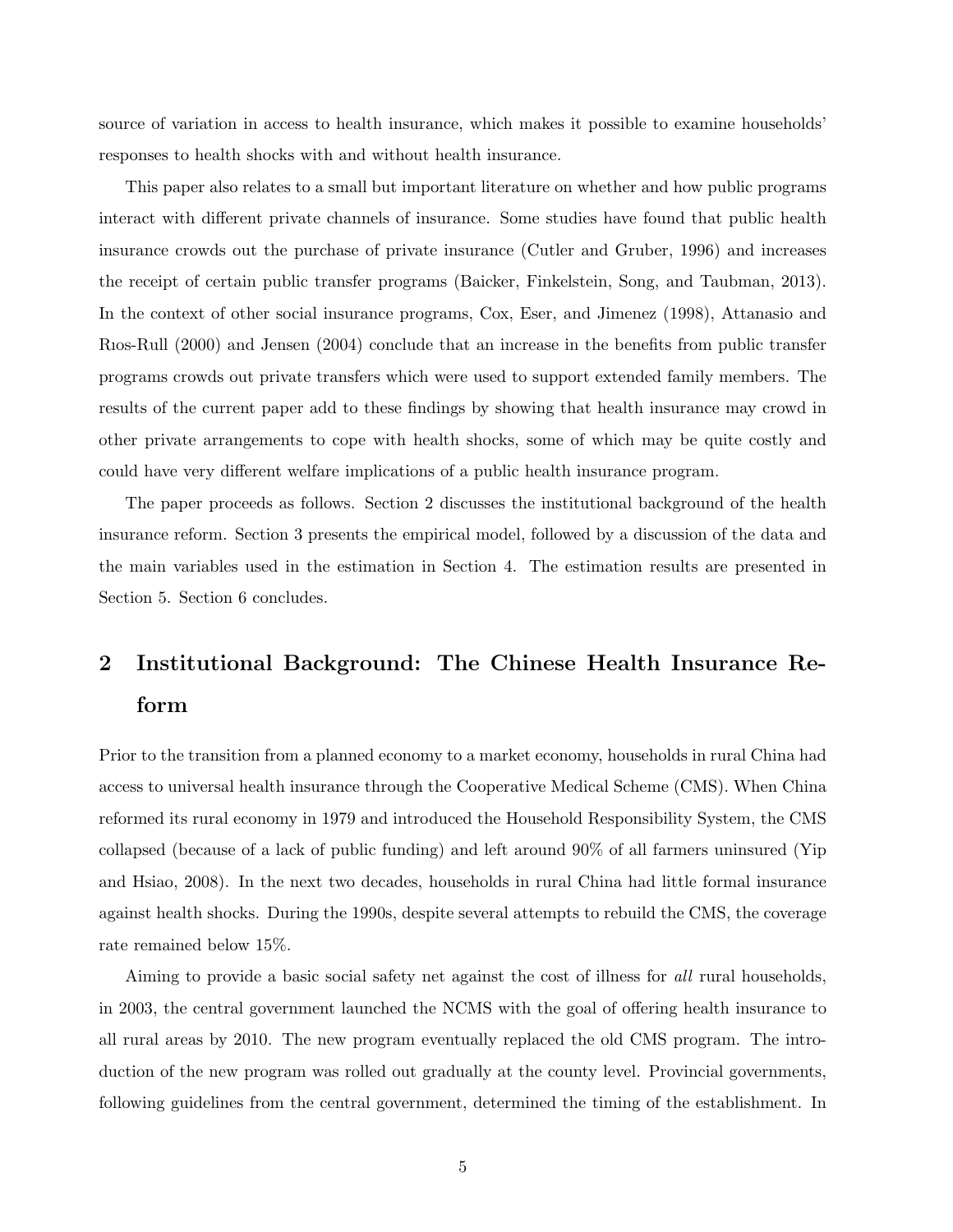2003, each provincial government was required to select at least 2–3 counties within the province as pilot counties for the NCMS, with the selection of the pilot counties based on three broad criteria: a willingness to participate among the rural residents, fiscal soundness, and a solid foundation for management (State Council, 2003). In 2006, the central government required provincial governments to expand the program to include at least 40% of all counties by the end of 2006 and 60% by 2007 (Department of Health, 2006). By 2008, the program had been implemented in all rural areas covering the entire rural Chinese population. Therefore, for nearly half a decade, rural households in China experienced different access to public health insurance, and whether one was covered depended on the county in which the household was registered. Because of the strict household registration system (hukou), mobility of households between counties is restricted.

Participation in the program is voluntary. As a general rule, if the household decides to join the program, all members of the household must enroll in the program. The annual premium is kept low thanks to heavy subsidies from the government. For example, in 2008, the typical annual premium was 20 RMB (3 USD) per person, supplemented by a subsidy of 80 RMB (12 USD) from the central and local governments (Department of Health,  $2008$ ).<sup>6</sup> The amount of subsidies has increased over time, and the central government provides larger subsidies for underdeveloped regions in the central and western parts of China. In the first few years of the reform, the program emphasized the coverage of inpatient expenses and outpatient expenses related to severe illness.<sup>7</sup> In recent years, there have been efforts to increase the coverage of outpatient expenses and to decrease the deductables for inpatient services (Department of Health, 2008). The benefits of the program vary by county. Two-thirds of the counties cover both inpatient service and outpatient service, with the cost of inpatient service reimbursed through a formula and the cost of outpatient service reimbursed through a household medical savings account.

Table 1 summarizes the expansion of the health insurance program in the sample used in this analysis.<sup>8</sup> Among the 36 counties observed in the data, three had commenced the program by 2004. The program expanded quickly, with over 50% of counties having implemented the program by 2006. By 2009, all the counties in the data were covered by the NCMS. Table 2 reports the same pattern of increase among households with access to the NCMS. The proportion of households that are insured by either the old CMS or the NCMS grew quickly after the implementation of the

<sup>&</sup>lt;sup>6</sup>In 2006, about 20% of the costs of the program were covered by the central government, 50% was financed by the local government, and the remaining 30% was from the households' premium payments.

<sup>7</sup>See Lei and Lin (2009) for more on the insurance coverage. Wagstaff, Lindelow, Jun, Ling, and Juncheng (2009) provides a detailed description of the insurance coverage for a sample of pilot counties in 2005.

<sup>8</sup>Details of the data and sample construction are discussed in Section 4.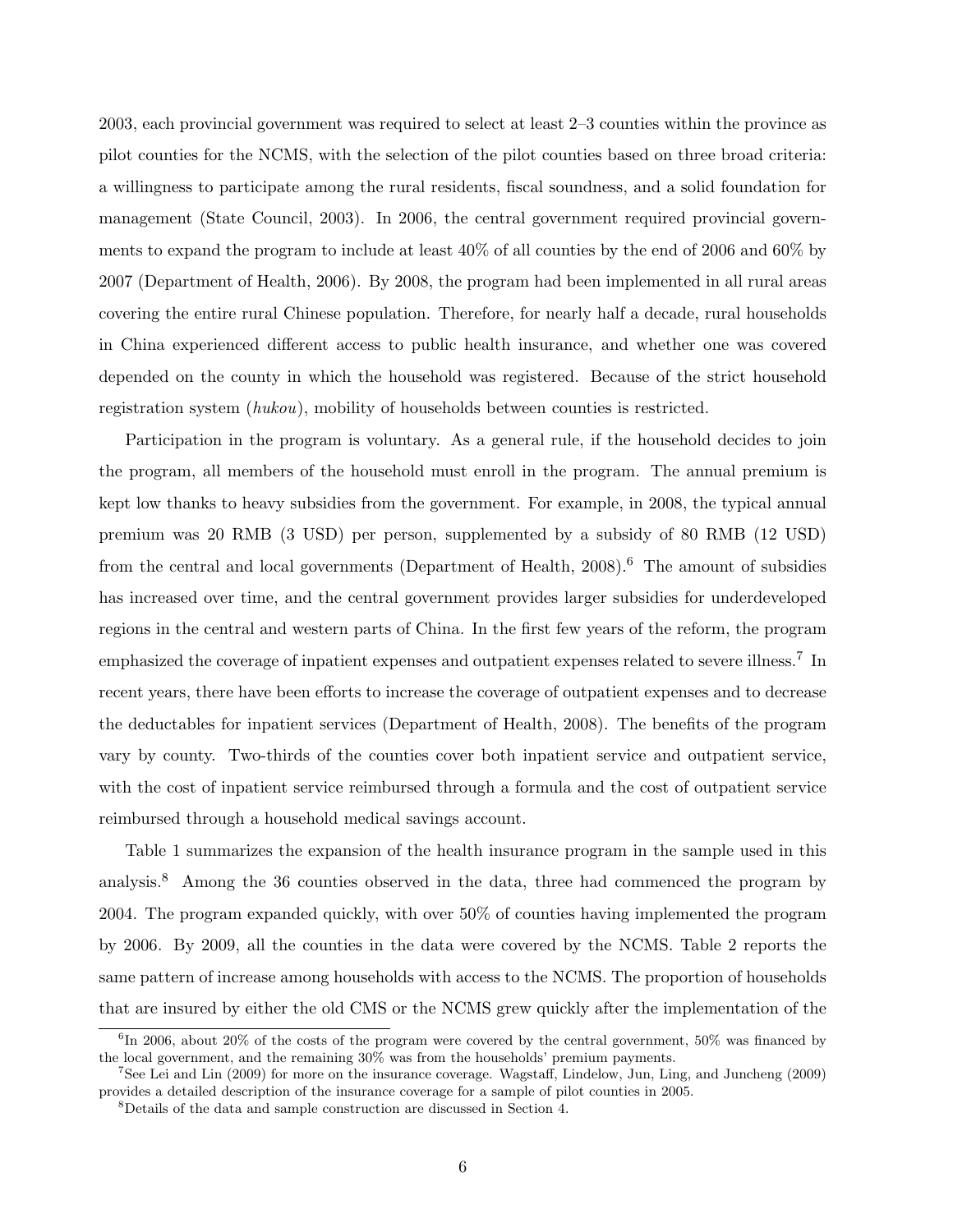reform, rising from 7.0% in 2000 to over 90% in 2009. As the NCMS had replaced the old CMS in all counties in 2009, we could infer that the take-up rate was 93.5% in 2009. The last two columns in Table 2 show the percentage of households covered by any kind of health insurance, private and public combined. Health insurance coverage never exceeded 15% before the first year of the reform (2004), but began to increase steadily thereafter with the introduction of the NCMS. This pattern is confirmed graphically in Figure 1, which plots the average insurance coverage over time (in terms of survey waves) relative to the health insurance reform. For each county, I recenter the data such that time zero is equal to the first wave observed since the reform. The picture shows a dramatic and persistent increase in health insurance coverage in rural China associated with the reform.

It is useful to understand the determinants of the timing of the reform across the sample counties. For this purpose, I regress the year of implementation on a range of observed county characteristics measured before the reform, including average number of days of severe sickness, average log household income, average proportion of households with any health insurance, average level of education and age of the household head. Table 3 reports that none of the estimated coefficients is significantly different from zero at the 10% level. Overall, in the sample, there is little evidence of a relationship between most observable factors and the timing of the implementation of the reform. Note that, as discussed in the estimation strategy in the following section, any timeinvariant characteristics at the county level are controlled for using county fixed effects. Therefore, it is not necessary that the timing of the reform be unrelated to county-specific characteristics.

### 3 Empirical Strategy

In estimating the impact of health shocks on changes in the outcome variables between survey waves, I use the following first-differenced regression specification (e.g., Gertler and Gruber (2002)):

$$
\Delta y_{ijt} = \lambda \Delta h_{ijt} + \beta X_{ijt} + \gamma_j \times \gamma_t + \varepsilon_{ijt}
$$
\n<sup>(1)</sup>

where  $\triangle y_{ijt}$  is the change in an outcome of interest for household i residing in county j at year t, and  $\Delta h_{ijt}$  is the health shock for household i (to be defined in Section 4). The first-difference setup is equivalent to the inclusion of household fixed effects in a levels regression; it already eliminates unobserved household heterogeneity (such as preferences and health endowment) which may determine the outcome variable and illness at the same time.  $X_{ijt}$  includes a set of demographic variables, including change in log household size, change in the share of children in the household,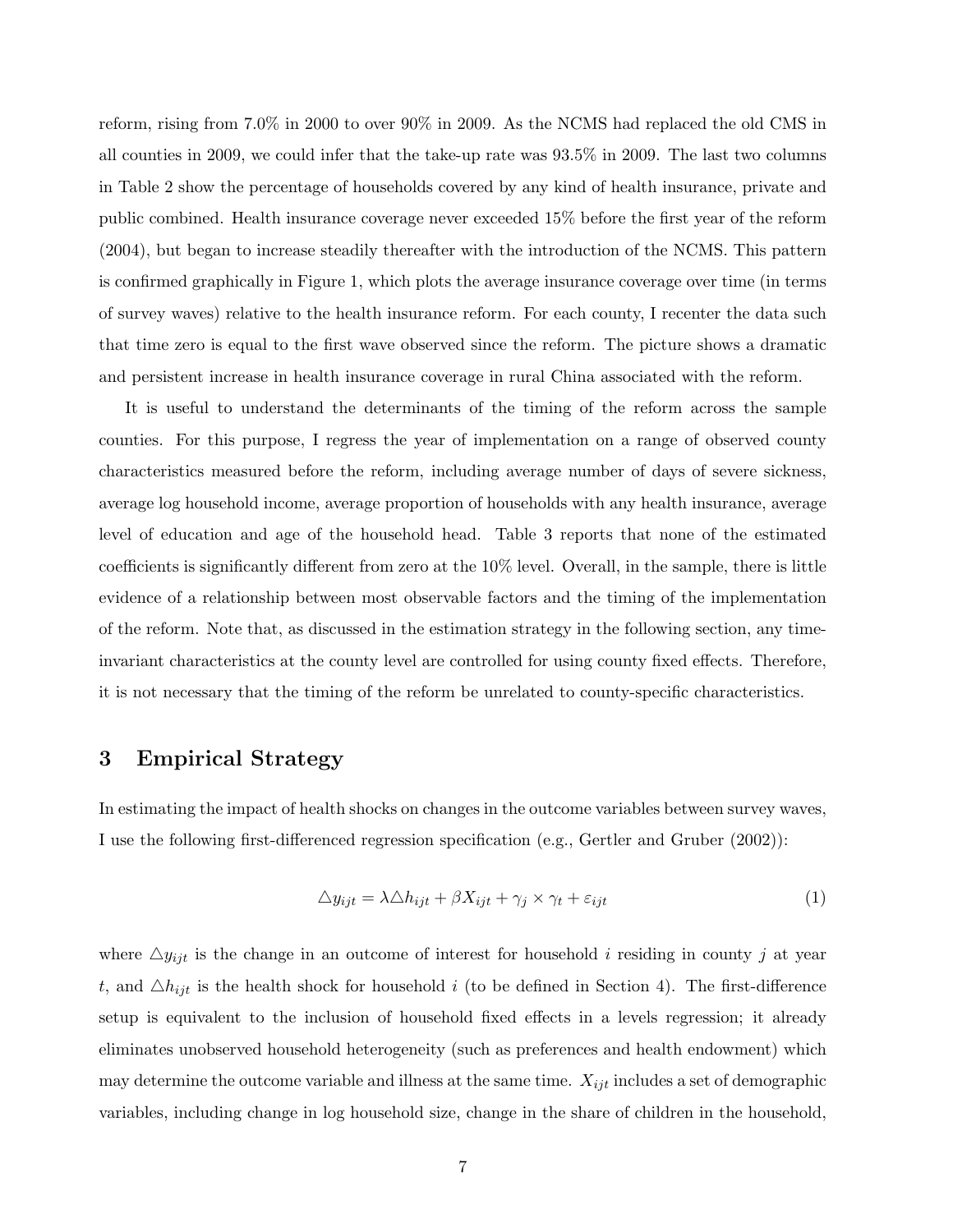change in the share of working-age adults in the household, age and age-squared of the household head, indicators for the education level of the household head, and whether the household head is single. The inclusion of  $X_{ijt}$  controls for changes in the outcome variables related to household demographics.  $\gamma_j$  and  $\gamma_t$  are county and year fixed effects, respectively.  $\gamma_j \times \gamma_t$  are county-by-year fixed effects, which control for the average change in outcomes across all households or the change in aggregate resources within a county in a given year.

The coefficient of interest is  $\lambda$ , the impact of a unit change in the health shock on the outcome variable. If the outcome variable is the change in household consumption, equation (1) constitutes the standard test for consumption smoothing used in the literature (e.g., Cochrane (1991), Mace (1991), Townsend (1994)). Under the null hypothesis of complete insurance, the coefficient on health shock,  $\lambda$ , should be zero. If households are fully insured against idiosyncratic shocks (through either mutual insurance or self-insurance), consumption growth should not be correlated with changes in health once growth in county-level resources is controlled for.

To estimate household behavior following a health shock with and without access to health insurance, I extend the model in equation (1) by allowing the coefficient  $\lambda$  to vary with the reform:

$$
\lambda_{ijt} = \alpha_0 + \alpha_1 R_{jt} + \gamma_j + \gamma_t + \nu_{ijt}
$$
\n<sup>(2)</sup>

where  $R_{jt}$  is a dummy variable which equals one if the health insurance reform has been implemented in county j by year t. The identifying variations that I exploit in this specification are county-specific changes in the coefficient on the health shock after local introduction of the reform. The year fixed effects ( $\gamma_t$ ) allow for secular changes in  $\lambda$  over time that may be completely unrelated to the reform. The county fixed effects  $(\gamma_j)$  allow for the fact that variation in the timing of the reform across counties may not have been exogenous. Consistent estimation of  $\alpha_1$  is obtained so long as (a) these characteristics are fixed over time during the sampling periods or (b) implementation of the reform is not correlated with changes in these characteristics.

Substituting equation  $(2)$  into equation  $(1)$ , I obtain the following main empirical model:

$$
\Delta y_{ijt} = \lambda_0 \Delta h_{ijt} + \lambda_1 (\Delta h_{ijt} \times R_{jt}) + \Delta h_{ijt} \gamma_t + \Delta h_{ijt} \gamma_j + \gamma_j \times \gamma_t + \beta X_{ijt} + \varepsilon_{ijt}
$$
(3)

 $\triangle h_{ijt}\gamma_t$  are wave fixed effects interacted with health shocks, which allow for a flexible time trend in the effects of health changes (e.g., from country-wide changes in health care).  $\Delta h_{ijt}\gamma_j$  are county dummies interacted with health shocks, which control for persistent differences among counties in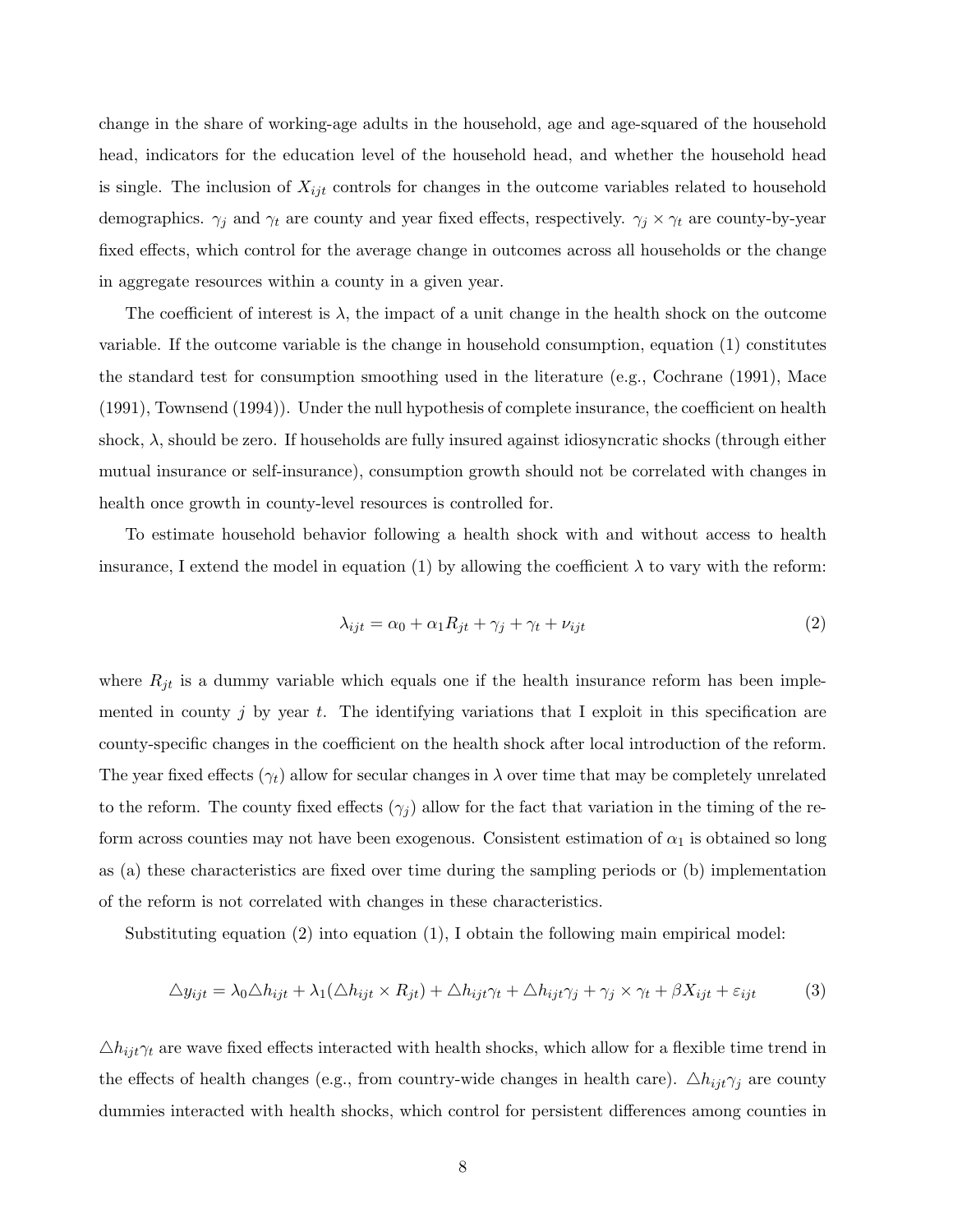the severity of health shocks or the quality of health care. To capture any common shock to the outcome variable across households within the county and over time, standard errors are clustered at the county level.<sup>9</sup>

Coefficient  $\lambda_0$  measures the direct effect of a health shock in the absence of health insurance.<sup>10</sup>  $\lambda_1$  identifies the effect of health insurance coverage in mitigating the adverse outcomes associated with health shocks. In the context of consumption insurance, it is the effect of health insurance on consumption smoothing against health shocks. The predicted effect of a health shock after the health insurance reform is given by the sum of  $\lambda_0$  and  $\lambda_1$ .

While the first-difference setup in equation (1) eliminates permanent unobserved household heterogeneity, the estimated parameter  $\lambda_0$  may still be biased because of unobserved differences in the changes in outcomes across different types of households. What are examples of situations that would violate my identifying assumption? Changes in aggregate resources, such as the supply of health care and local economic conditions, may affect the health shock and changes in outcomes. However, the inclusion of county-year fixed effects already controls for unobserved differences across counties and over time. Household mobility is restricted, which limits the extent of self-selection into areas with better health services through regional mobility. Perhaps a more plausible source of bias is unobserved shocks to household resources which induce the health shock. For instance, previous job displacement may simultaneously affect current health (and hence a change in health since displacement) and changes in outcomes (Black, Devereux, and Salvanes, 2012). In Section 5.5, I show that there is little correlation between past income shocks and the current health shock, indicating that this potential source of bias may be less of a concern in my sample. Note that even if the effect of the health shock is contaminated by the effect of other types of shocks to household resources, the estimated coefficient  $\lambda_1$  will be unbiased as long as the omitted variable bias on the coefficient of  $\Delta h_{ijt}$  does not change with the reform.<sup>11</sup> This is more of a concern if the reform affects the unobserved composition of households reporting any illness. In Section 5.5, I provide some evidence that the reform is unlikely to affect the distribution of illness across households.

When the outcome variable is the change in household consumption, the marginal utility of consumption may depend on health status directly, or indirectly through induced changes in leisure

<sup>&</sup>lt;sup>9</sup>Note that, because of the inclusion of county-by-year fixed effects, the reform indicator  $R_{jt}$  is excluded from the regression. Therefore, the direct effect of being covered by health insurance (on households that did not experience health shocks) is not identified using this framework.

 $10$ In all of the tables, this coefficient is the overall mean effect of a health shock in the absence of health insurance, as opposed to the effect in the base county and base year.

<sup>&</sup>lt;sup>11</sup>Formally, let  $\Omega_{it}$  be all covariates in the regression (3), excluding  $R_{jt}$ . The estimated coefficient  $\lambda_1$  is unbiased if  $E(\triangle h_{ijt} \varepsilon_{ijt} | R_{jt}, \Omega_{it}) = E(\triangle h_{ijt} \varepsilon_{ijt} | \Omega_{it}).$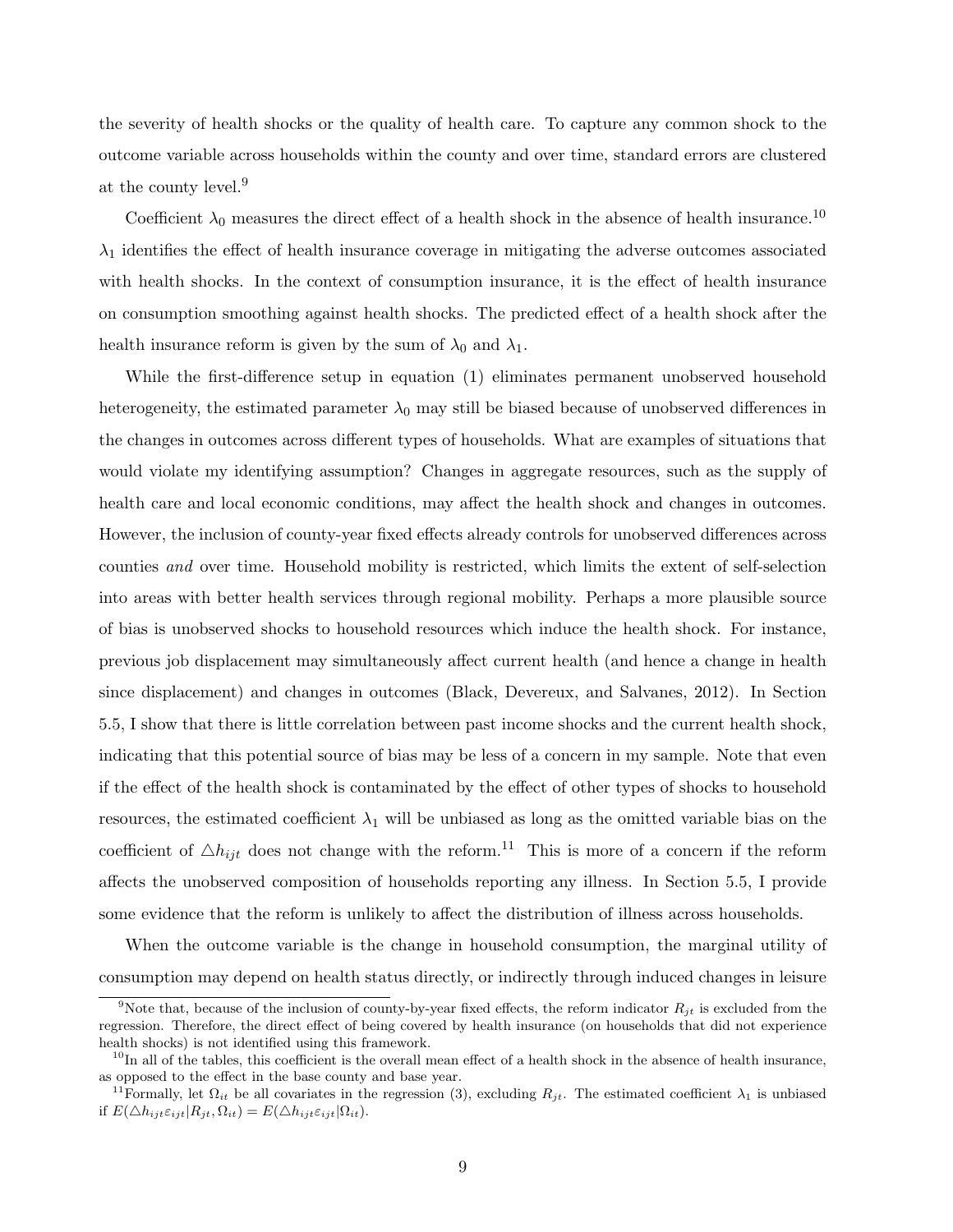when consumption and leisure are not additively separable. In this context, the health shock will be endogenous, as it is correlated with omitted preferences in the error term. As a result, the growth in consumption will vary with the state of health, even with full insurance. I investigate the importance of this bias in Section 5.2, by drawing upon individual consumption data from household members not experiencing a health shock.

## 4 Data, Sample Construction and Variable Definitions

I use data from the CHNS. The survey is based on a multistage, random cluster process that yields a sample of about 4,400 households with 19,000 individuals tracked over time. The survey contains individual-level information on health, income, (food) consumption, education and other demographics and household information. The sample covers nine provinces which vary substantially in terms of geography, economic development, and other socioeconomic indicators. The survey was conducted in each of the years 1989, 1991, 1993, 1997, 2000, 2004, 2006, 2009, and 2011.

I use data from 1993–2011, comprising of seven waves covering the entire duration of the health insurance reform. Because the outcome variables and the health shock are in first differences, the data from 1993 are used as the initial condition.<sup>12</sup> Given that enrollment in the health insurance program is at the household level, the unit of observation under analysis is the household. The sample consists of rural households, defined as those in which the household head lives in a rural county and has a rural  $hukou$ <sup>13</sup> Given that a health shock is defined in terms of the changes in health between waves among key members of the household (as explained below), I focus on stable households that have not experienced any change in household head.<sup>14</sup> In order to capture health shocks with a significant economic impact, I exclude households where the head of the household is more than 65 years of age.

Following Lei and Lin (2009), I draw from the community survey data from the CHNS to determine the year of implementation of the NCMS at the county level.<sup>15</sup> In this survey, government officials from each community were required to respond whether the CMS had been implemented

 $12$ After taking first differences, the sample consists of the six waves collected in 1997, 2000, 2004, 2006, 2009, and 2011.

<sup>13</sup>A rural hukou is required in order to enroll in the NCMS.

<sup>&</sup>lt;sup>14</sup>In the sample, the head of household is typically a male, the primary earner in the household, and the oldest person in the household. About 15% of households experienced a change in household head and so were excluded from the sample.

<sup>&</sup>lt;sup>15</sup>While the household survey has a question relating to whether an individual had enrolled in any Cooperative Medical Scheme (i.e., the CMS), prior to the 2009 survey, it does not distinguish between the old CMS and the NCMS.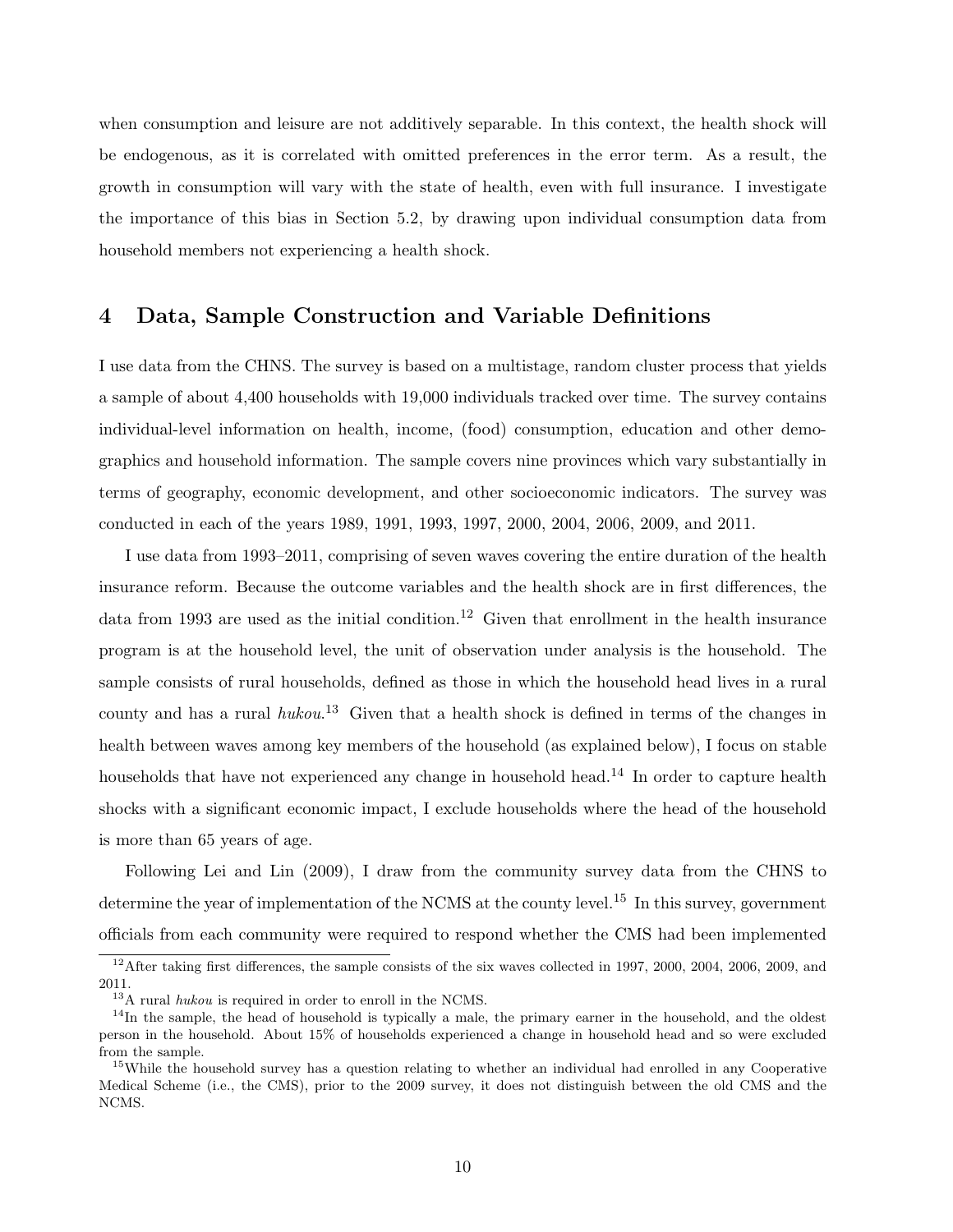in their community, and if so, the starting date. As the pilot implementation of the NCMS started in 2003, it is clear that those communities that began the CMS before 2003 were implementing the old CMS. Therefore, CMS plans that started to operate in or after 2003 are defined as the NCMS. Given that the NCMS implementation takes place at the county level, if any community within a county was known to have adopted the NCMS, then the county as a whole was defined as having implemented the NCMS.<sup>16</sup>

The measure of consumption available from the CHNS is food consumption. Food consumption accounts for roughly half of total household expenditure in rural China during the sample period (Yu and Abler, 2009). These data are collected by a dietary questionnaire recording the items and amounts of food consumption for each member of the household over the past three days (including food consumed both at and away from home). The CHNS calculates macronutrients based on the individual food consumption data. The macronutrients include the average daily intake of calories (in kilocalorie), protein (in grams), fat (in grams) and carbohydrate (in grams). Monetary value of the food consumption is, however, not directly available from the data. I trim the top and bottom 0.25% of the daily caloric intake (and the other nutrients associated with the outliers in calories), corresponding to daily caloric intakes that are above 4,859 kilocalories and below 433 kilocalories. Household consumption is defined as the average macronutrient intake among adult individuals (18 years or older).<sup>17</sup> One advantage of working with nutrition intake (as opposed to the monetary value) is that one does not need to compute the value of home-produced food, as the prices of home-produced food are usually difficult to predict. In addition, while the budget share of food consumption decreases with income, nutrition intakes such as protein are luxury goods which could be a better proxy of nondurable consumption over time (Angelucci and Attanasio, 2013).

The health shock measure. The derivation of the variables related to health status are from two questions in the survey. The first asks whether the individual, during the past four weeks, had been sick, injured, or suffering from a chronic or acute disease  $(Any \ Ilness)$ ; if the response is yes, the second question records the number of days that the person had been unable to carry out daily activities due to the illness in the same period (Severe Illness).<sup>18</sup> The second question is intended

 $16$ Note that the type of benefits package in the NCMS is not available in the data for any given county.

 $17$ I also construct household consumption by dividing total food consumption (among all members) by an adult equivalence scale. The adult equivalence scale used is one for household members aged 18 years or older, and 0.73 otherwise (Angelucci, De Giorgi, and Rasul, 2012). The results are robust to this alternative measure of household consumption.

<sup>&</sup>lt;sup>18</sup>The survey questions are: "During the past four weeks, have you been sick or injured? Have you suffered from a chronic or acute disease?" and "For how many days during the past four weeks were you unable to carry out normal activities due to this illness?".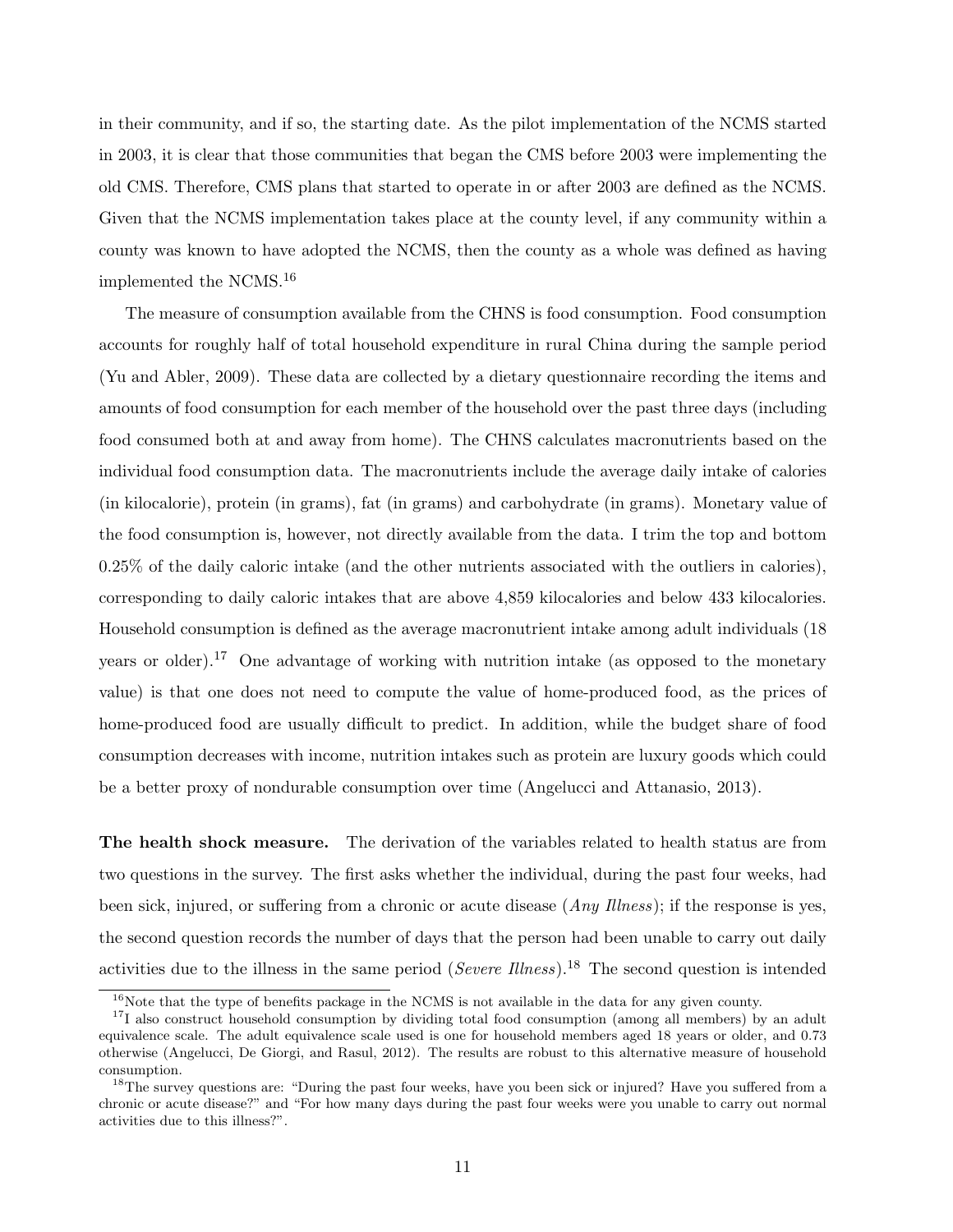to capture only severe illness, both chronic and acute, that damages in the ability of to perform daily activities. Both questions are available in all waves of the survey for every respondent aged 18 years or older.<sup>19</sup>

I construct a household-level health shock variable as follows. Let  $d_{ijt}^h$  and  $d_{ijt}^s$  indicate the number of days of sickness in the past four weeks for the household head and the spouse of the household head, respectively. The health status for household i living in county j in year t is defined as the sum of  $d_{ijt}^h$  and  $d_{ijt}^s$ , normalized by the length of the recall period (28 days):

$$
h_{ijt} = \frac{d_{ijt}^h + d_{ijt}^s}{28} \times 100
$$
\n(4)

Consequently, the health shock is defined as the change in  $h_{ijt}$  between waves.<sup>20</sup>  $h_{ijt}$  can be interpreted as the proportion of time in the past four weeks (in percentage points) that the household suffers from a severe illness.

The above measure of health shock focuses on changes in the health status of the head and the spouse of the head. I also consider an alternative measure of health status by taking into account of the number of days during which other household members reported severe illness:

$$
h_{ijt} = \frac{d_{ijt}^h + d_{ijt}^s + \sum_{m=1}^M d_{ijt}^m \mathbf{1}(18 \le age_m \le 55)}{28} \times 100
$$
 (5)

where the nominator sums over the number of days of severe illness among the remaining household members aged between 18 and 55 years (in addition to the head and the spouse of the head).

The health shocks defined in the sample are largely transitory and mean reverting. For instance, after controlling for county-by-year fixed effects, the autocovariance structure between the current health shock and the first- and second-lagged health shocks are  $-0.66$  and  $-0.31$ , respectively.<sup>21</sup> This indicates a strong mean-reverting pattern for health shocks between survey rounds. It is

<sup>&</sup>lt;sup>19</sup>Another potential measure of health shocks often used in the literature is based on the self-reported ability to perform daily activities (Strauss, Gertler, Rahman, and Fox, 1993; Gertler and Gruber, 2002). This is not pursued here because the CHNS only collects data on physical limitations for persons aged over 55 years, and the collection of these data ends with the 2006 wave. This means that the health shocks defined by physical limitations are only available for the elderly population, and health shocks are not defined for the half of the counties that implemented the reform after 2006.

 $^{20}$ For an individual without any sickness in the past four weeks (i.e. responds "no" to the first question), the number of days of sickness is coded to zero. Note that it is possible to have the number of days limiting daily activities equal to zero when the individual answers "yes" to the first question (e.g., minor illness not affecting daily activities).

 $21$ These are obtained from the regression of the current health shock (defined for the head and the spouse of the head) on the first- and second-lagged health shock, and the county-by-year fixed effects. The county-by-year fixed effects are included such that the health shock is defined in a similar fashion as the main regression. The coefficients on the  $e$  lagged health shock terms are the estimated autocovariances of health shock at  $e$  lags.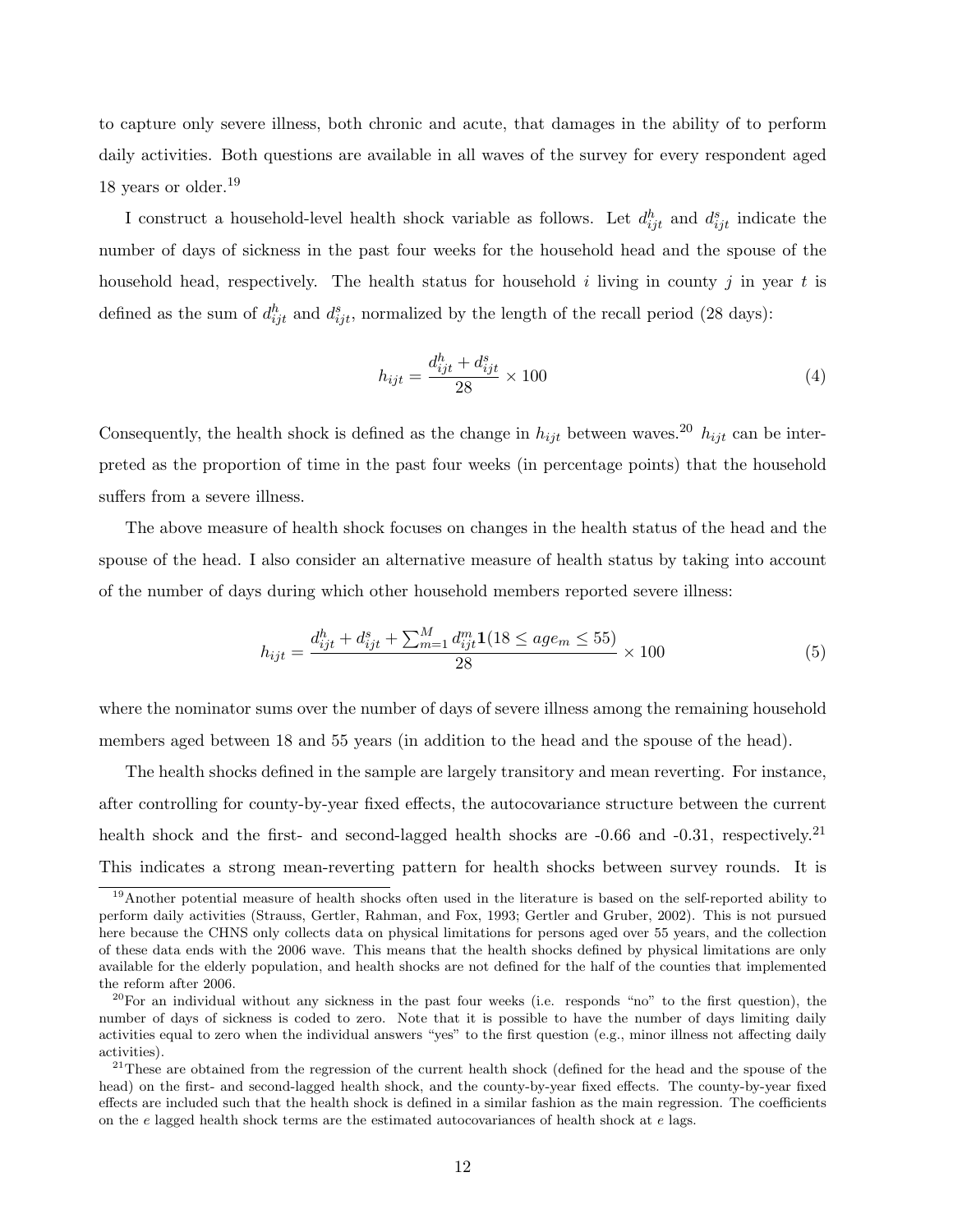also important to mention that the health shock is based on the respondent's health condition in the past four weeks. Outcome variables related to income and certain variables for household investment are based on values over the past year. For these outcome variables, we would ideally also like to observe health shocks from the past year, but this is not possible without additional data. The assumption underlying the regressions when outcome variables are measured annually is that the percentage of days with severe illness in the past four weeks is a proxy for the percentage of days with severe illness over the past year.

Attrition in the sample. Because the health shock and other outcome variables in analysis are defined using changes in variables between adjacent waves of the survey, it is important to consider attrition within the selected sample. At the household level, about 8.3% on average cannot be followed between the survey waves. This is a low attrition rate for a panel survey, particularly in a developing country. Attrition is potentially worrisome if it is correlated with the independent variable of interest, such that sample selection could then lead to biased estimates. I estimate regressions of equation (3) on the overall sample used in the main analysis. The dependent variable is an indicator variable equal to 1 if the household cannot be tracked in the following survey round (and 0 otherwise). There is no evidence that attrition is correlated with the health shock or the interaction term between the health shock and the reform: the coefficient estimates  $\alpha_0$  and  $\alpha_1$  are small in magnitude and statistically insignificantly different from zero.<sup>22</sup>

At the individual level, on the other hand, sample attrition is higher especially among children. The main outcome variables on children used in the analysis are school attendance and work status. For these variables, I explain the tracking of household children across survey rounds in Appendix B.

Summary statistics. Table 4 reports summary statistics for the households used in the empirical analysis. The average earnings of the head and spouse of the household head represent 67% of household total income, with another  $10\%$  of average household income being from transfers and subsidies. Decomposing total household income by the type of activities, I find that about 40% of average household income is from agricultural-related activities, with around 80% of the sample households engaging in farming and about half in raising livestock. For either health shock measure, the average share of days with a severe illness within a household is a little over 2 percentage points,

<sup>&</sup>lt;sup>22</sup>The estimated coefficient  $\alpha_0$  is 0.0003 with a standard error 0.0008; the estimated coefficient  $\alpha_1$  is -0.0002 with a standard error of 0.0008.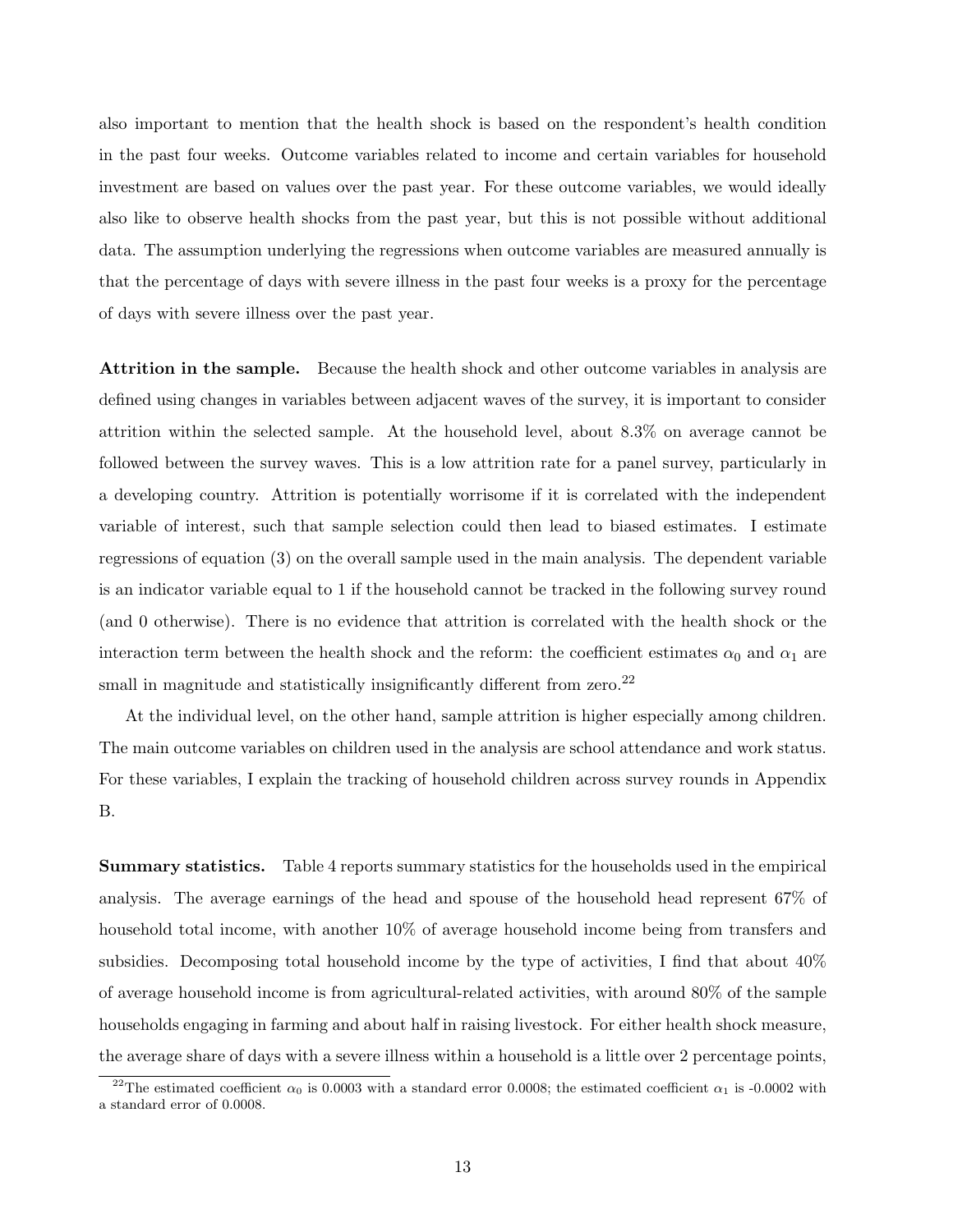with one standard deviation of about 12 percentage points.

## 5 Estimation Results

This section examines the impact of household health shocks on the following outcomes in sequence: household income and its components, food consumption and medical expenditure, child schooling and child labor, and investment in agriculture-related activities.<sup>23</sup> In Section 5.1, I begin by estimating the direct effect of a health shock on productivity, using earnings among household members reporting severe illness as the outcome variable. I then examine the effects of a health shock on household income and its components. This is important because a health shock affects specific members of the household, and for rural households, there is large potential for income smoothing by family labor supply and the household's choosing certain economic activities (Morduch, 1995). The coefficient estimate on the interaction of health shocks and the reform shows the role of health insurance in mitigating the effects of health shocks. Having obtained estimates on household resources, in Section 5.2, I estimate the effects of health insurance on consumption smoothing and medical expenditure related to treatment of the illness.

The remaining parts of this section focus on household choices in response to health shocks and the role of health insurance in changing these choices. As discussed, determining why and how households smooth consumption is important for evaluating the welfare consequences of insurance policies. In the context of Chetty and Looney (2006), the availability of health insurance to cover the lumpy expenditures associated with health care can be thought of as an additional channel to insure against health shocks. If public health insurance is a cheaper means to insure against health shocks, and if households are very risk averse, the household will substitute public health insurance for more costly mechanisms (even when there is perfect consumption smoothing against health shocks).<sup>24</sup> As outcomes related to household choices, I consider human capital investment in children (Section 5.3) and investments related to agricultural activities (Section 5.4).

#### 5.1 Household income and its components

Table 5 presents the coefficient estimates on the health shock and the interaction of the health shock and the reform. For each definition of health shock, the outcome variables are the changes in the log earnings (among a subset of household members for which the health shock is defined),

<sup>23</sup>Definitions of these outcome variables are described in Appendix B.

 $^{24}$ The model based on Chetty and Looney (2006) is outlined in Appendix A.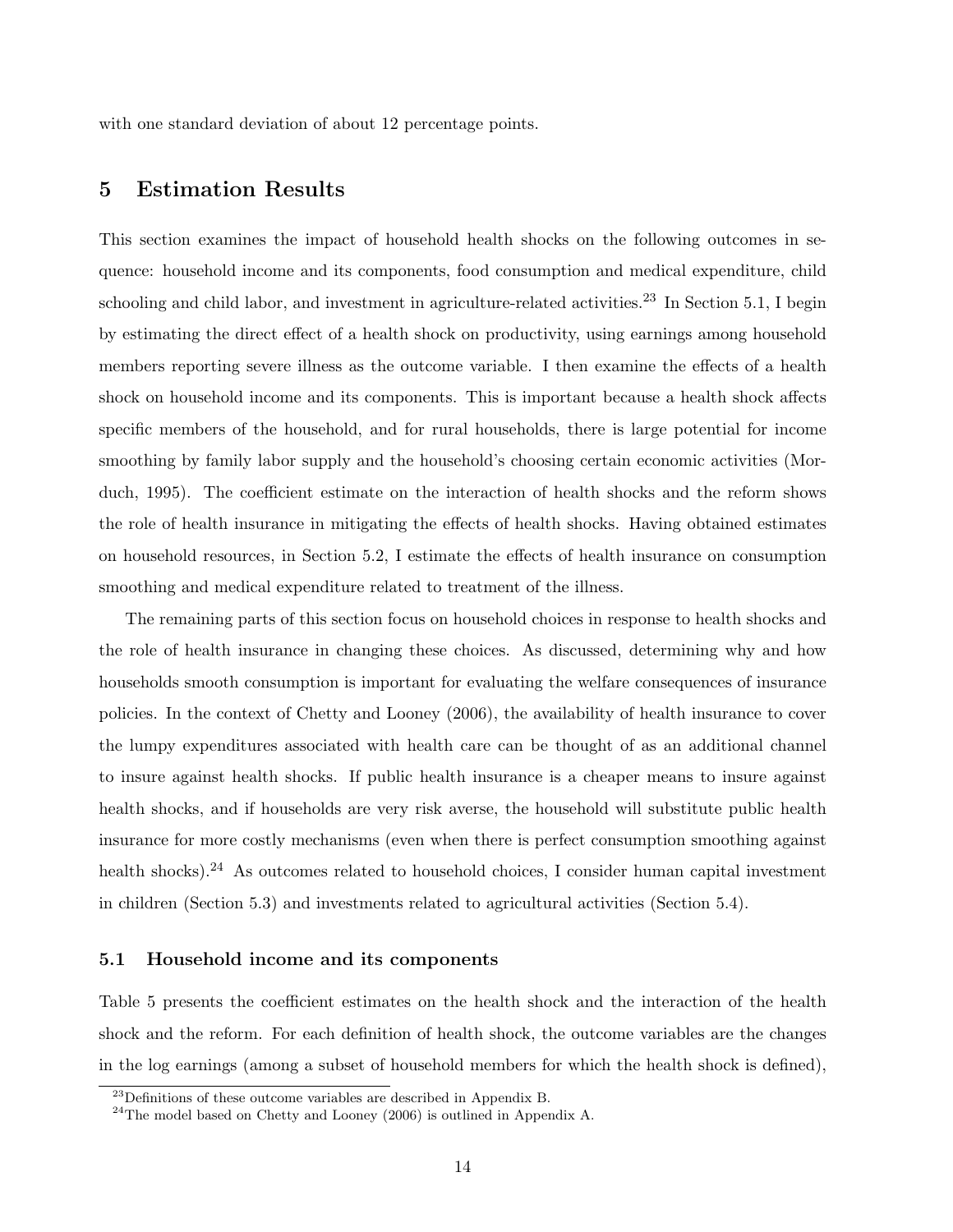log household income, and log household income excluding subsidies and transfer income. When the health shock is defined on the household head and the spouse of the head, I also investigate the impact on log income from other household members. Panel (a) reports the estimates when the health shock is defined as the percentage of the past four weeks during which the head and spouse reported severe illness. The coefficient on the health shock  $(\alpha_0)$  indicates that, prior to the reform, a 10-percentage-point increase in the size of the health shock is associated with a differential decrease in the total income of the head and the spouse of the head of 17%. After the reform, the negative impact on income reduces by one-half. The difference  $(\alpha_1)$  is only borderline significant. Therefore, without health insurance, illness facing the head and the spouse of the head had a significant negative impact on their productivity. There is some evidence that health insurance dampens the productivity losses arising from a health shock experienced by the head and the spouse of the head, supporting the hypothesis that health insurance potentially improves the quality of treatment for illness.

The coefficients on the health shock in the regressions for total household income are close to zero and not statistically significantly different from zero (second row of Panel (a)). The coefficient on the interaction of the health shock and the reform is also insignificantly different from zero. Contrary to the direct productivity loss arising from the health shock, total household income appears to be well insured against health shocks, even without access to health insurance. One might think that transfer income and subsidies play an important role. However, the coefficient on the health shock in the regressions for total household income excluding subsidies and transfers are also close to zero and not statistically significantly different from zero (third row of Panel (a)). This suggests that transfers and subsidies play a minimal role in mitigating the negative impact of a severe health shock. Taken together, the impact of the shock on total income appears to work entirely through the change in the income from other household members: the last row in Panel (a) presents evidence that income from other household members compensates for the productivity losses incurred by the health shock on the head and the spouse of the head. The reform appears to reduce the extent of such compensatory behavior, although the coefficient on the health shock interacted with the reform is not very precise.

Panel (b) presents the coefficient estimates for when the health shock is based on the share of the past four weeks with severe sickness among the head, the spouse of the head, and all other working-aged household members. Prior to the reform, a 10-percentage-point increase in the size of the health shock was associated with a differential decrease in the total income of the head, spouse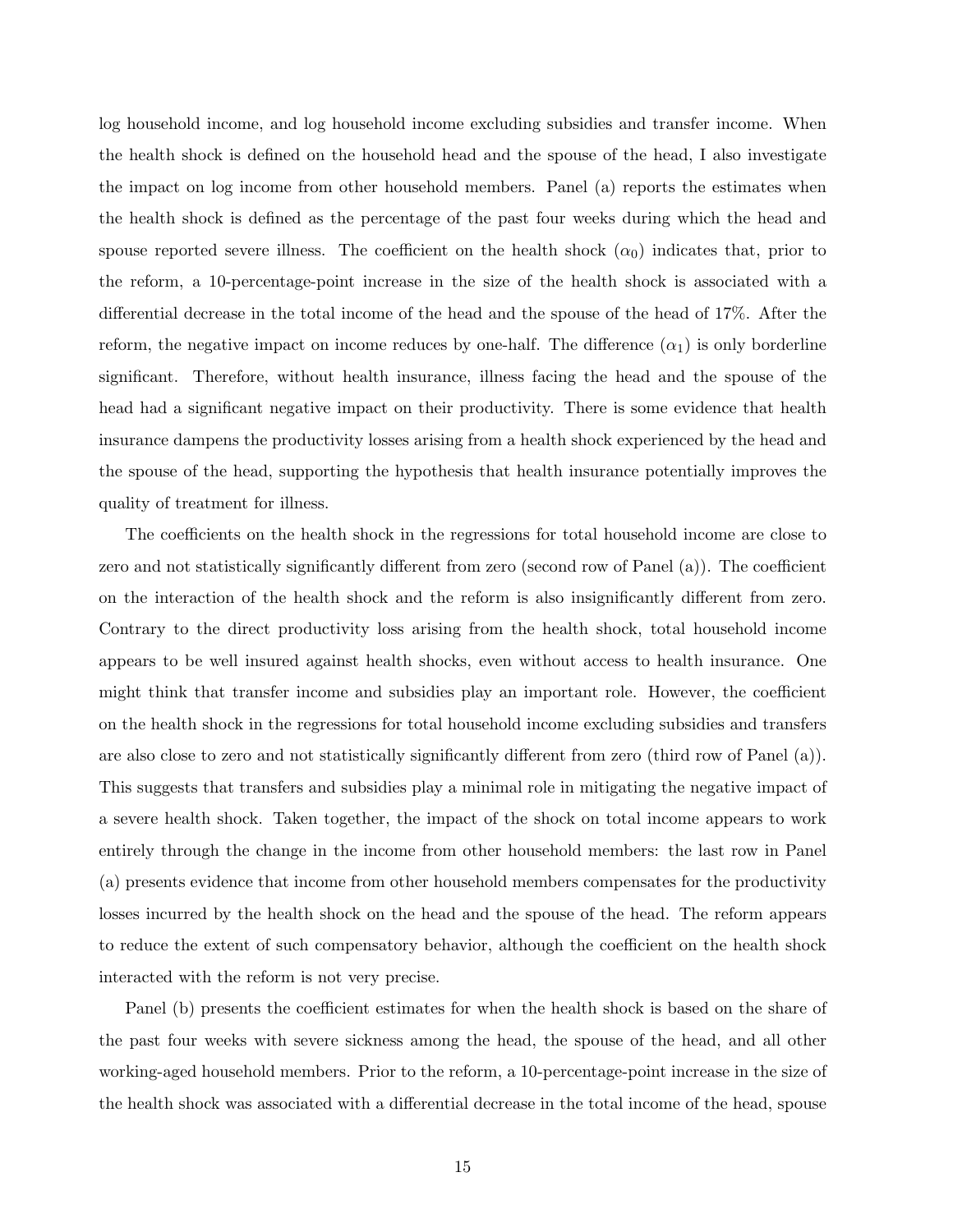of head, and all other working-aged members of 4%. The effect is much smaller than the effect of health shock on total earnings from the head and the spouse of the head reported in the first row of Panel (a), which provides further evidence of compensatory labor supply behavior among the primary household members. Similar to the evidence presented in Panel (a), the health shock has a negligible impact on total household income, both with and without transfers and subsidies. This suggests that the labor supply from remaining household members helps to smooth household income following a health shock to the primary household members.

#### 5.2 Household food consumption and medical expenditure

Table 6 reports the coefficient estimates when the outcome variables are the changes in household food consumption across four nutritional intakes: calories, proteins, fats and carbohydrates. If households are fully insured against idiosyncratic shocks, consumption growth should not be correlated with changes in health once growth in county-level resources is controlled for, and consequently, the coefficient on health shock should be zero.

I find that prior to the reform, negative increments to health are not associated with reductions in the intake of macronutrients. The point estimates are small and not statistically different from zero. Therefore, I cannot reject the hypothesis of full insurance against severe health shocks before the reform. This is perhaps not so surprising, given that households were already able to smooth household income against health shocks to specific members.

In Table 6, the coefficient estimates on the interaction of the health shock and reform is the estimated consumption smoothing effects of the reform (parameter  $\alpha_1$ ). None of the point estimates are significant. Adding the coefficients in the first and second rows gives the predicted net effects of the health shock after the reform. The t-test reported in the third column implies that after the reform, I still cannot reject the hypothesis that households are fully insured against health shocks.<sup>25</sup>

One potential concern is that consumption growth may be shifted by changes in the state of health (even with full insurance) when the marginal utility of consumption depends on health status, either directly or indirectly through induced changes in leisure if consumption and leisure are not additively separable. One advantage of the CHNS data over other household panel data

 $25$ The estimated coefficients on the main control variables are not reported but show the expected sign as in the literature. For instance, the growth in per capita log consumption falls with the increase in log household size, indicating some economies of scale in consumption. Consumption grows at a faster rate for household heads who have at least graduated from primary school.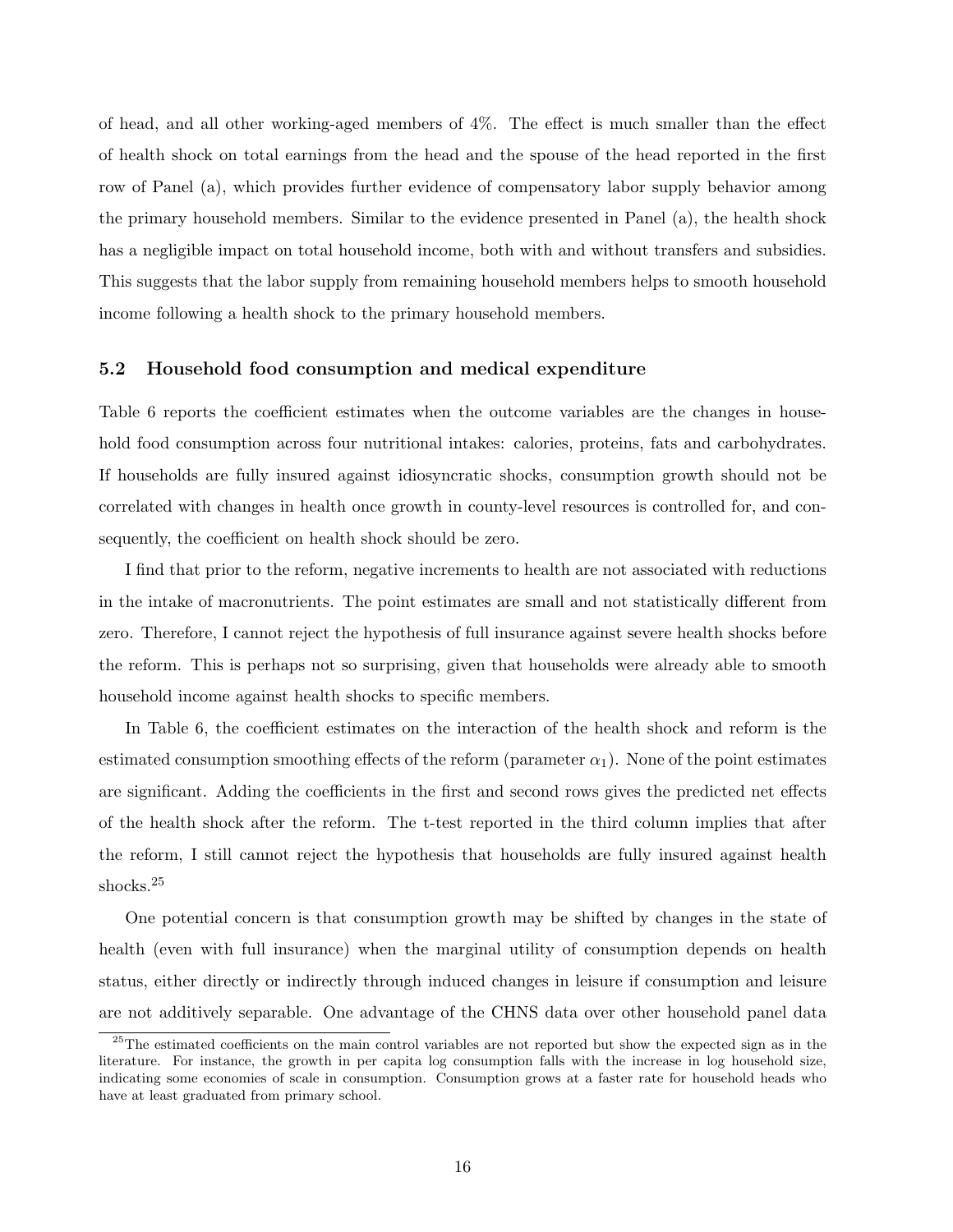of consumption is that they collect food consumption data at the individual level. I therefore construct an alternative measure of adult-equivalent consumption by excluding the consumption of the household head and/or the spouse of the head whoever experienced a health shock in the panel. This measure circumvents the problem that changes in health may directly impact the marginal utility of consumption for the sick member. Table 7 presents the estimated coefficients when the outcome variables are the changes in log of consumption, excluding the consumption of any members reporting any illness. With the exception of fat intake, the remaining macronutrient intakes are completely insured against health shocks, both before and after the reform. This indicates that the potential bias arising from state-dependent preferences in consumption is small.

The direct effect of health insurance is to reduce out-of-pocket medical costs to treat severe sickness, which can be substantial relative to the income level. To evaluate the effect of the reform on health expenditures related to treating the reported severe illness over the past four weeks, I use the following regression framework:

$$
y_{ijt} = b_0 + b_1 R_{jt} + b_2 \times Sick_{ijt} + \gamma_j + \gamma_t + \varepsilon_{ijt}
$$
\n
$$
(6)
$$

where, as before,  $R_{jt}$  is the reform indicator, and  $\gamma_j$  and  $\gamma_t$  are the county and calendar year fixed effects, respectively.  $y_{ijt}$  measures total out-of-pocket medical expenditures among members of household i for which the health shock is defined.<sup>26</sup> Sick<sub>ijt</sub> is an indicator of whether any member of the household (for which the health shock is defined) suffered from any illness in the past four weeks, which controls for the mean difference in  $y_{ijt}$  between households reporting any sickness and those reporting none.<sup>27</sup>

Table 8 reports the coefficient estimate on the reform indicator. In column (1) of Table 8, I report the estimated coefficient  $b_1$  where the dependent variable is an indicator for having paid positive out-of-pocket medical expenditure. Coefficient  $b_1$  measures whether the likelihood of paying for medical expenditure out-of-pocket for treating the illness changes after the reform. As shown, the reform reduces the incidence of positive health expenditure by about 5 percentage points. The reform does not appear to have any impact on total health expenditure at the intensive margin (i.e., log out-of-pocket expenditure). The estimated coefficient in column (2) is insignificantly different

 $^{26}$ The out-of-pocket cost is the proportion of the cost paid by the individual being treated for the same illness that was used to define the health shock. See Appendix B for details.

 $27$  Health expenditures are only recorded where they are associated with treating the illness that the individual had (both severe and non-severe illness) within the past four weeks. Therefore, by definition, health expenditures should be zero for those not reporting any illness.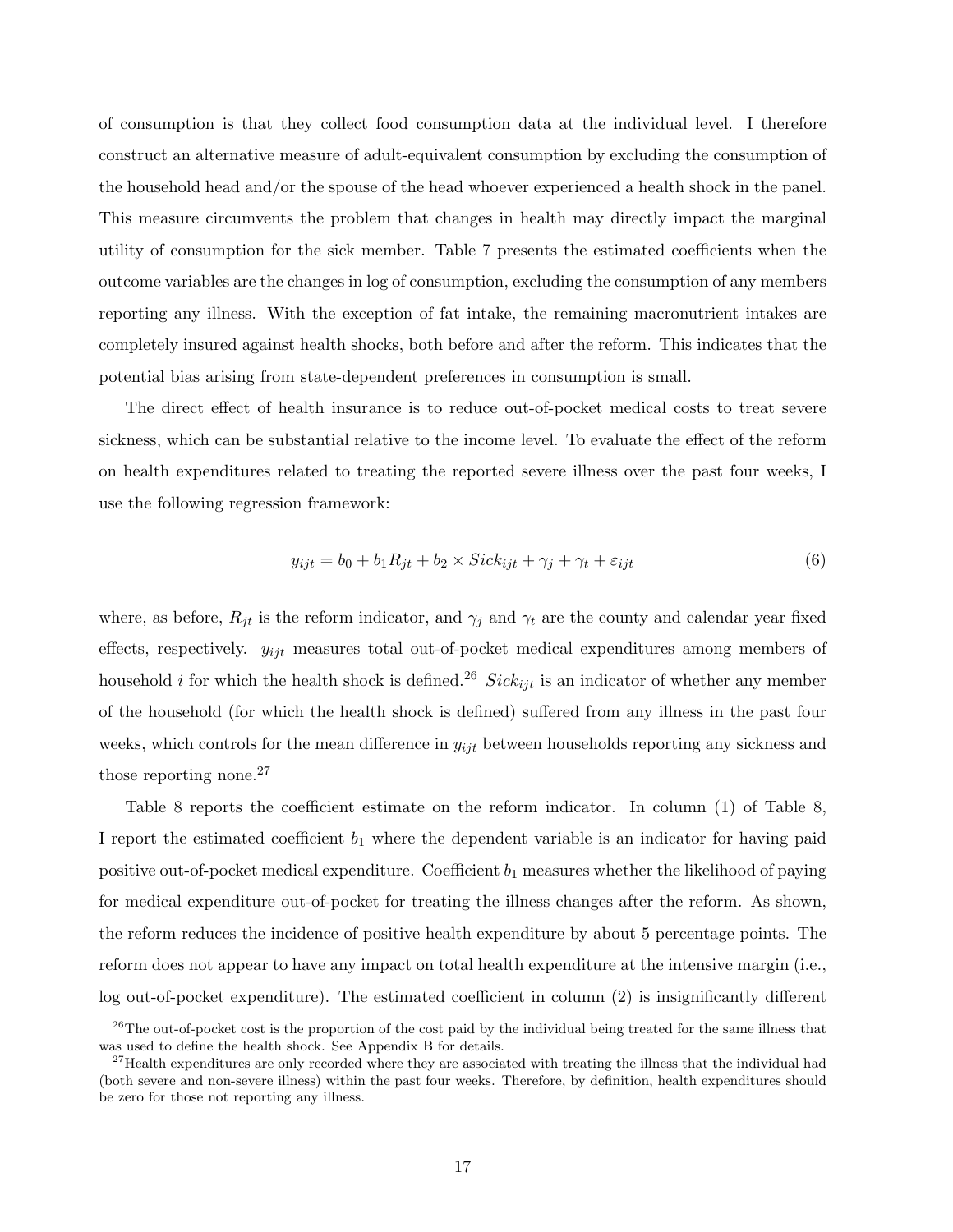from zero. One potential explanation is that, after the reform, households may switch to betterquality health care, leaving the total out-of-pocket expenditure unchanged.<sup>28</sup> Taking the effects at both the extensive and intensive margin, the Tobit regression estimates in column (3) imply a significant reduction in health expenditure after the reform for treating the illness.

Three conclusions emerge from the analysis thus far. First, prior to the reform, the estimated impact of health shocks on total household income and food consumption is small and insignificantly different from zero. Second, prior to the reform, the effects of a negative health shock were concentrated on the earnings of household members directly affected by the shock and on out-ofpocket medical expenditures made to treat the illness. Taken together with the implications on total household income, this suggests compensatory labor supply behavior against the health shock among other members of the household not experiencing the health shock. Third, after the reform, there is some (weak) evidence that health insurance reduces the productivity loss among members suffered from the health shock. The reform also lessens the financial burden on the household by reducing out-of-pocket medical expenditure associated with treating the illness.

#### 5.3 Human capital investment in children

The availability of public health insurance means that households may switch from using costly smoothing mechanisms to public health insurance in response to health shocks. In this subsection, I investigate the impact of health shocks on those household outcomes related to human capital accumulation; namely, child schooling and child labor. Table 9 presents coefficient estimates on the health shock and the interaction between the health shock and the reform when the outcome variables are household-level changes in the share of school-aged children attending school and the share of school-aged children at work.

The school-aged children included in the analysis are those aged between 7 and 18 years. In China, compulsory schooling is 9 years. The usual age finishing 9 years of schooling is 16 years. After then, students may choose to attend high school (3 years), to receive vocational training (2-3 years), or to seek employment. Tuition is free for the 9 years of schooling (primary and lower-middle school education), although students normally have to pay costs associated with purchasing books and tools, transportation, fees related to extracurricular activities, and fees for boarding school

<sup>&</sup>lt;sup>28</sup>Lei and Lin (2009) and Wagstaff, Lindelow, Jun, Ling, and Juncheng (2009) provide some evidence that the the NCMS increases the utilization of formal outpatient and inpatient care and reduces the use of traditional folk doctors.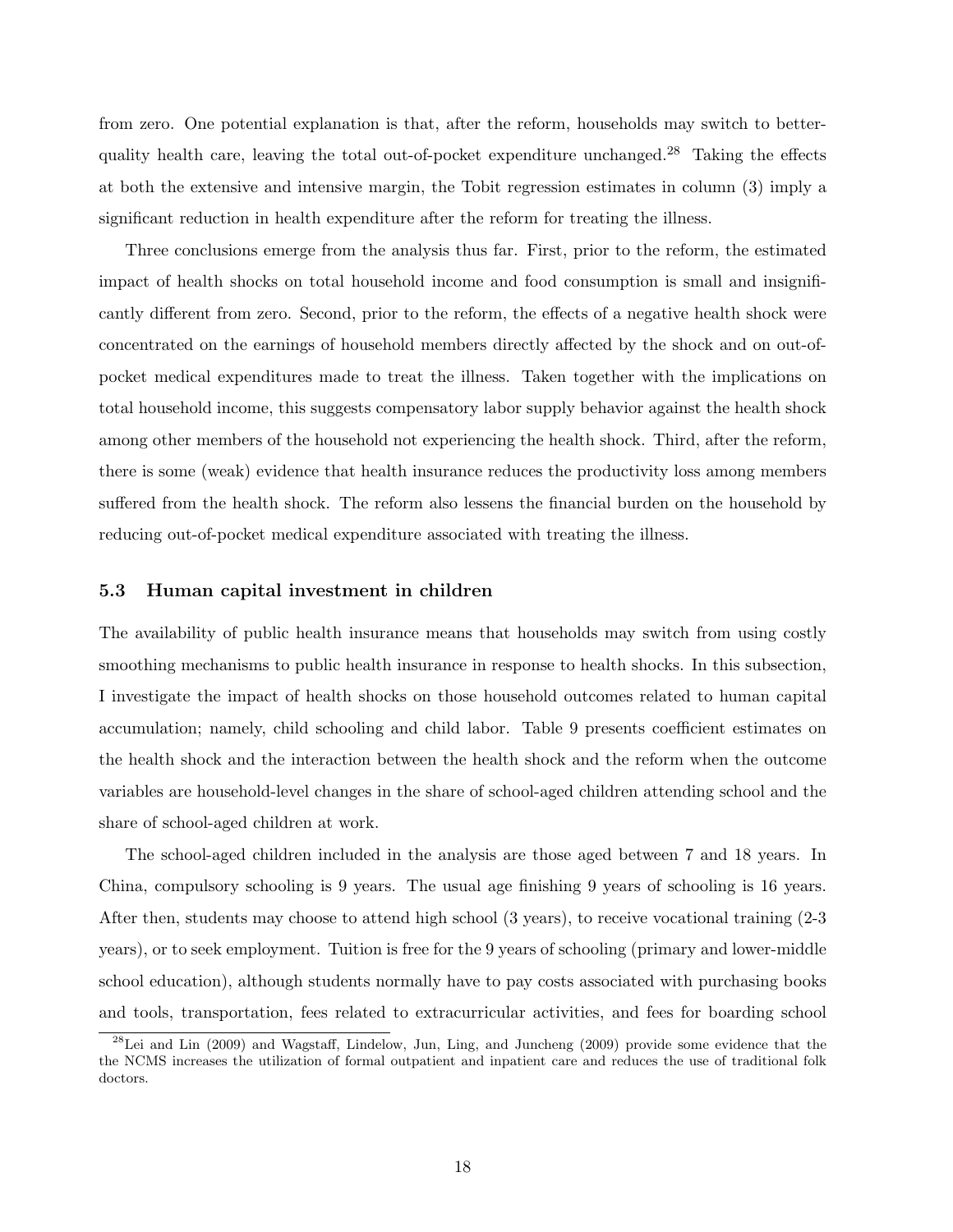(which is quite common in rural areas).<sup>29</sup> In addition, there are opportunity costs in terms of forgone earnings (especially from employment opportunities in cities), which may be increasingly high as children enter their late teens (Meng, 2012).

The results are presented for females and males together, and also separately for females and males. I focus on discussing the estimates from the health shock defined on the head and the spouse of the head, given that the estimates using the alternative definition of health shock are quite similar. The first column of Panel (a) in Table 10 shows that, in the absence of health insurance, a 10-percentage-point increase in the size of the health shock (on the head and the spouse of the head) is associated with a differential decrease in the rate of school enrollment within a household of 7 percentage points. Among the same group of children, column (4) shows that a 10-percentage-point increase in the size of the health shock is associated with a differential increase in the rate of children at work within a household of 6 percentage points. Therefore, without access to public health insurance, it appears that one way to maintain household income and consumption is to reduce educational expenditures by taking children out of school and increasing the household labor supply through the use of child labor. When the sample is disaggregated for males and females separately, I find a stronger effect of health shocks on changes in the share of girls at work within a household than on that of boys. This suggests that labor supply among girls is more elastic to changes in household resources.

The coefficient estimate on the interaction term between the health shock and the reform  $(\alpha_1)$ identifies the differential effects of the health shock after the reform. Access to health insurance completely mutes the effects of the health shock on the investment in children's education: a 10 percentage-point increase in the size of the health shock is associated with a differential increase in the rate of school enrollment within a household of 6 percentage points, relative to households experiencing the same health shock without health insurance (second row of coefficients). The net effect of a health shock with health insurance on school enrollment is small and statistically insignificantly different from zero  $(\alpha_0 + \alpha_1)$ . Providing health insurance has a greater impact on mitigating the negative impacts on school enrollment for girls than for boys: the estimated coefficient  $\alpha_1$  suggests that the reform has a stronger impact on maintaining school enrollment among girls than among boys, although the standard errors are too large to reject the hypothesis that the male and female coefficients are identical. Access to health insurance also reduces the use

 $^{29}$ Brown and Park (2002) document that in poor counties in rural China, a family with one child in primary school and another in lower middle school spends as much as half of their per capita expenditures on fees related to education.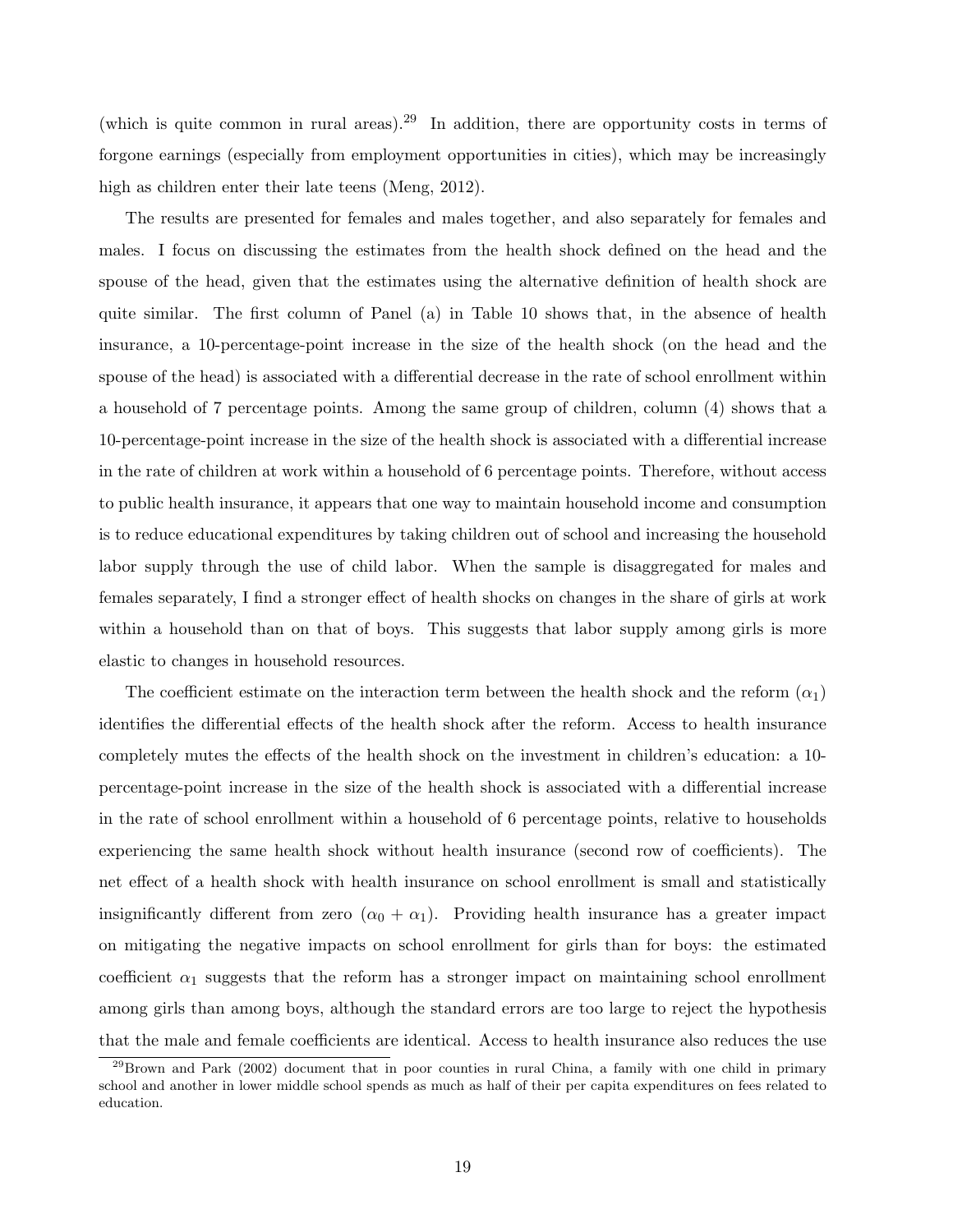of child labor as a way of coping with health shock: the coefficient estimate of  $\alpha_1$  is -0.006 (fourth column), which implies that, after the reform, the net effect of a health shock on the use of child labor is insignificantly different from zero (third row in the fourth column).

The evidence on human capital investment is in line with the predictions from models of child labor in which households face liquidity constraints. For instance, in Basu and Van (1998) and Baland and Robinson (2000), it can be optimal for households to have children, even when keeping children in school leads to higher future wages. This is because keeping children out of the labor force (and in school) can incur a large utility cost from foregone household consumption. As a result, access to health insurance increases household resources following a negative health shock and allows households to decrease the use of child labor and to increase child schooling. The effects are amplified when attending school involves large fixed costs.

#### 5.4 Investment in agricultural activities

How did the health shock affect household investment in agricultural activities? If households have complete access to credit, transitory shocks should have no effect on such investments, as borrowing allows households to separate the timing of investment from the timing of income. However, when household investments require fixed costs to be paid in advance of the investment returns and when households face credit constraints, the timing of household investments may depend on current income realizations (Yang, 2008).

Table 10 presents the coefficient estimates on the health shock and the health shock interacted with reform, when the outcome variables are the change in household investment in farming, that in livestock, and the change in an indicator for whether the household had added any productive equipment since the last survey. Columns  $(1)$ – $(2)$  present the estimates on farming and livestock investment. Focusing on the estimates from the health shock defined on the head and the spouse of the head, I find that prior to the reform, a 10-percentage-point increase in the size of the health shock is associated with a differential decrease in investment in farming of 6% and a differential decrease in investment in livestock of 12%. These estimates suggest that households adjust economic activities as a channel to insure against health shock. The fact that livestock investment is reduced the most indicates that households are shifting away from risky production (i.e., raising livestock) to conservative production in order to protect themselves from adverse income shocks (Rosenzweig and Wolpin, 1993). The estimated coefficients  $\alpha_1$  (on the interaction term between health shock and reform) are positive but insignificantly different from zero. Column (3) presents estimates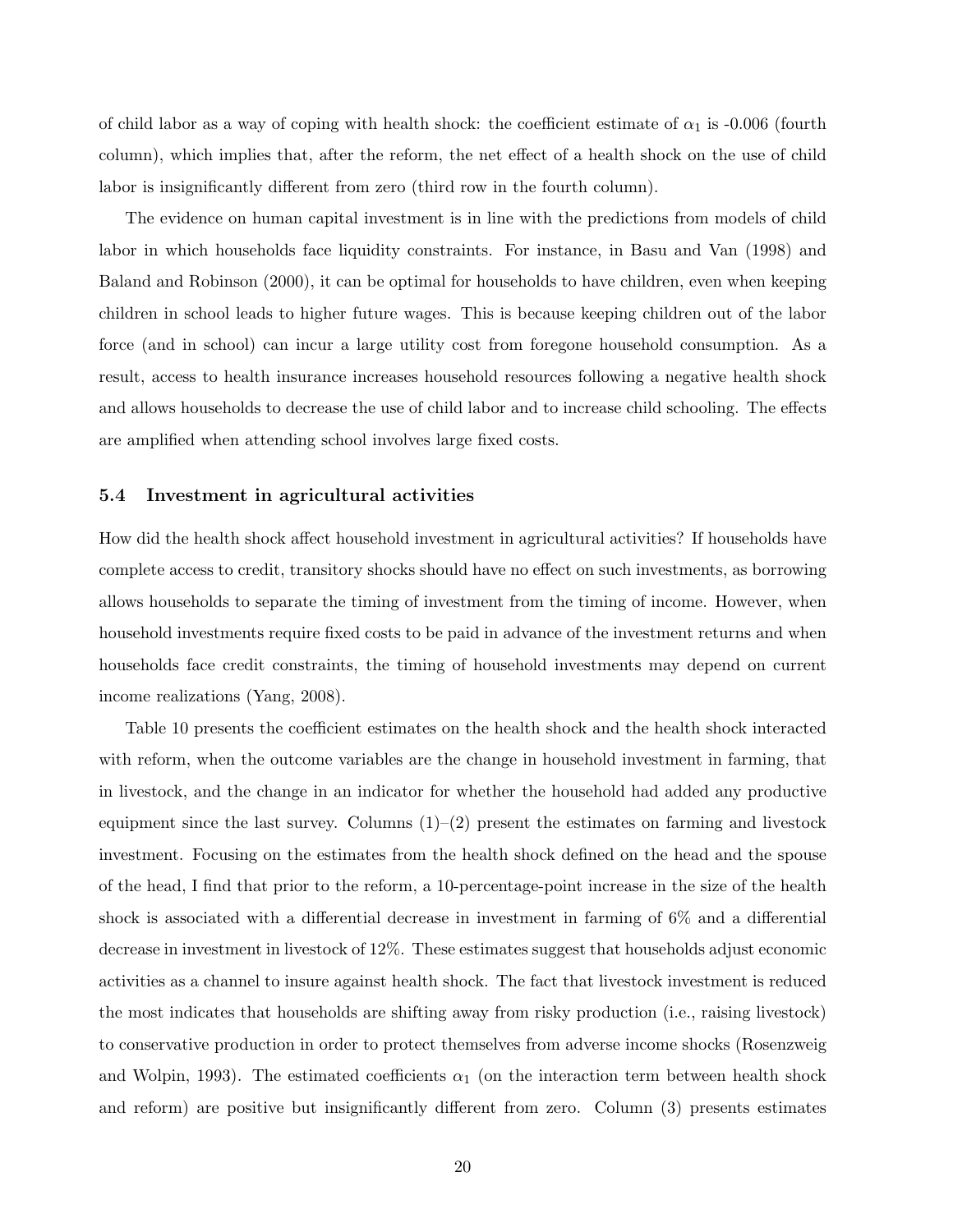when the outcome is the change in an indicator for positive livestock investment. There is little evidence of an adjustment in livestock at the extensive margin following a health shock. Changes in the indicator variable are used as outcome variables in the last column in Table 10. Columns (4) shows that, without access to health insurance, a 10-percentage-point increase in the size of the health shock is associated with a differential decrease in the likelihood of investing in productive equipment of 1 percentage point. The estimated coefficient on the reform indicator interacted with the health shock is positive and significantly different from zero. The predicted effect of a health shock after the reform is slightly positive, which indicates that with access to health insurance, the household no longer delays the purchase of productive equipment in response to a health shock.

#### 5.5 Specification checks

One of the identifying assumptions is that the health shock is uncorrelated to the error term in equation (3), conditional on the included covariates in the model. As mentioned previously, health shocks may be correlated with unobserved changes to household resources, even with the firstdifferenced specification of the model. To assess whether correlated changes in household economic conditions are contributing to the estimated effect of the health shock, I examine the correlation between lagged income changes and levels, and the current health shock. If past economic shocks (such as job loss) affect current health, one would expect a negative correlation between the health shock and lagged income changes. Alternatively, if past levels of income affect investment in health differently between the rich and the poor, one would also expect a negative correlation between the current health shock and the lagged income levels.

In Table 11, I show that there is little correlation between past income changes or levels and the current health shock, indicating that this potential source of bias may be less of a concern in the sample of study. For instance, in columns  $(1)-(2)$ , the coefficients on lagged level (column 1) and lagged growth (column 2) of earnings of the head and spouse are small and insignificantly different from zero. The inclusion of county-by-year fixed effects potentially accounts for many confounding factors affecting the variations in health shocks.

Even if the effect of the health shock is contaminated by the effect of other types of shocks to household resources, the estimated coefficient on the interaction between the health shock and the reform  $(\lambda_1)$  may be unbiased as long as the omitted variable bias in the coefficient of  $\Delta h_{ijt}$  does not change with the reform. This is more of a concern if the reform changes the unobserved composition among households suffering from health shocks. Columns (3) reports the coefficient estimate on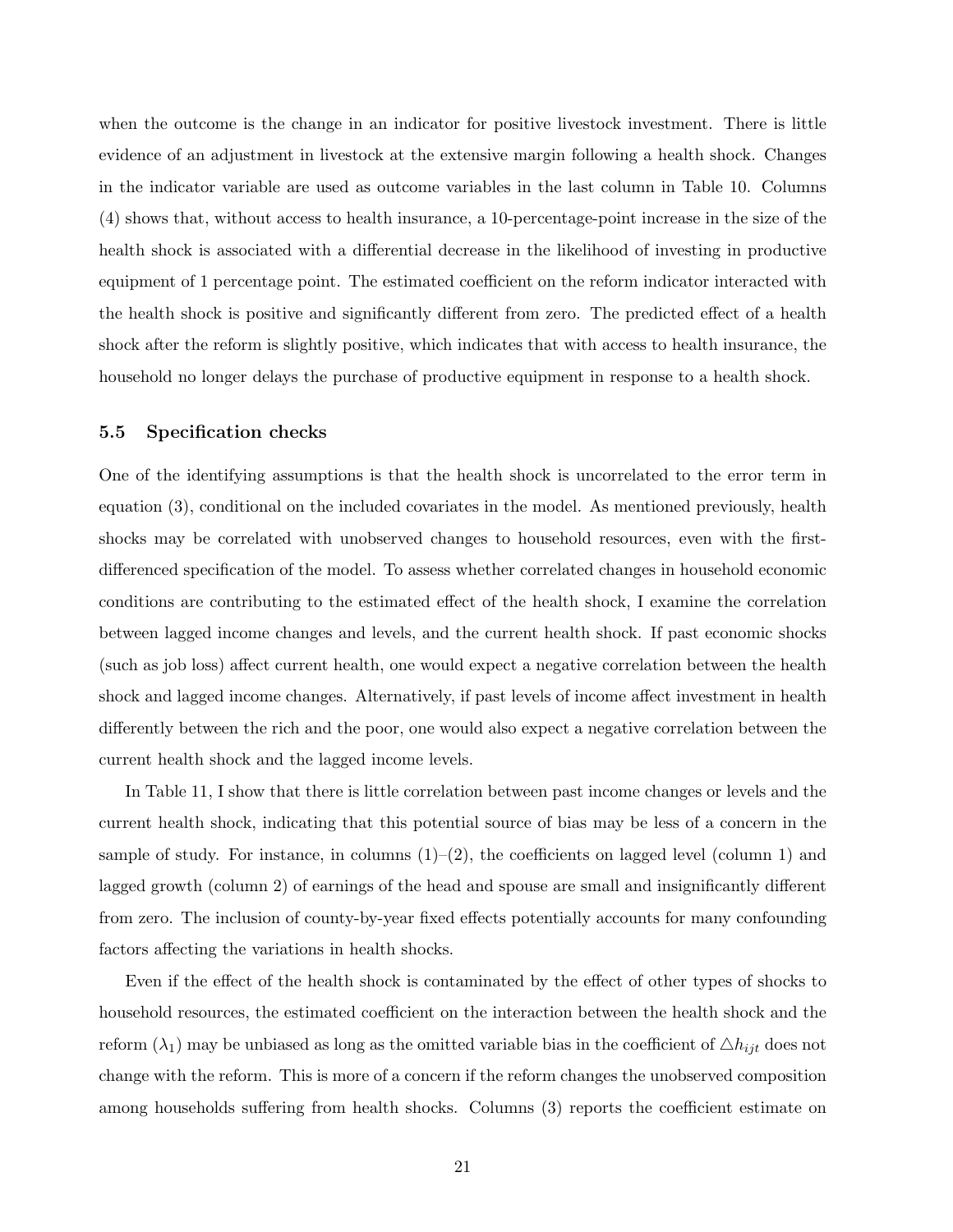the reform indicator, controlling for county and year fixed effects, when the outcome variables is a dichotomous variable indicating whether the head or the spouse of the head reported any illness in the past four weeks (both severe and non-severe). The estimated coefficient on reform is small and insignificantly different from zero, suggesting no evidence that the reform changes the percentage share of households with illness. In column (4), among households reporting some illness, I regress the duration of illness on the reform indicator, controlling for the year and county fixed effects. I also find no evidence that the reform shifts the duration of illness. Columns  $(7)-(8)$  confirm this finding by repeating the analysis on the health shock measured defined on the head, the spouse of the head and other working-age household members. Overall, these results indicate that the reform is unlikely to affect the composition of households with illness.

## 6 Conclusion

A negative health shock could incur two types of costs on an individual. One is the direct negative effect on health and productivity, which in turn, affect individual earnings. The other type of cost is the out-of-pocket medical expenditure associated with treating the illness. Without access to health insurance, family labor supply (including child labor), transfer and subsidies, nature of the economic activities may be important mechanisms to smooth total household income against individual health shocks. Household may also resort to other channels of self-insurance in order to smooth household consumption. Health insurance may lessen the shock to individual earnings through high quality treatment of the illness, reduce out-of-pocket medical expenditure, and interact with existing self-insurance mechanisms against health shocks.

Using the rollout of universal health insurance in rural China as a source of exogenous variation in coverage, this paper provided empirical evidence on the role of public health insurance in mitigating adverse outcomes associated with health shocks. Even in the absence of health insurance coverage, a health shock was found to affect neither growth in household income and nor growth in household consumption. In the meanwhile, a health shock had sizable impacts on individual earnings. For instance, a 10-percentage-points increase in the size of the health shock was associated with a differential decrease in total income of the head and spouse of 17 percent. These results supported the hypothesis that family labor supply is important channel households use to insure against health shocks. I found that the health insurance program crowds out important household choices such as children's schooling and child labor which were used to smooth consumption in the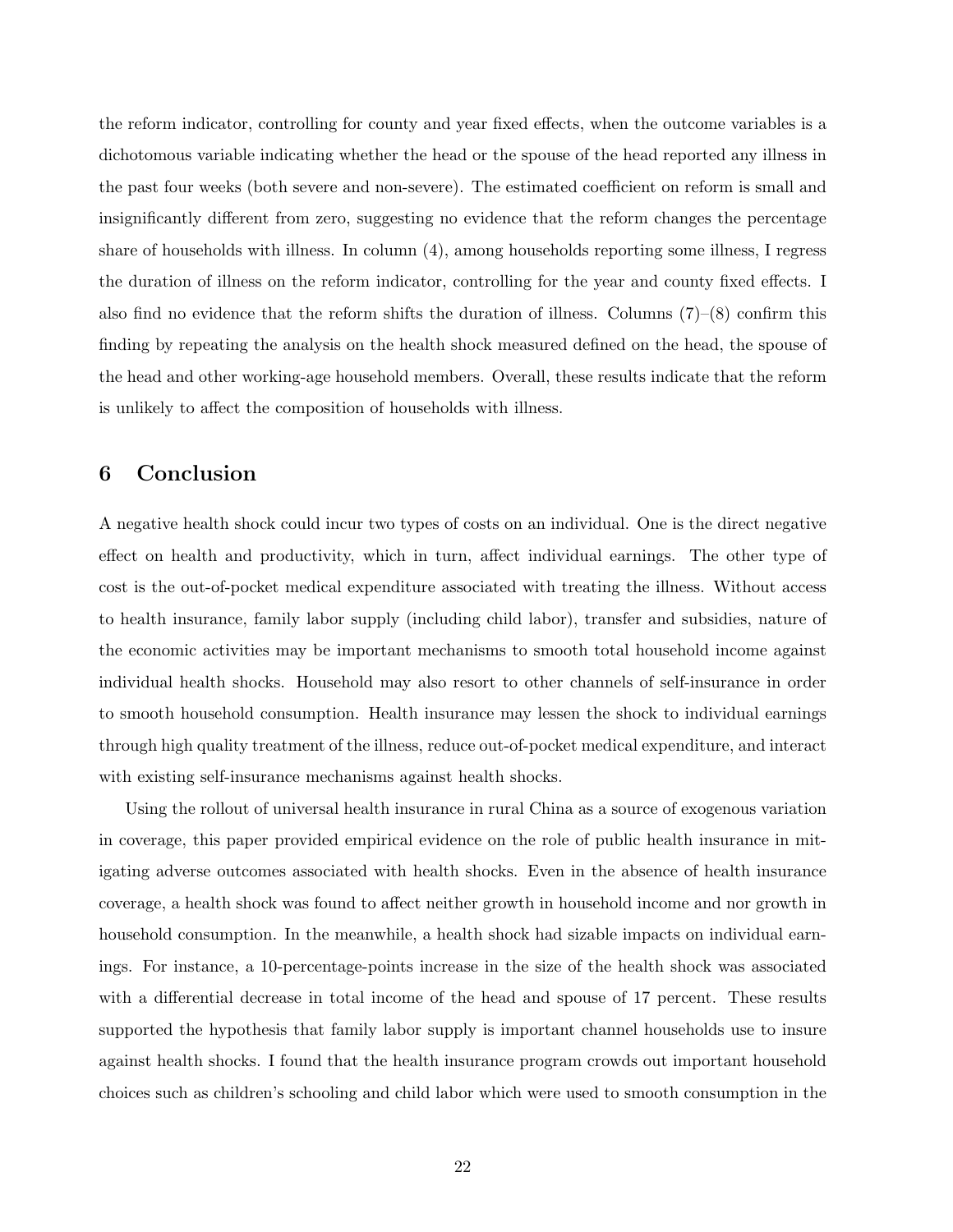absence of health insurance. For instance, without access to public health insurance, 10-percentagepoint increase in the size of the health shock was associated with a differential increase in the rate of children at work within a household of 6 percentage points. After the reform, the net effect of a health shock with health insurance on school enrollment was small and statistically insignificant.

The results of this paper suggest that analyzing consumption fluctuations alone may provide an incomplete picture of the true value of additional social insurance. To understand the net welfare gain of public insurance programs, an important policy question is at what cost public insurance replaces private arrangements of smoothing against shocks. The existing literature has argued that additional public insurance programs may have little net effects on the welfare of the intended beneficiaries if they are already completely insured against shocks, because the provision of these programs may only crowd out any private arrangements for self-insurance. The evidence from the health insurance reform in rural China suggests that, at least for low-income households who are liquidity constrained and for idiosyncratic shocks that are large relative to household resources, additional public insurance programs could lead to net gains by reducing the use of costly selfinsurance mechanisms.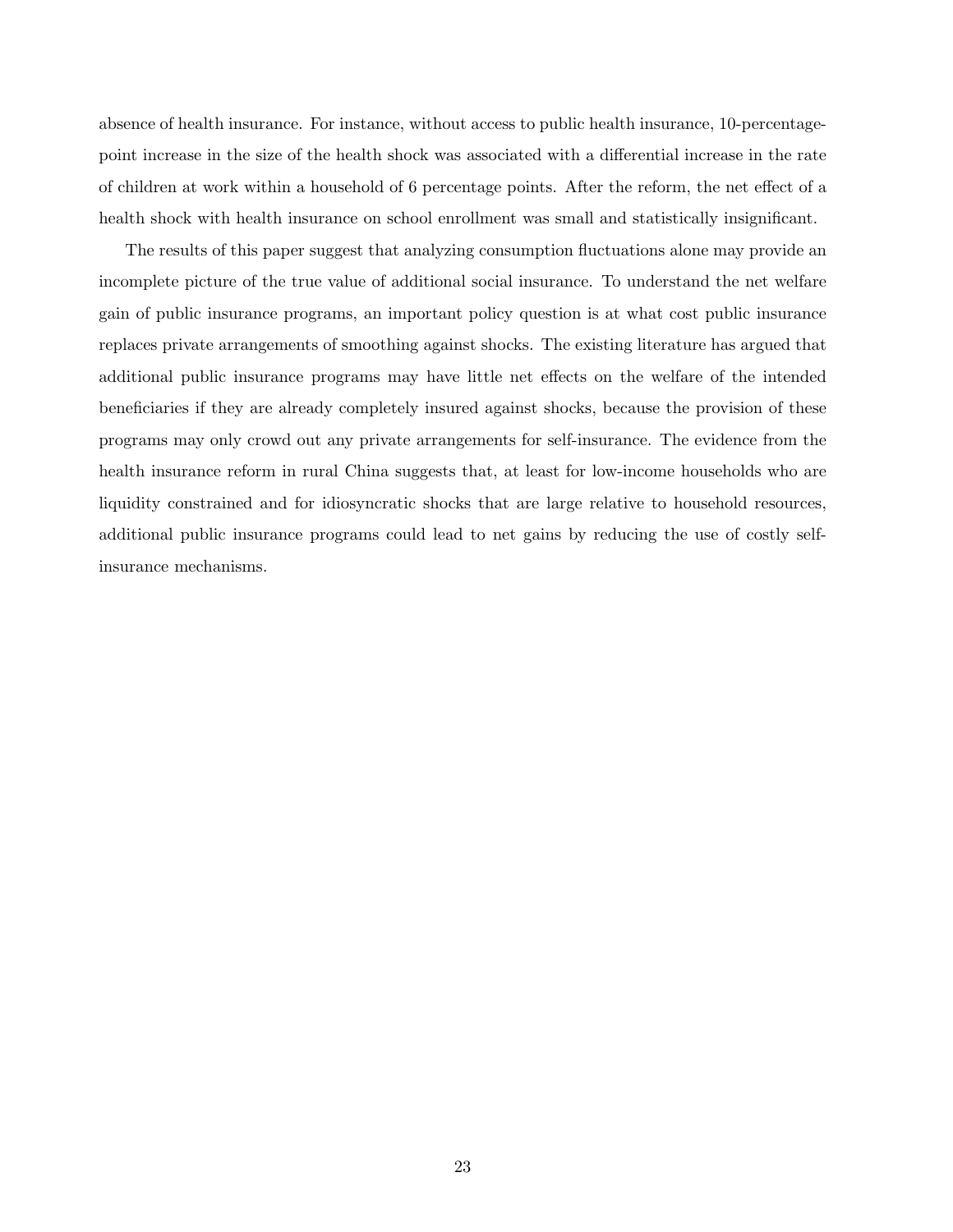## APPENDIX

### A An Analytical Framework

I follow Chetty and Looney (2006) to outline a simple model highlighting the welfare gains from publicly provided insurance. Suppose that there are two states in the world, one with good health and the other with bad health. Suppose that, in the good state, the utility cost of obtaining consumption level c is  $\theta_q$ . In the bad state, the utility cost of reaching consumption level c requires a larger cost  $\theta_b$ c. I normalize  $\theta_g = 1$ , so  $\theta_b$  measures the additional utility cost of reaching consumption level c in the bad state, relative to the cost in the good state. If  $\theta_b$  is high, households that are affected by shocks will need to sacrifice more in order to reach the same consumption level as before. To facilitate later discussion, suppose that the household can choose from a menu of insurance channels denoted by  $\{\theta_b^1, \theta_b^2, \ldots\}$ .  $\theta_b^k$  summarizes the cost of consumption smoothing from different channels. A utility-maximizing household would choose  $\theta_b = \min\{\theta_b^1, \theta_b^2, \ldots\}$ . Assuming a constant relative risk aversion (CRRA) utility function, the optimal changes in consumption in response to a bad health shock can be written as

$$
\frac{\triangle c_i}{c_i} = 1 - \left(\frac{1}{\theta_b}\right)^{1/\gamma} \tag{1}
$$

where  $\gamma$  is the coefficient of risk aversion. From equation (1), it is obvious that changes in consumption depend on two parameters: the cost of consumption smoothing and the coefficient of risk aversion. Consumption may then not fluctuate much in response to health shocks because of either a low cost of smoothing (such as easy access to credit markets) or a high cost of smoothing but with households that are very risk averse ( $\gamma$  is large).

### B Variable Construction and Definitions

Health shock. Defined in Section 4 of the main text.

Household income and its components. Household income is the sum of nine potential sources of income in the last year: business, farming (including gardening), fishing, livestock, nonretirement wages, retirement income, subsidies, and other income (mainly transfers). Transfers include total private transfers received from parents, children, relatives, and friends in the past year (both cash transfers and self-reported value of in-kind transfers). Subsidies include the value of in-kind benefits, mostly from the employer. Individual income is the sum of seven potential sources of income: business, farming, fishing, livestock, non-retirement wages, and retirement income. Individual income from potential sources of business, farming, fishing, and livestock is calculated based on the individual proportion of net household income from each of these sources. The individual proportion is the time that each household member spends on each activity divided by the sum of the time that all household members spend on the activity. Therefore, for rural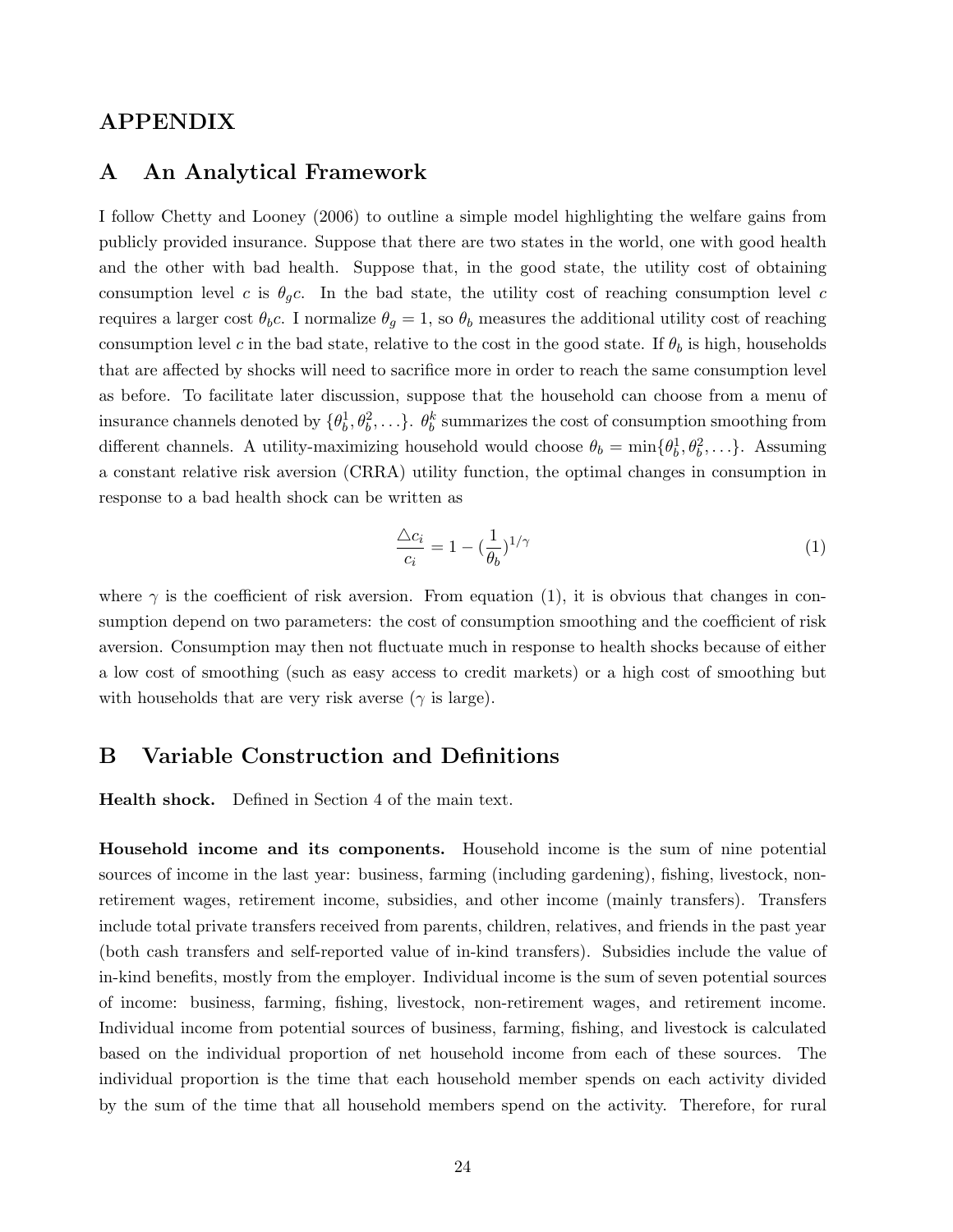household members, holding total household income fixed, the change in individual-level income from these sources mostly reflects the change in labor supply.

Food consumption. Food consumption is collected by using a dietary questionnaire recording items and the amounts of food consumption for each member of the household over the past three days (including food consumed both at and away from home). The CHNS provides calculated macronutrients based on the individual food consumption data. The macronutrients include the average daily intake of calories (in kilocalories), proteins (in grams), fats (in grams) and carbohydrates (in grams).

Out-of-pocket medical expenditure. Medical expenditure includes the cost of treating the illness (the same illness used to define the health shock) at up to two clinics or hospitals, as well as the cost of informal treatment if the individual chose to use informal care (i.e. did not go to a clinic). Out-of-pocket medical expenditure is the total medical expenditure multiplied by the share of expenses not covered by health insurance. Note that, when insurance covers all expenses, the CHNS did not record the cost of treatment. In this case, the out-of-pocket expenditure is zero.

Children's school enrollment. The rate of school enrollment is the share of children aged between 7 and 18 years attending school within a household. School enrollment status for each child is defined using a combination of two variables. The first and main variable is whether the child is currently enrolled in school. To track children who are members of the household but did not reside with the household at the time of the survey (e.g., temporary migrant workers and students at boarding schools), I rely on additional information provided by the household roster. On the household roster, for each member away from the household, CHNS records the reasons for not currently residing in the household. A child is defined as enrolled in school if the response to this question is "gone to school". A child is defined as not in school if the selected response is either "seeking employment in cities" or "in the military".

Child labor. I define the rate of child labor as the share of children working among those aged between 7 and 18 years within a household. Employment is defined by whether an individual is reported as working at the time of the survey. Prior to 2004, this variable was collected for household members aged 16 years and above. Starting from the 2004 wave, this variable is also collected for all children under the age of 16 years. In addition, I also use the question on the reasons given for not residing in the household to trace children employed away from home. Specifically, a child is defined as working if the response is "seeking employment in cities".

Agricultural investments. Investment in farming refers to the total amount spent, in the past year, on leasing land, purchasing seedlings, fertilizer, tools, insecticides, and hiring labor. This variable is only available for households with farming and/or gardening activities on a collective, state, or household farm. Investment in livestock includes the total amount spent on purchasing,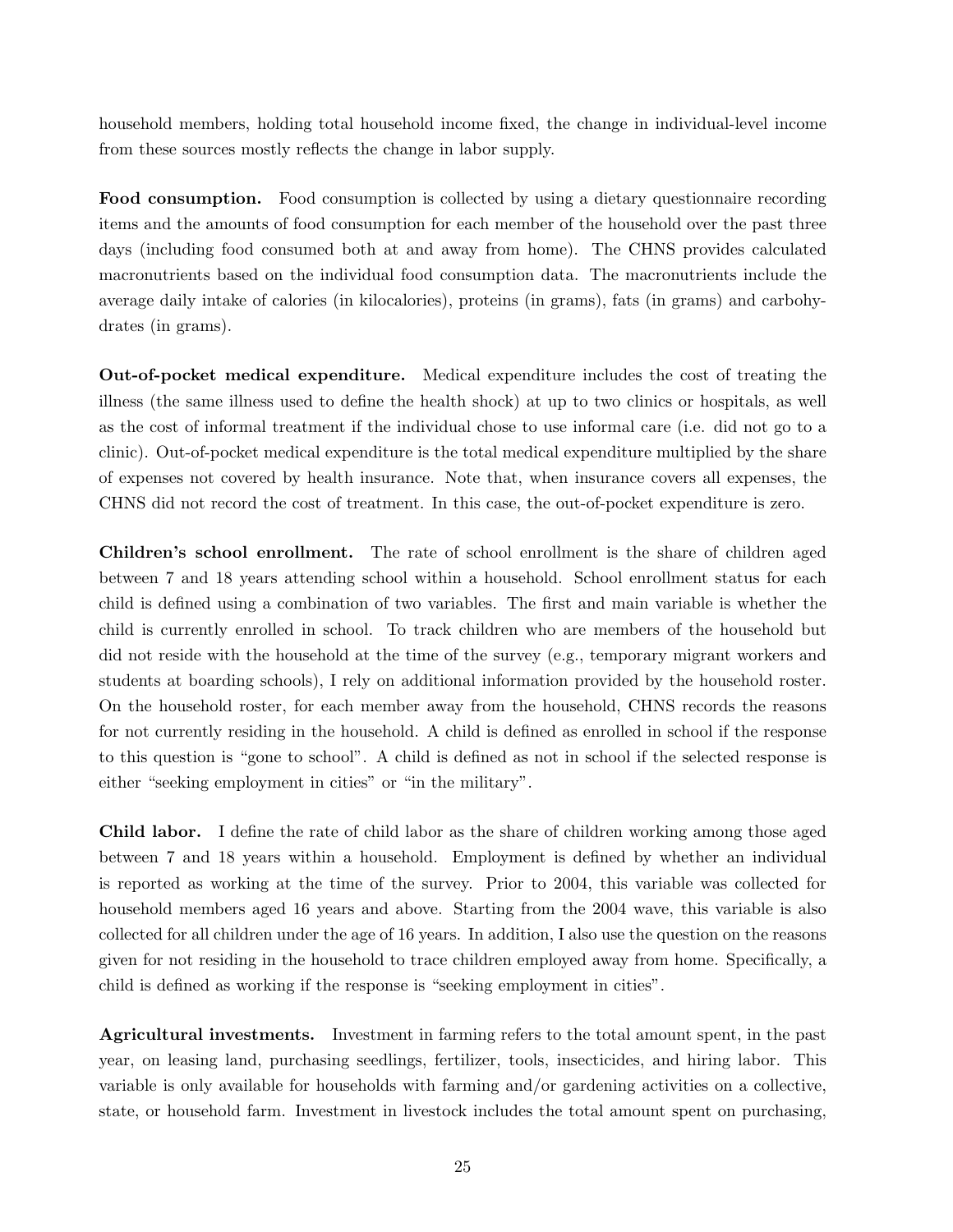feeding, and caring for up to four types of livestock and poultry. This variable is only available for households with activities associated with raising livestock or poultry. Productive equipments used in agriculture activities include tractors (of all sizes) and power thresher. The indicator for new productive equipment is equal to one if a household had added any of this equipment since the last survey.<sup>30</sup>

<sup>30</sup>Each wave surveys the quantity of each type of equipment owned by the household. Investment is based on whether there has been an increase in the aggregate quantity between the current wave and the previous wave.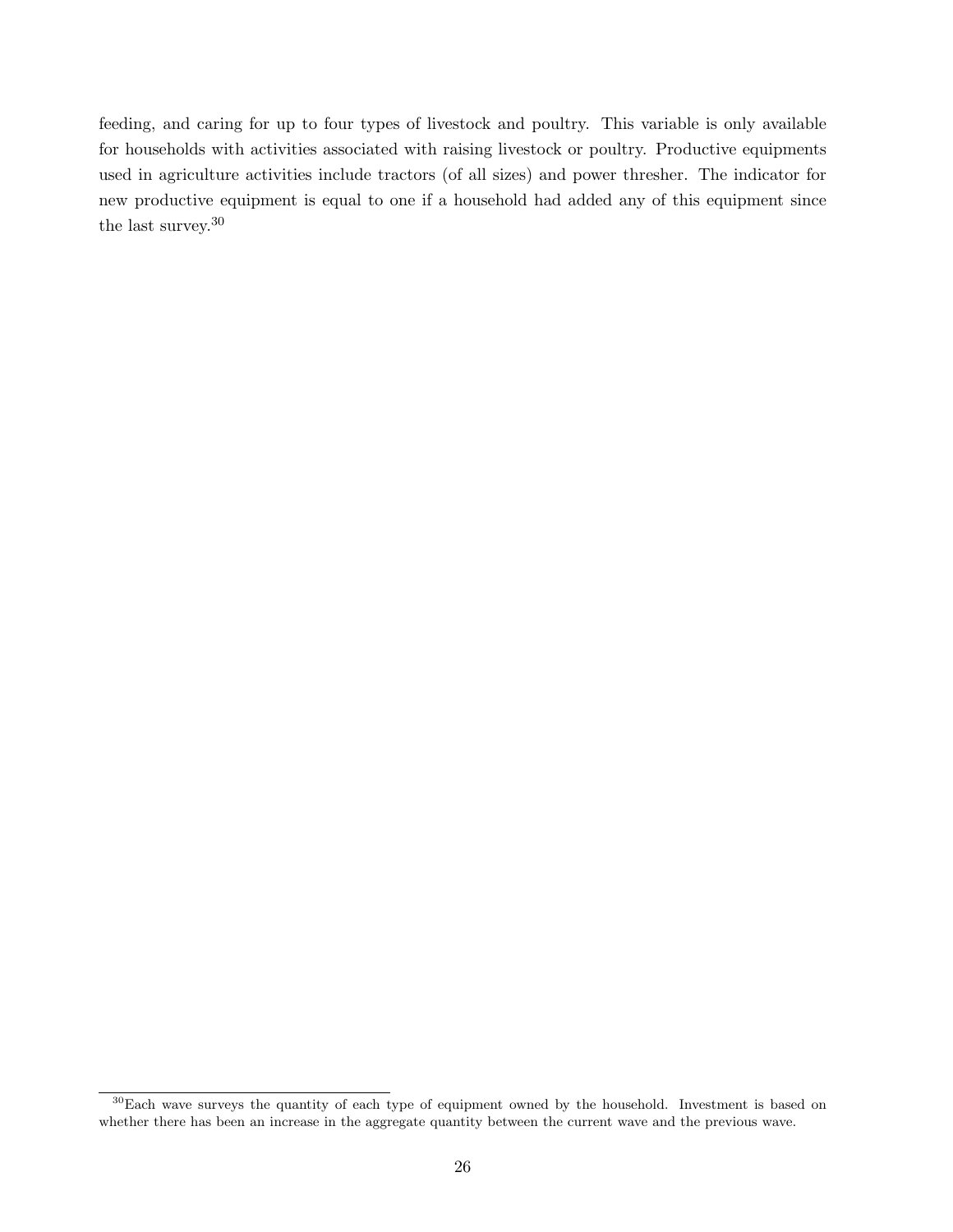## References

- Angelucci, M., and O. Attanasio (2013): "The Demand for Food of Poor Urban Mexican Households: Understanding Policy Impacts Using Structural Models," American Economic Journal: Economic Policy, 5(1), 146–205.
- Angelucci, M., G. De Giorgi, and I. Rasul (2012): "Resource Pooling Within Family Networks: Insurance and Investment," UCL Working paper.
- ATTANASIO, O., AND J.-V. RIOS-RULL (2000): "Consumption smoothing in island economies: Can public insurance reduce welfare?," European Economic Review, 44(7), 1225–1258.
- BAI, C.-E., AND B. WU (2014): "Health insurance and consumption: evidence from Chinas new cooperative medical scheme," Journal of Comparative Economics, 42(2), 450–469.
- BAICKER, K., A. FINKELSTEIN, J. SONG, AND S. TAUBMAN (2013): "The Impact of Medicaid on Labor Force Activity and Program Participation: Evidence from the Oregon Health Insurance Experiment," Working Paper 19547, National Bureau of Economic Research.
- BALAND, J.-M., AND J. A. ROBINSON (2000): "Is child labor inefficient?," Journal of Political  $Economy, 108(4), 663-679.$
- BASU, K., AND P. H. VAN (1998): "The economics of child labor," American economic review, pp. 412–427.
- BEEGLE, K., R. H. DEHEJIA, AND R. GATTI (2006): "Child labor and agricultural shocks," Journal of Development Economics, 81(1), 80–96.
- Black, S. E., P. J. Devereux, and K. G. Salvanes (2012): "Losing heart? The effect of job displacement on health," Discussion paper, National Bureau of Economic Research.
- BROWN, P. H., AND A. PARK (2002): "Education and poverty in rural China," *Economics of* Education Review, 21(6), 523–541.
- Chen, Y., and G. Z. Jin (2012): "Does health insurance coverage lead to better health and educational outcomes? Evidence from rural China," Journal of health economics, 31(1), 1–14.
- CHETTY, R. (2006): "A general formula for the optimal level of social insurance," *Journal of Public* Economics, 90(10), 1879–1901.
- CHETTY, R., AND A. LOONEY (2006): "Consumption smoothing and the welfare consequences of social insurance in developing economies," Journal of Public Economics, 90(12), 2351–2356.

<sup>(2007): &</sup>quot;Income risk and the benefits of social insurance: Evidence from Indonesia and the United States," in Fiscal Policy and Management in East Asia, NBER-EASE, Volume 16, pp. 99–121. University of Chicago Press.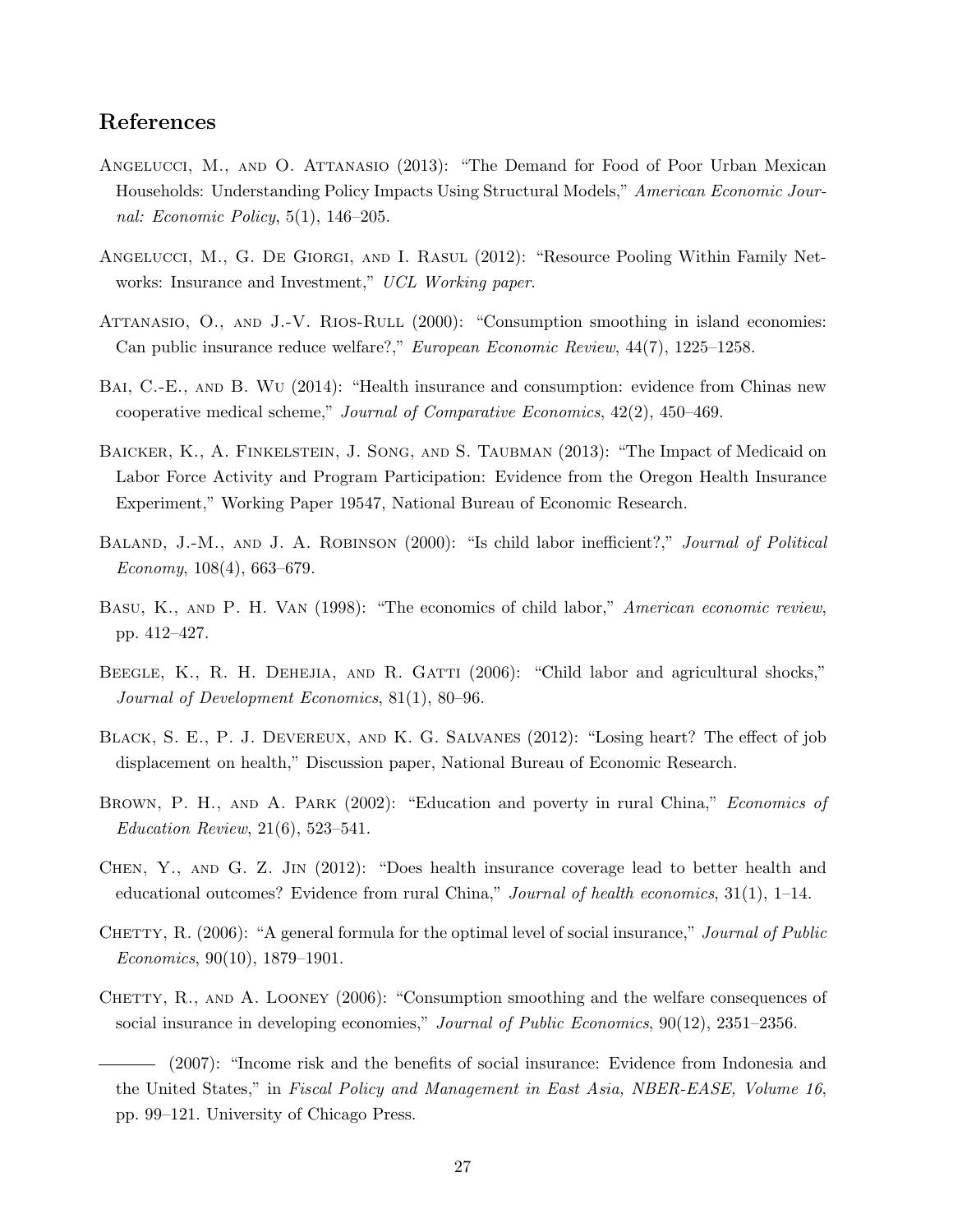- CHOU, S.-Y., J.-T. LIU, AND J. K. HAMMITT (2003): "National health insurance and precautionary saving: evidence from Taiwan," Journal of Public Economics, 87(9), 1873–1894.
- Cochrane, J. H. (1991): "A Simple Test of Consumption Insurance," The Journal of Political Economy, 99(5), 957–976.
- Cox, D., Z. Eser, and E. Jimenez (1998): "Motives for private transfers over the life cycle: An analytical framework and evidence for Peru," Journal of Development Economics, 55(1), 57–80.
- CURRIE, J., AND B. C. MADRIAN (1999): "Health, health insurance and the labor market," Handbook of labor economics, 3, 3309–3416.
- Cutler, D. M., and J. Gruber (1996): "Does public insurance crowd out private insurance?," The Quarterly Journal of Economics, 111(2), 391–430.
- Department of Health, C. (2006): "On Expanding the New Cooperative Medical Scheme (in Chinese)," Bulletin of the Department of Health of China, 2006(13).
- (2008): "On Strengthening the New Cooperative Medical Scheme in 2008 (in Chinese)," Bulletin of the Department of Health of China, 2008(17).
- Finkelstein, A., S. Taubman, B. Wright, M. Bernstein, J. Gruber, J. P. Newhouse, H. Allen, K. Baicker, et al. (2012): "The Oregon Health Insurance Experiment: Evidence from the First Year\*," The Quarterly Journal of Economics, 127(3), 1057–1106.
- Gertler, P., and J. Gruber (2002): "Insuring Consumption Against Illness," American economic review, 92(1), 51–70.
- GERTLER, P., D. I. LEVINE, AND E. MORETTI (2009): "Do microfinance programs help families insure consumption against illness?," Health economics, 18(3), 257–273.
- GRUBER, J., AND A. YELOWITZ (1999): "Public health insurance and private savings," Journal of Political Economy, 107(6), 1249.
- Islam, A., and P. Maitra (2012): "Health shocks and consumption smoothing in rural households: Does microcredit have a role to play?," Journal of development economics, 97(2), 232–243.
- JALAN, J., AND M. RAVALLION (1999): "Are the poor less well insured? Evidence on vulnerability to income risk in rural China," Journal of development economics, 58(1), 61–81.
- Jensen, R. T. (2004): "Do private transfers displace the benefits of public transfers? Evidence from South Africa," Journal of Public Economics, 88(1), 89–112.
- Kochar, A. (1995): "Explaining household vulnerability to idiosyncratic income shocks," The American Economic Review, 85(2), 159–164.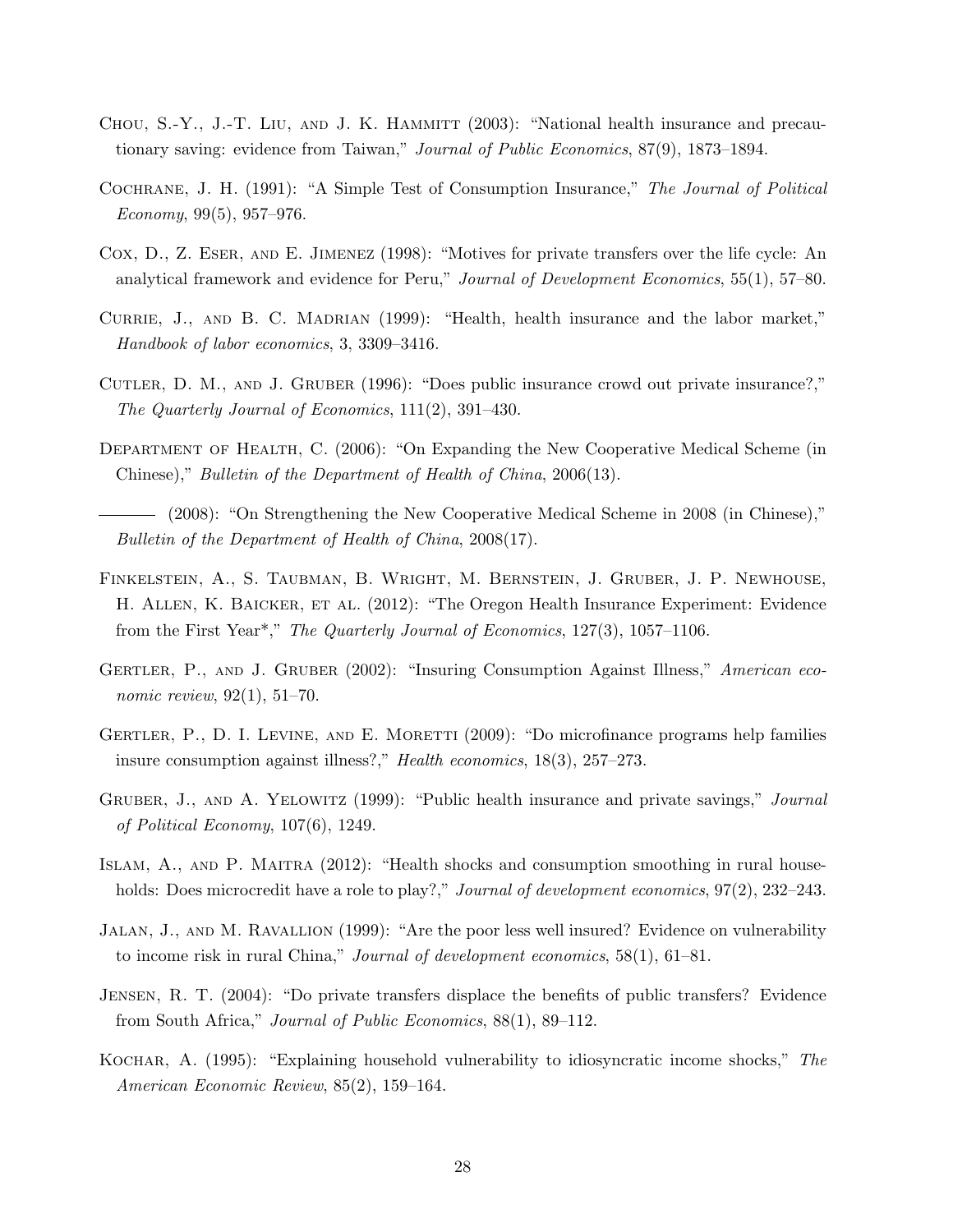- LEI, X., AND W. LIN (2009): "The new cooperative medical scheme in rural China: Does more coverage mean more service and better health?," Health Economics, 18(S2), S25–S46.
- MACE, B. J. (1991): "Full Insurance in the Presence of Aggregate Uncertainty," Journal of Political Economy, 99(5), 928–56.
- Meng, X. (2012): "Labor Market Outcomes and Reforms in China," The Journal of Economic Perspectives, 26(4), 75–101.
- Mohanan, M. (2013): "Causal effects of health shocks on consumption and debt: quasiexperimental evidence from bus accident injuries," Review of Economics and Statistics, 95(2), 673–681.
- MORDUCH, J. (1995): "Income Smoothing and Consumption Smoothing," The Journal of Economic Perspectives, 9(3), 103–114.
- Rosenzweig, M. R., and K. Wolpin (1993): "Credit Market Constraints, Consumption Smoothing, and the Accumulation of Durable Production Assets in Low-Income Countries: Investment in Bullocks in India," Journal of Political Economy, 101(2), 223–44.
- State Council, C. (2003): "Guidlines Establishing the New Cooperative Medical Scheme (in Chinese)," Bulletin of the State Council of China.
- Strauss, J., P. Gertler, O. Rahman, and K. Fox (1993): "Gender and Life-Cycle Differentials in the Patterns and Determinants of Adult Health," Journal of Human Resources, 28(4), 791–837.
- TOWNSEND, R. M. (1994): "Risk and Insurance in Village India," *Econometrica*, 62(3), 539–591.
- WAGSTAFF, A., M. LINDELOW, G. JUN, X. LING, AND Q. JUNCHENG (2009): "Extending health insurance to the rural population: An impact evaluation of China's new cooperative medical scheme," Journal of health economics, 28(1), 1–19.
- WAGSTAFF, A., AND M. PRADHAN (2005): "Health Insurance Impacts on Health and Nonmedical Consumption in a Developing Country," World Bank Policy Research Working Paper, (3563).
- Yang, D. (2008): "International migration, remittances and household investment: Evidence from philippine migrants exchange rate shocks\*," The Economic Journal, 118(528), 591–630.
- YIP, W., AND W. C. HSIAO (2008): "The Chinese health system at a crossroads," *Health Affairs*, 27(2), 460–468.
- YU, X., AND D. ABLER (2009): "The demand for food quality in rural China," American Journal of Agricultural Economics, 91(1), 57–69.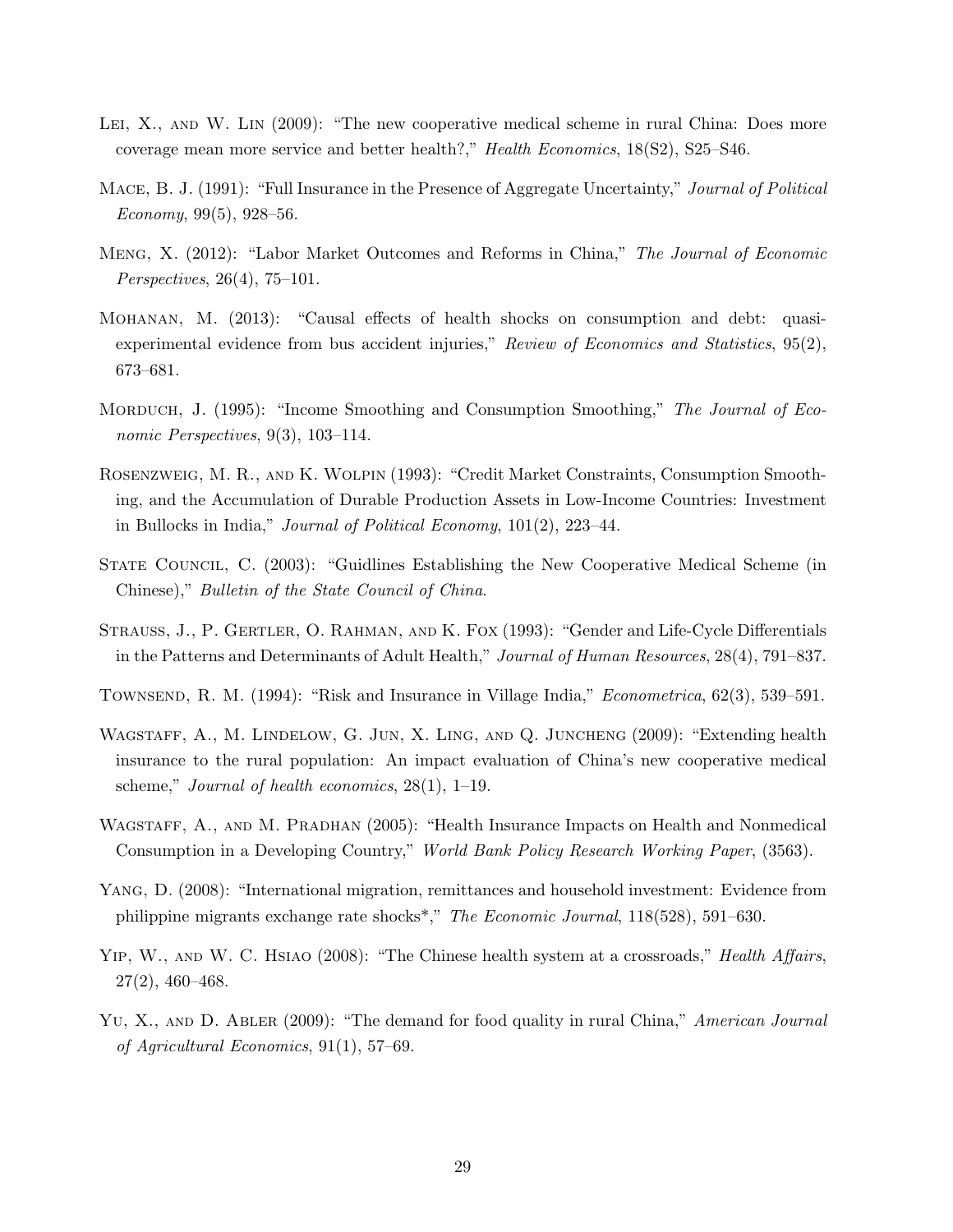

Figure 1: Expansion of Health Insurance Coverage

Notes: For each county, I recenter the data such that time zero is equal to the first wave observed since the reform. The graph plots average rate of health insurance coverage (y-axis) on time (in survey waves) relative to the year of health insurance reform (x-axis). The y-axis is the percentage of household covered by any health insurance plan.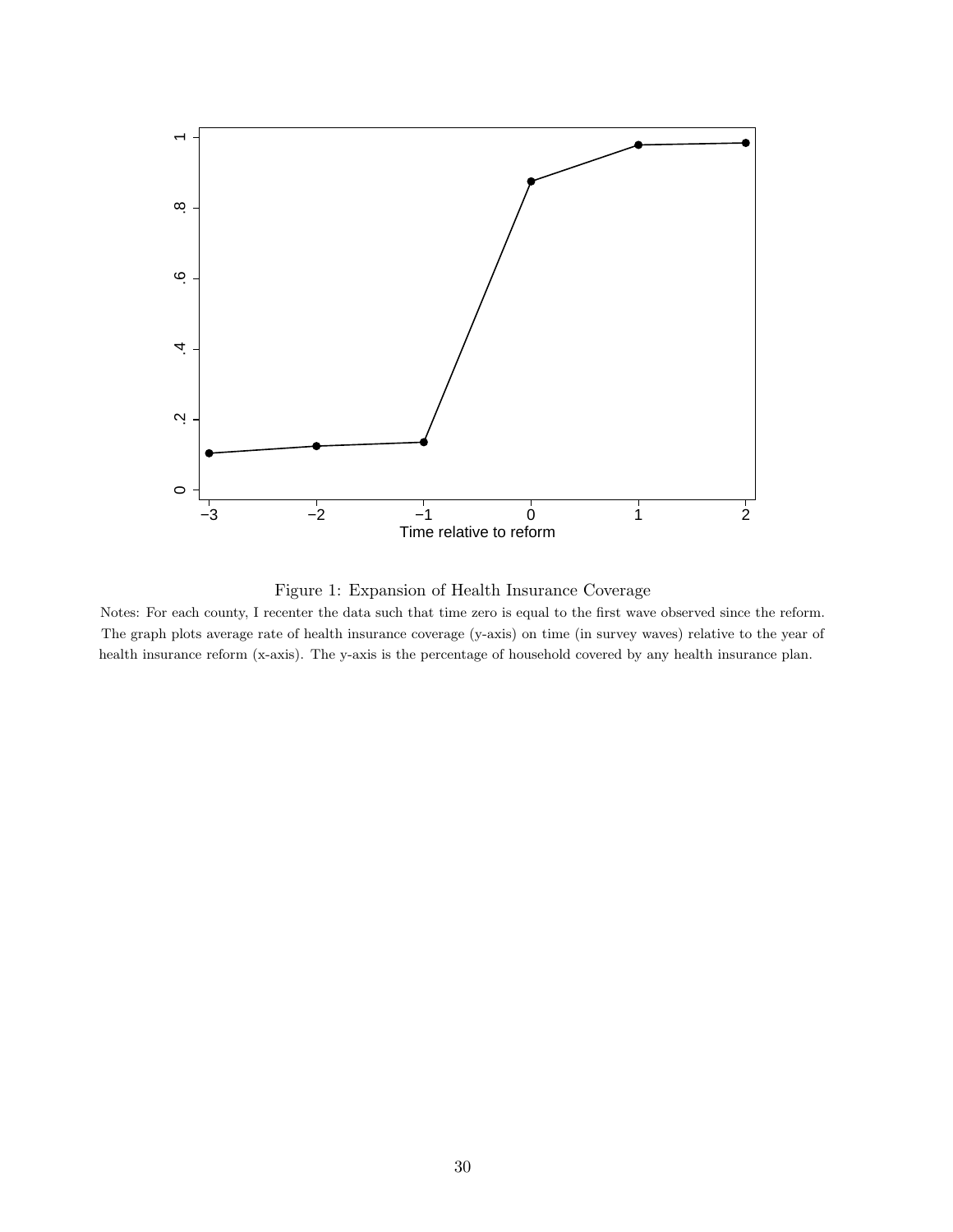|      |       | Counties |                   |
|------|-------|----------|-------------------|
| Year | Total |          | Treated % treated |
| 1997 | 32    | 0        | $0.0\%$           |
| 2000 | 36    | 0        | $0.0\%$           |
| 2004 | 36    | 3        | 8.3%              |
| 2006 | 36    | 22       | 61.1%             |
| 2009 | 36    | 36       | 100.0%            |
| 2011 | 36    | 36       | 100.0%            |

Table 1: Implementation of the Reform By County

Note: In the sample, each round of the survey contains households sampled from 36 counties across 9 provinces (four counties per province). Four counties from Liaoning province were not surveyed in the 1997 wave. Community-level survey data from the CHNS are used to determine the year of implementation of the NCMS at county level.

Table 2: Implementation of the Reform and Household Enrollment

|      |       |                |             | Households                  |                                  |         |           |
|------|-------|----------------|-------------|-----------------------------|----------------------------------|---------|-----------|
| Year | Total | Access to NCMS | $\%$ access | Insured by CMS <sup>a</sup> | $\%$ insured by CMS <sup>a</sup> | Insured | % insured |
| 1997 | 1421  | $\Omega$       | $0.0\%$     | 182                         | 12.8%                            | 210     | 14.8%     |
| 2000 | 1567  | $\Omega$       | $0.0\%$     | 110                         | $7.0\%$                          | 152     | $9.7\%$   |
| 2004 | 1545  | 119            | $7.7\%$     | 225                         | 14.6%                            | 265     | 17.2%     |
| 2006 | 1525  | 907            | $59.5\%$    | 785                         | $51.5\%$                         | 814     | 53.4\%    |
| 2009 | 1508  | 1508           | 100.0%      | 1410                        | 93.5%                            | 1439    | 95.4\%    |
| 2011 | 1451  | 1451           | 100.0%      | 1373                        | 94.6%                            | 1407    | 97.0%     |

Note: a. CMS includes both the CMS existed prior to the reform and the NCMS program introduced by the reform. Prior to the 2009 round, the micro-level data from CHNS did not make a distinction between the old CMS and the NCMS coverage.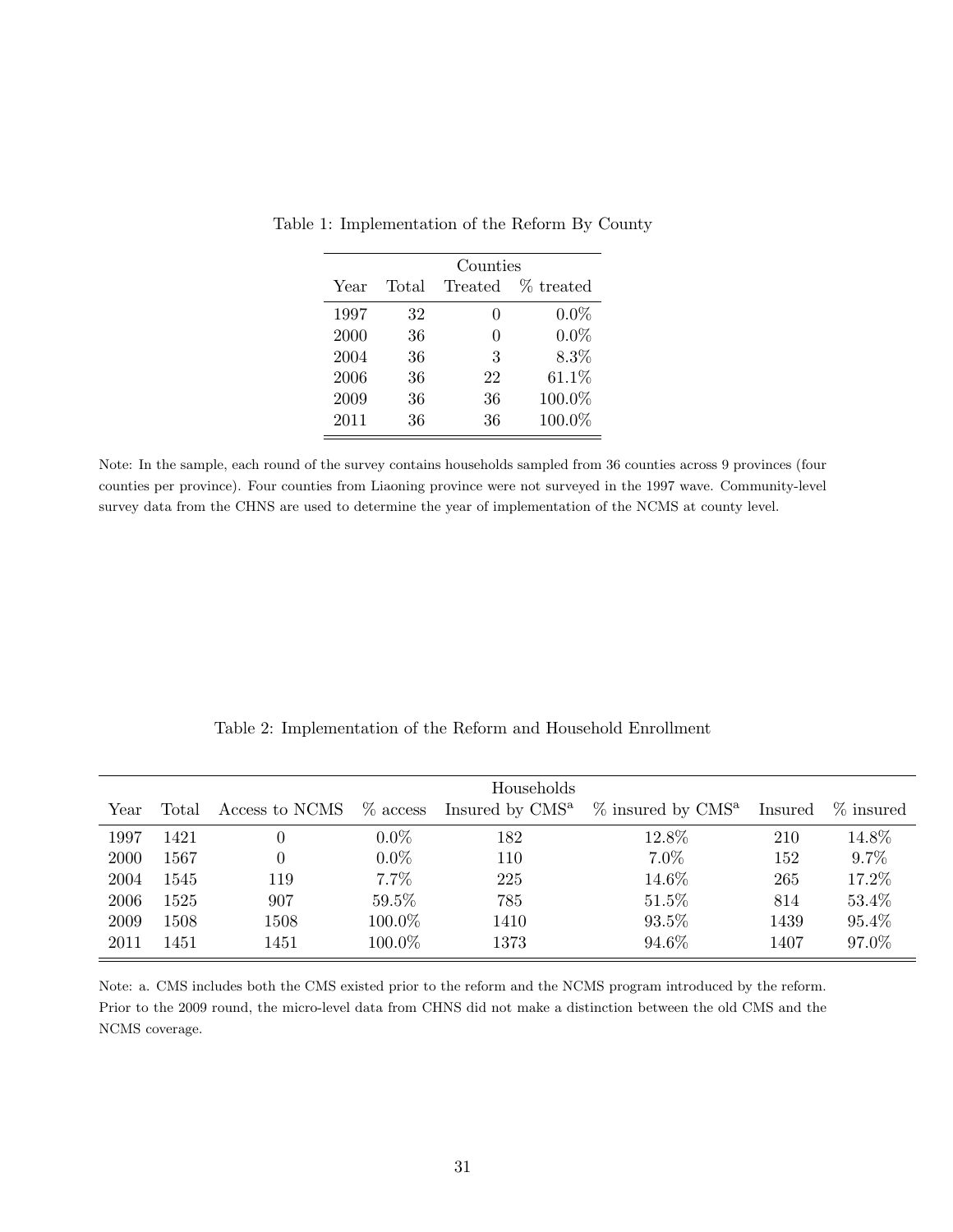|                                         | Year of reform |
|-----------------------------------------|----------------|
| Number of days in severe illness        | 0.045          |
|                                         | (0.183)        |
| Log(average household income)           | $-0.086$       |
|                                         | (0.802)        |
| Any health insurance                    | $-1.516$       |
|                                         | (1.451)        |
| Head with at least 9 years of schooling | $-3.270$       |
|                                         | (2.751)        |
| Age of household head                   | 0.044          |
|                                         | (0.129)        |
| Constant                                | 2008           |
|                                         | (9.099)        |
| $R^2$                                   | 0.126          |
| N                                       | 36             |

Table 3: Characteristics of Counties and the Timing of Reform

Note: This table presents the coefficient estimates in an OLS regression at the county level. The dependent variable is the calendar year of the reform in a given county. The covariates are the average values at the county level in year 2000 (the last pre-reform year among all counties), including number of days of severe sickness, log household income, proportion of households with any health insurance, and level of education and age of the household head.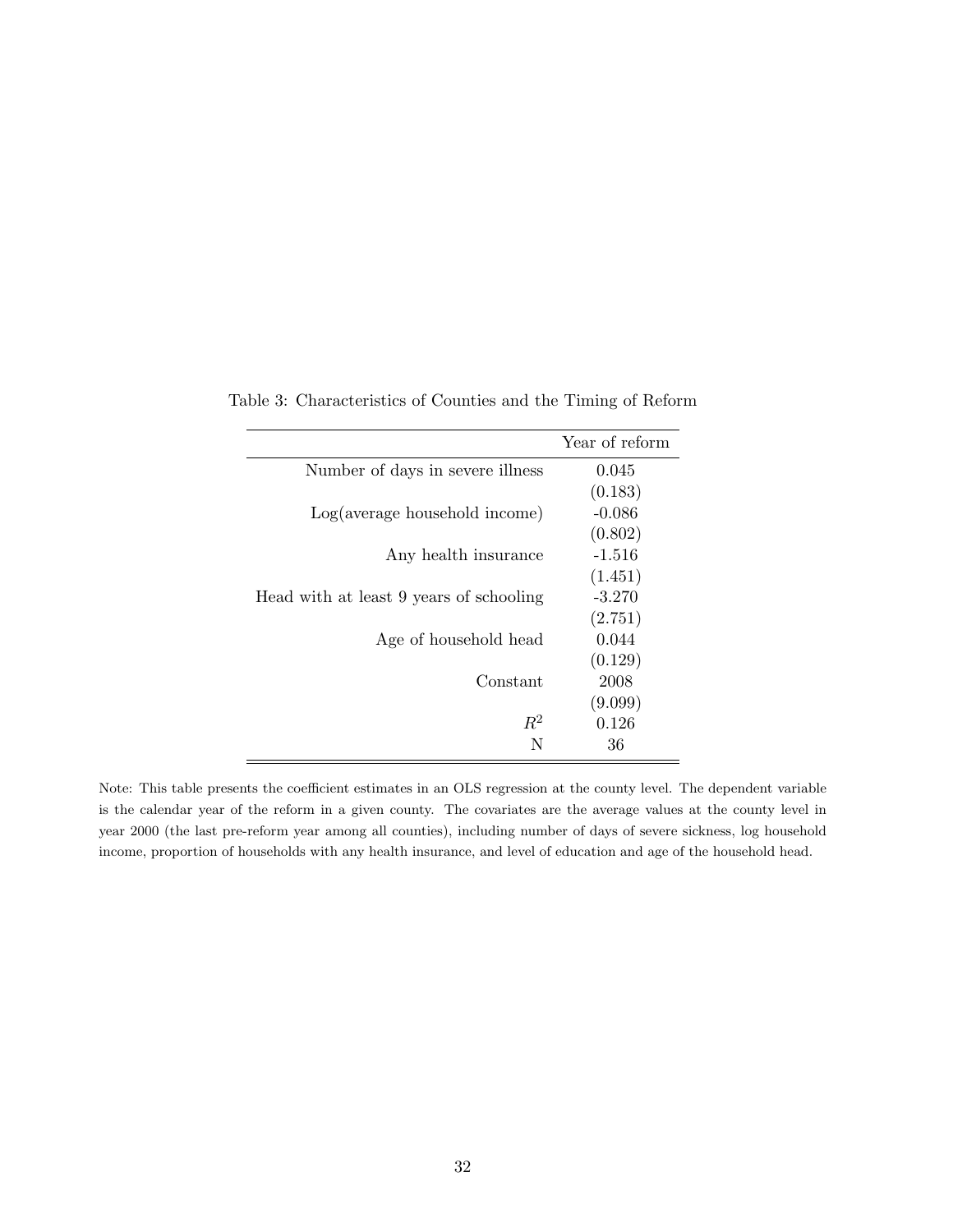|                                                         | Mean     | <b>SD</b> | Observations |
|---------------------------------------------------------|----------|-----------|--------------|
| Age of the head                                         | 47.01    | 9.98      | 10198        |
| Head being single                                       | 0.06     | 0.24      | 10198        |
| Head with at least 9 years of education                 | 0.66     | 0.47      | 10198        |
| Household size                                          | 3.88     | 1.44      | 10198        |
| Total household income                                  | 17280.41 | 26510.24  | 10198        |
| Household income exclu. transfers and subsidies         | 15455.57 | 25393.53  | 10198        |
| Head and spouse joint earnings                          | 11616.53 | 21278.28  | 10198        |
| Household income from farming                           | 6351.23  | 9013.43   | 10198        |
| Household income from livestock                         | 597.08   | 4350.88   | 10198        |
| Investment in farming <sup>a</sup>                      | 1272.18  | 1661.57   | 8312         |
| Investment in livestock <sup>b</sup>                    | 745.86   | 1576.97   | 5472         |
| Added productive equipment <sup>c</sup>                 | 0.10     | 0.30      | 9051         |
| Share of children (aged $7-18$ ) in school <sup>d</sup> | 0.78     | 0.38      | 4961         |
| Share of children at work (aged $7-18$ ) <sup>d</sup>   | 0.16     | 0.34      | 4961         |
| Calories (in kilocalorie)                               | 2351.64  | 628.35    | 10109        |
| Protein (in grams)                                      | 67.94    | 21.00     | 10094        |
| Fat (in grams)                                          | 65.70    | 32.40     | 10094        |
| Carbohydrate (in grams)                                 | 362.20   | 114.87    | 10096        |
| Share of days with severe illness (head and spouse)     | 2.27     | 11.94     | 10198        |
| Share of days with severe illness                       |          |           |              |
| (head and spouse and working members)                   | 2.45     | 12.54     | 10198        |

Table 4: Summary Statistics

Notes:

a. For households with farming activities on a collective, state or a household farm.

b. For households with activities in raising livestock or poultry.

c. For households who have reported the quantity of productive equipment in the previous wave.

d. For households with children aged between 7 and 18.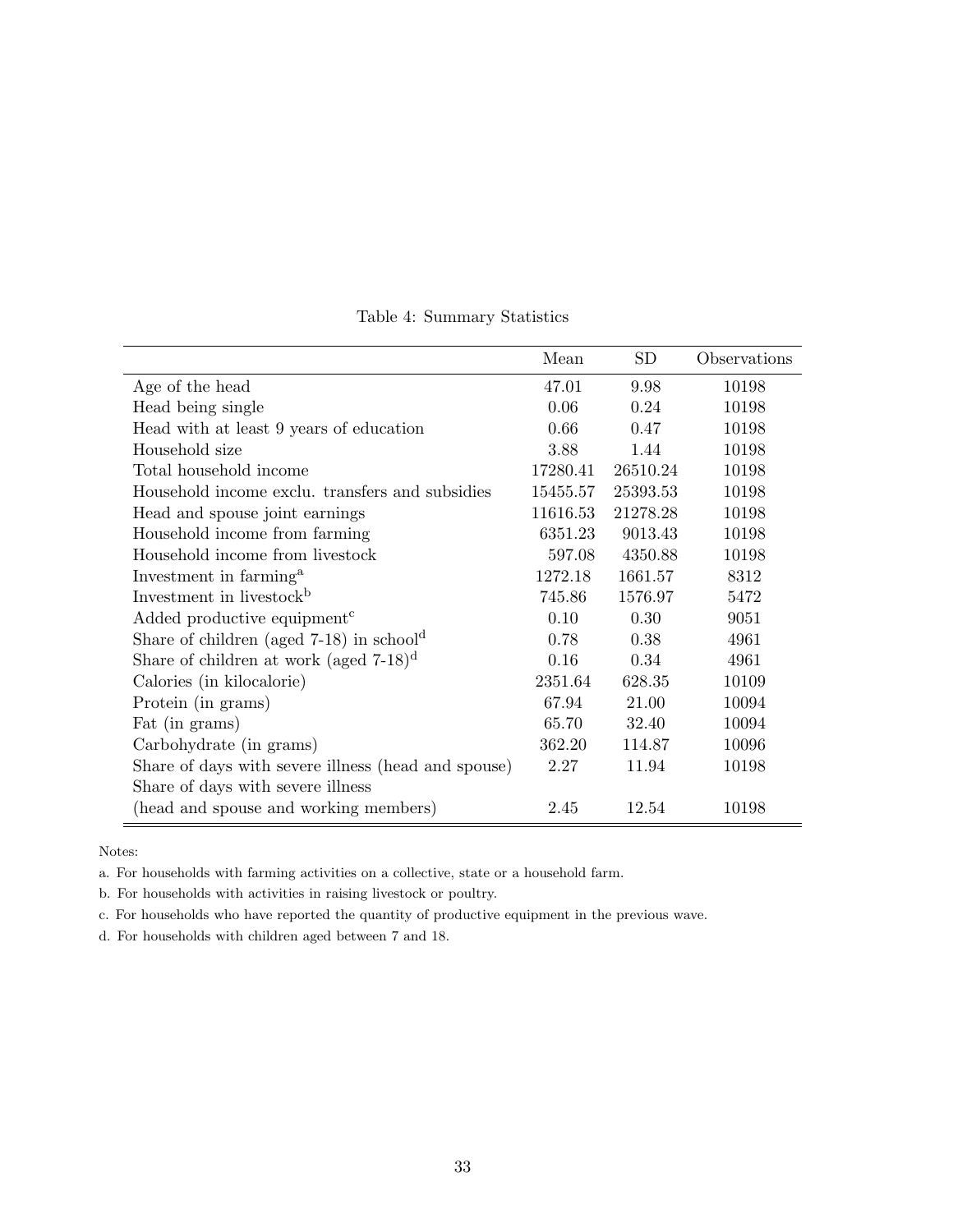|                                                                  |             | Regression Estimates | $H_0: \alpha_0 + \alpha_1 = 0$ | Number of    |
|------------------------------------------------------------------|-------------|----------------------|--------------------------------|--------------|
| Outcomes: change in $\dots$                                      | $\alpha_0$  | $\alpha_1$           | $(p-value)$                    | observations |
| (a) Health shock defined on head and spouse                      |             |                      |                                |              |
| Log (head and spouse income)                                     | $-0.017***$ | 0.009                | 0.011                          | 6432         |
|                                                                  | (0.002)     | (0.005)              |                                |              |
| Log (household income)                                           | 0.001       | $-0.002$             | 0.824                          | 7366         |
|                                                                  | (0.002)     | (0.005)              |                                |              |
| Log (household income, excl.                                     | $-0.002$    | 0.003                | 0.755                          | 7104         |
| subsidies and transfer income)                                   | (0.002)     | (0.003)              |                                |              |
| Log (income from                                                 | $0.026**$   | $-0.034$             | 0.615                          | 2320         |
| other members)                                                   | (0.011)     | (0.028)              |                                |              |
| (b) Health shock defined on head, spouse and working age members |             |                      |                                |              |
| Log (income from head, spouse                                    | $-0.004*$   | 0.003                | 0.806                          | 6608         |
| and working age members)                                         | (0.002)     | (0.005)              |                                |              |
| Log (household income)                                           | 0.001       | $-0.003$             | 0.404                          | 7366         |
|                                                                  | (0.002)     | (0.005)              |                                |              |
| Log (household income, excl.                                     | $-0.001$    | 0.000                | 0.629                          | 7104         |
| subsidies and transfer income)                                   | (0.002)     | (0.003)              |                                |              |

Table 5: Impact of Health Shocks and Health Insurance on Income

\*\*\* p<0.01, \*\* p<0.05, \* p<0.1. Each cell in regression columns 1 and 2 presents the coefficient estimates on health shock  $(\alpha_0)$  and health shock interacted with the reform  $(\alpha_1)$  in an OLS regression as specified in equation (3). Column 3 presents p-values of testing the null hypothesis that  $\alpha_0 + \alpha_1 = 0$ . Standard errors (in parentheses) are clustered at the county level. All dependent variables are first-differenced variables. In Panel (a), health shock is the change in the fraction of the past 28 days (in percentage points) in which the head and the spouse of head suffered from severe illness limiting daily activities. In Panel (b), the health shock is the change in the fraction of the past 28 days (in percentage points) in which the head, the spouse of head and other working-age household members (aged 18-55) suffered from severe illness limiting daily activities. Each regression includes the same set of covariates discussed in Section 3. Details of the variable construction and definitions are described in Appendix B.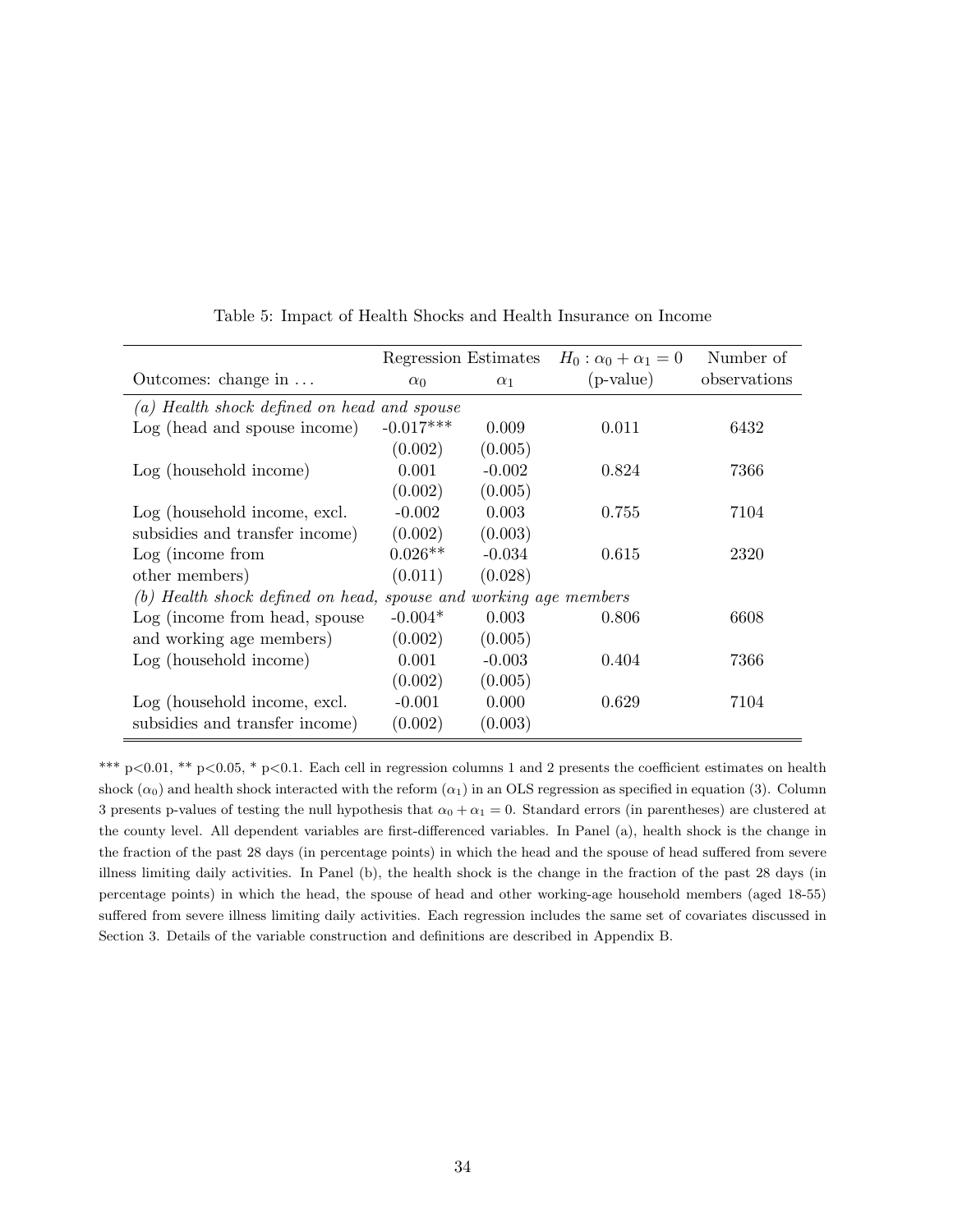|                                                                  |            | Regression Estimates | $H_0: \alpha_0 + \alpha_1 = 0$ | Number of    |
|------------------------------------------------------------------|------------|----------------------|--------------------------------|--------------|
| Outcomes: change in $\dots$                                      | $\alpha_0$ | $\alpha_1$           | $(p-value)$                    | observations |
| (a) Health shock defined on head and spouse                      |            |                      |                                |              |
| $Log$ (caloric intake)                                           | $-0.000$   | $-0.000$             | 0.284                          | 7491         |
|                                                                  | (0.000)    | (0.001)              |                                |              |
| Log (protein intake)                                             | $-0.000$   | 0.000                | 0.991                          | 7472         |
|                                                                  | (0.001)    | (0.001)              |                                |              |
| Log(fat intake)                                                  | $-0.001$   | 0.000                | 0.721                          | 7473         |
|                                                                  | (0.001)    | (0.002)              |                                |              |
| Log (carbohydrate intake)                                        | $-0.000$   | $-0.001$             | 0.027                          | 7474         |
|                                                                  | (0.000)    | (0.001)              |                                |              |
| (b) Health shock defined on head, spouse and working age members |            |                      |                                |              |
| $Log$ (caloric intake)                                           | $-0.000$   | 0.000                | 0.851                          | 7491         |
|                                                                  | (0.001)    | (0.001)              |                                |              |
| Log (protein intake)                                             | $-0.000$   | 0.001                | 0.757                          | 7472         |
|                                                                  | (0.001)    | (0.001)              |                                |              |
| Log(fat intake)                                                  | $-0.001$   | 0.001                | 0.769                          | 7473         |
|                                                                  | (0.001)    | (0.003)              |                                |              |
| Log (carbohydrate intake)                                        | $-0.000$   | $-0.001$             | 0.122                          | 7474         |
|                                                                  | (0.000)    | (0.001)              |                                |              |

Table 6: Impact of Health Shocks and Health Insurance on Consumption Growth

\*\*\* p<0.01, \*\* p<0.05, \* p<0.1. Each cell in regression columns 1 and 2 presents the coefficient estimates on health shock  $(\alpha_0)$  and health shock interacted with the reform  $(\alpha_1)$  in an OLS regression as specified in equation (3). Column 3 presents p-values of testing the null hypothesis that  $\alpha_0 + \alpha_1 = 0$ . Standard errors (in parentheses) are clustered at the county level. All dependent variables are first-differenced variables. Household consumption is defined as the average macronutrient intake among adult members (aged 18+) of the household. In Panel (a), the health shock is the change in the fraction of the past 28 days (in percentage points) in which the head and the spouse of head suffered from severe illness limiting daily activities. In Panel (b), the health shock is change in the fraction of the past 28 days (in percentage points) in which the head, the spouse of head and other working-age household members (aged 18-55) suffered from severe illness limiting daily activities. Each regression includes the same set of covariates discussed in Section 3. Details of the variable construction and definitions are described in Appendix B.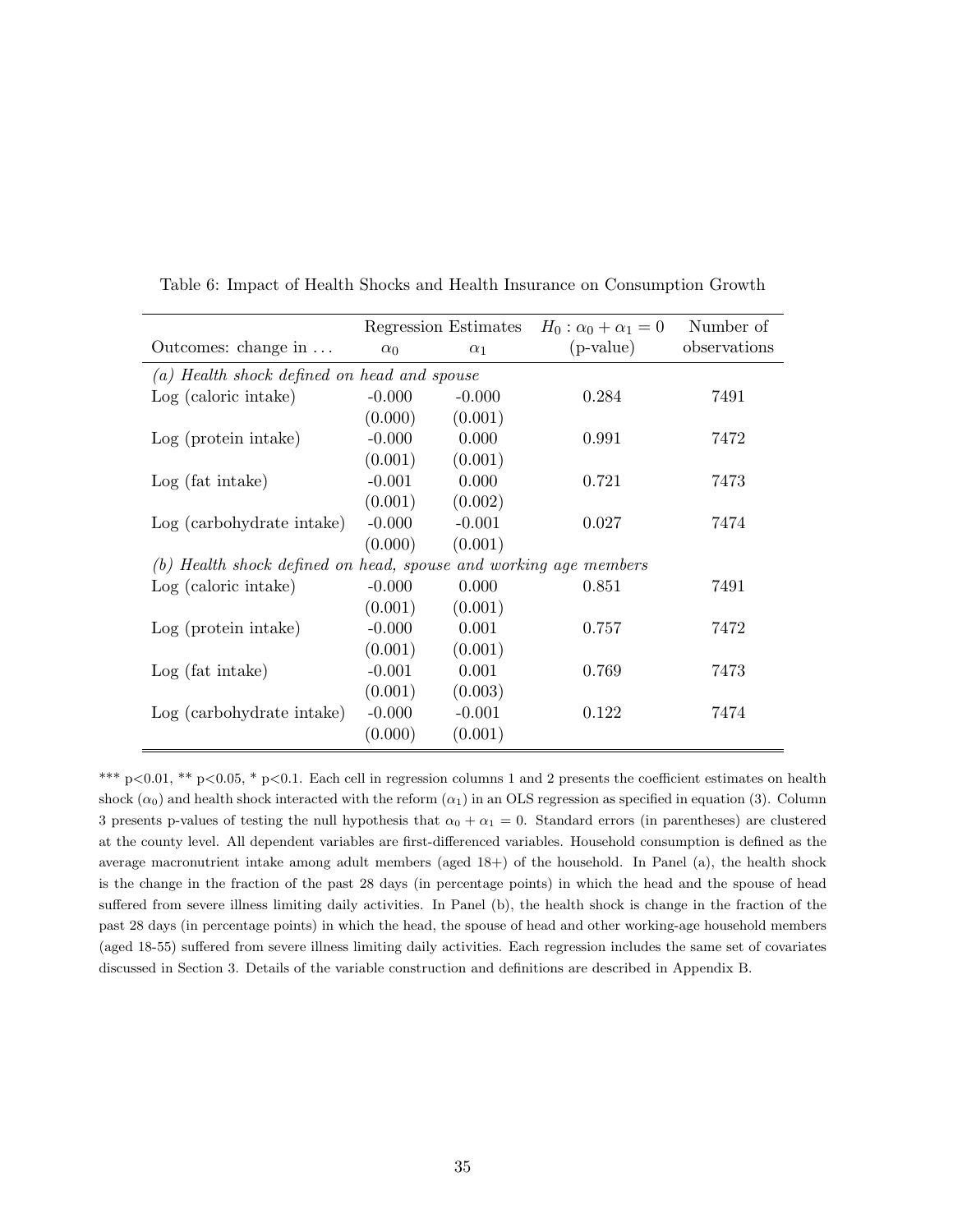|                                         |            | Regression Estimates | $H_0: \alpha_0 + \alpha_1 = 0$ | Number of    |
|-----------------------------------------|------------|----------------------|--------------------------------|--------------|
| Outcomes: change in $\dots$             | $\alpha_0$ | $\alpha_1$           | $(p-value)$                    | observations |
| Health shock defined on head and spouse |            |                      |                                |              |
| $Log$ (caloric intake)                  | $-0.001$   | $-0.000$             | 0.486                          | 6762         |
|                                         | (0.001)    | (0.002)              |                                |              |
| Log (protein intake)                    | 0.001      | $-0.001$             | 0.487                          | 6742         |
|                                         | (0.001)    | (0.002)              |                                |              |
| Log(fat intake)                         | $-0.004**$ | $0.006*$             | 0.239                          | 6744         |
|                                         | (0.001)    | (0.003)              |                                |              |
| Log (carbohydrate intake)               | $-0.000$   | $-0.002$             | 0.077                          | 6739         |
|                                         | (0.001)    | (0.002)              |                                |              |

Table 7: Impact of Health Shocks and Health Insurance on Consumption Growth: Excluding the Consumption of Head/Spouse with Illness

\*\*\* p<0.01, \*\* p<0.05, \* p<0.1. Each cell in regression columns 1 and 2 presents the coefficient estimates on health shock  $(\alpha_0)$  and health shock interacted with the reform  $(\alpha_1)$  in an OLS regression as specified in equation (3). Column 3 presents p-values of testing the null hypothesis that  $\alpha_0 + \alpha_1 = 0$ . Standard errors (in parentheses) are clustered at the county level. All dependent variables are first-differenced variables. Household consumption is defined as the average macronutrient intake among adult members (aged 18+) of the household, but excluding the consumption from the head and/or spouse who suffered from any severe illness. Health shock is the change in the fraction of the past 28 days (in percentage points) in which the head and the spouse of the head suffered from severe illness limiting daily activities. Each regression includes the same set of covariates discussed in Section 3. Details of the variable construction and definitions are described in Appendix B.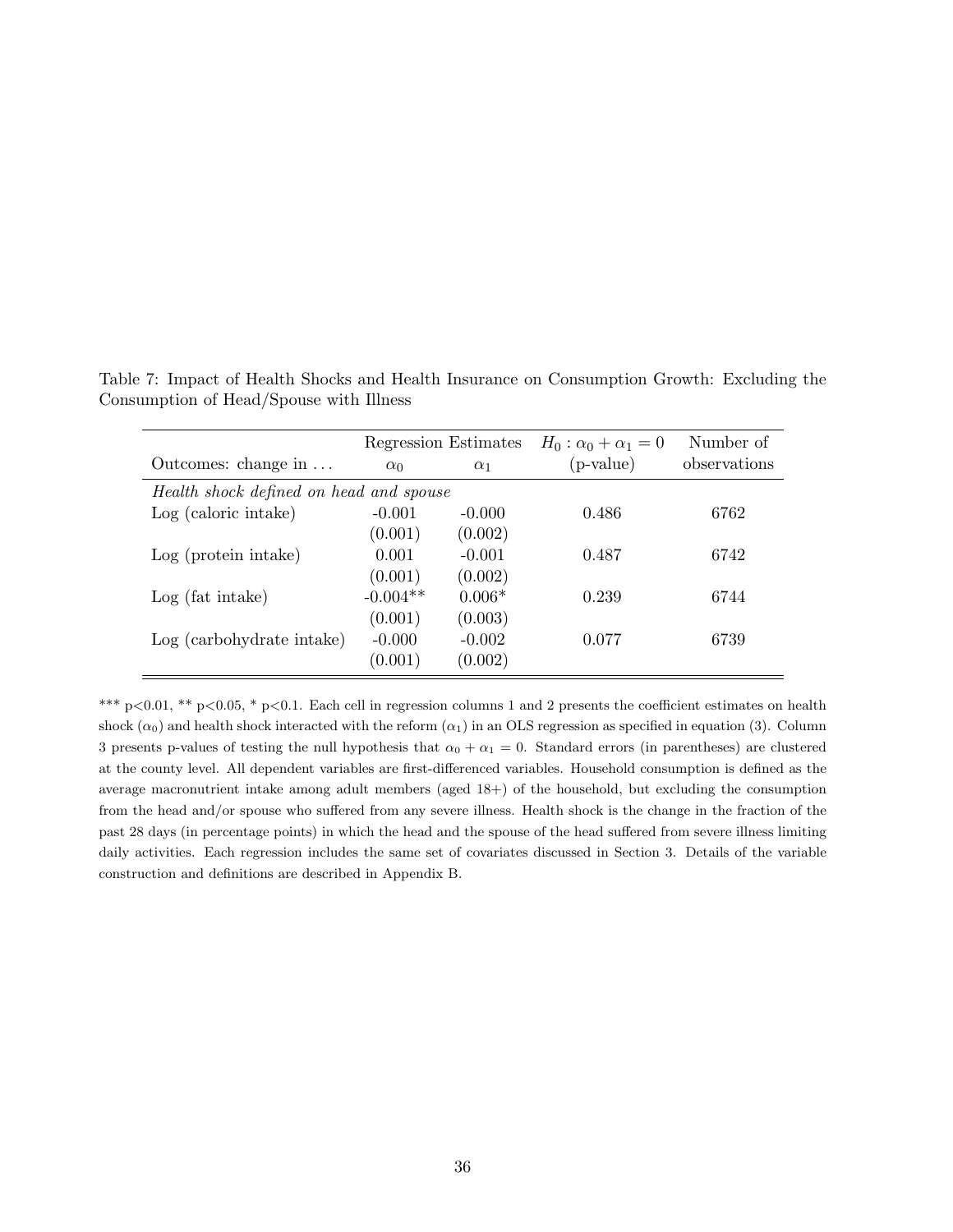|        | Positive out-of-pocket Log out-of-pocket                         |             | Out-of-pocket       |
|--------|------------------------------------------------------------------|-------------|---------------------|
|        | expenditure                                                      | expenditure | expenditure (Tobit) |
|        | (1)                                                              | 2)          | (3)                 |
|        | (a) Health shock defined on head and spouse                      |             |                     |
| Reform | $-0.049***$                                                      | 0.278       | $-569.835***$       |
|        | (0.017)                                                          | (0.397)     | (57.449)            |
| N      | 10082                                                            | 1199        | 10082               |
|        | (b) Health shock defined on head, spouse and working age members |             |                     |
| Reform | $-0.052***$                                                      | 0.224       | $-504.626***$       |
|        | (0.018)                                                          | (0.394)     | (51.549)            |
| N      | 10127                                                            | 1288        | 10127               |

Table 8: Effects of the Reform on Health Expenditures

\*\*\* p<0.01, \*\* p<0.05, \* p<0.1. Within each panel, each cell in the first row presents the coefficient estimates on the Reform indicator in a regression as specified in equation (6). Coefficients in the first two columns are estimated by OLS. Coefficients in the last column is estimated by Tobit. Standard errors (in parentheses) are clustered at the county level. In Panel (a), health shock is the change in the fraction of the past 28 days (in percentage points) in which the head and the spouse of head suffered from severe illness limiting daily activities. In Panel (b), health shock is the change in the fraction of the past 28 days (in percentage points) in which the head, the spouse of the head and other working-age household members (aged 18-55) suffered from severe illness limiting daily activities. Each regression includes the same set of covariates discussed in Section 5.2. Details of the variable construction and definitions are described in Appendix B.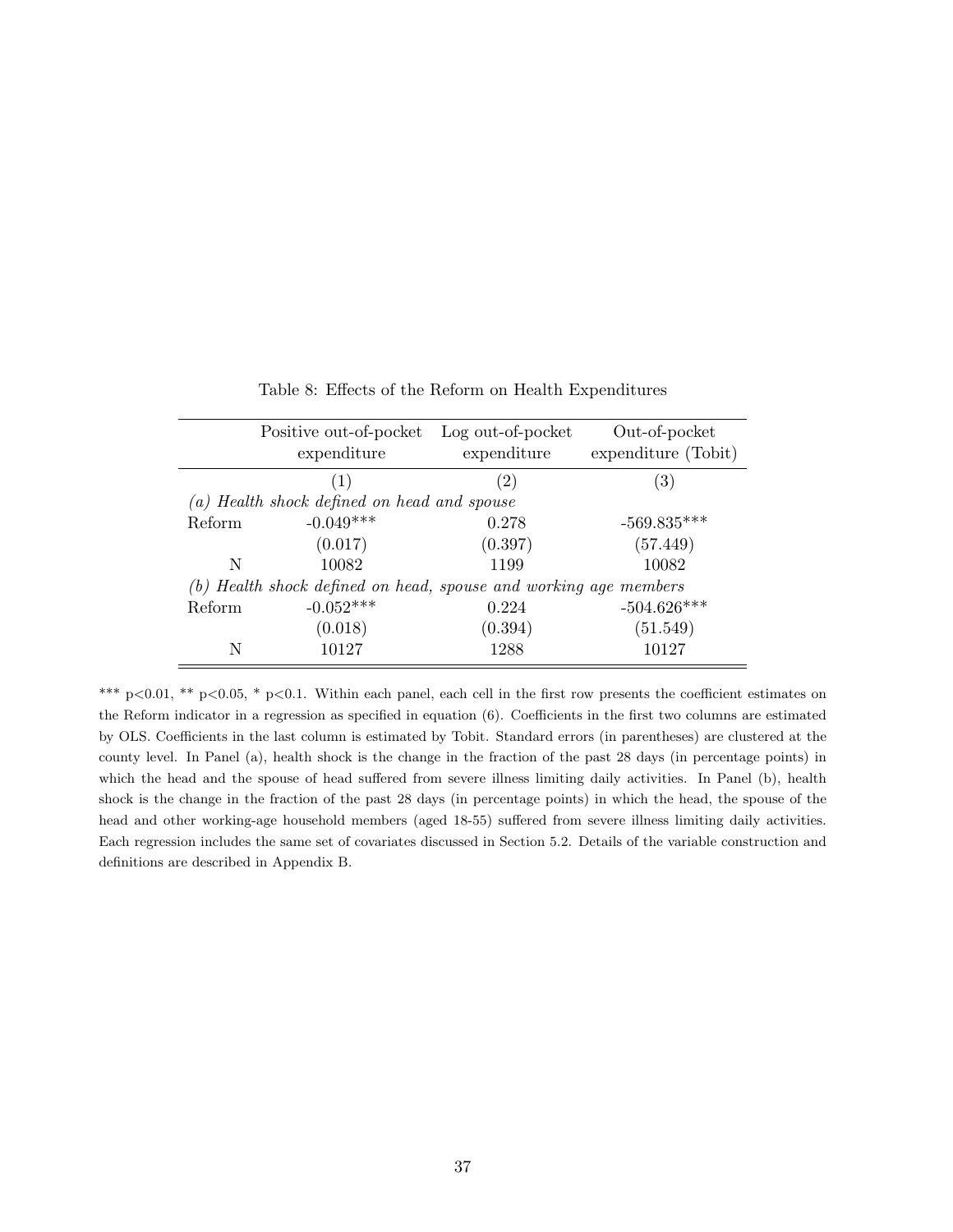|                                                                  |             | % children in school |           |            | % children at work |            |
|------------------------------------------------------------------|-------------|----------------------|-----------|------------|--------------------|------------|
| Outcomes: change in $\dots$                                      | All         | <b>Boys</b>          | Girls     | All        | <b>Boys</b>        | Girls      |
|                                                                  | (1)         | (2)                  | (3)       | (4)        | (5)                | (6)        |
| Health shock defined on head and spouse<br>$\left( a\right)$     |             |                      |           |            |                    |            |
| $\alpha_0$                                                       | $-0.007***$ | $-0.005***$          | $-0.005*$ | $0.006***$ | $-0.000$           | $0.009***$ |
|                                                                  | (0.001)     | (0.002)              | (0.003)   | (0.001)    | (0.002)            | (0.003)    |
| $\alpha_1$                                                       | $0.006*$    | 0.001                | 0.009     | $-0.006**$ | $-0.001$           | $-0.011*$  |
|                                                                  | (0.003)     | (0.003)              | (0.007)   | (0.003)    | (0.003)            | (0.006)    |
| $H_0: \alpha_0 + \alpha_1 = 0$                                   |             |                      |           |            |                    |            |
| $(p-value)$                                                      | 0.489       | 0.014                | 0.384     | 0.838      | 0.439              | 0.512      |
| (b) Health shock defined on head, spouse and working age members |             |                      |           |            |                    |            |
| $\alpha_0$                                                       | $-0.006***$ | $-0.006***$          | $-0.005*$ | $0.006***$ | 0.000              | $0.009***$ |
|                                                                  | (0.001)     | (0.002)              | (0.003)   | (0.001)    | (0.002)            | (0.003)    |
| $\alpha_1$                                                       | $0.006*$    | 0.001                | 0.010     | $-0.007**$ | $-0.002$           | $-0.012**$ |
|                                                                  | (0.003)     | (0.003)              | (0.006)   | (0.003)    | (0.003)            | (0.006)    |
| $H_0: \alpha_0 + \alpha_1 = 0$                                   |             |                      |           |            |                    |            |
| (p-value)                                                        | 0.829       | 0.016                | 0.320     | 0.584      | 0.356              | 0.358      |
|                                                                  |             |                      |           |            |                    |            |
| N                                                                | 2917        | 1883                 | 1576      | 2917       | 1883               | 1576       |

Table 9: Impact of Health Shocks and Health Insurance on Human Capital Investment

\*\*\* p<0.01, \*\* p<0.05, \* p<0.1. Within each panel, each cell in rows 1 and 2 presents the coefficient estimates on health shock ( $\alpha_0$ ) and health shock interacted with the reform ( $\alpha_1$ ) in an OLS regression as specified in equation (3). Row 3 presents p-values of testing the null hypothesis that  $\alpha_0 + \alpha_1 = 0$ . Standard errors (in parentheses) are clustered at the county level. All dependent variables are first-differenced variables. In Panel (a), health shock is the change in the fraction of the past 28 days (in percentage points) in which the head and the spouse of the head suffered from severe illness limiting daily activities. In Panel (b), health shock is the change in the fraction of the past 28 days (in percentage points) in which the head, the spouse of the head and other working-age household members (aged 18-55) suffered from severe illness limiting daily activities. Each regression includes the same set of covariates discussed in Section 3. Details of the variable construction and definitions are described in Appendix B.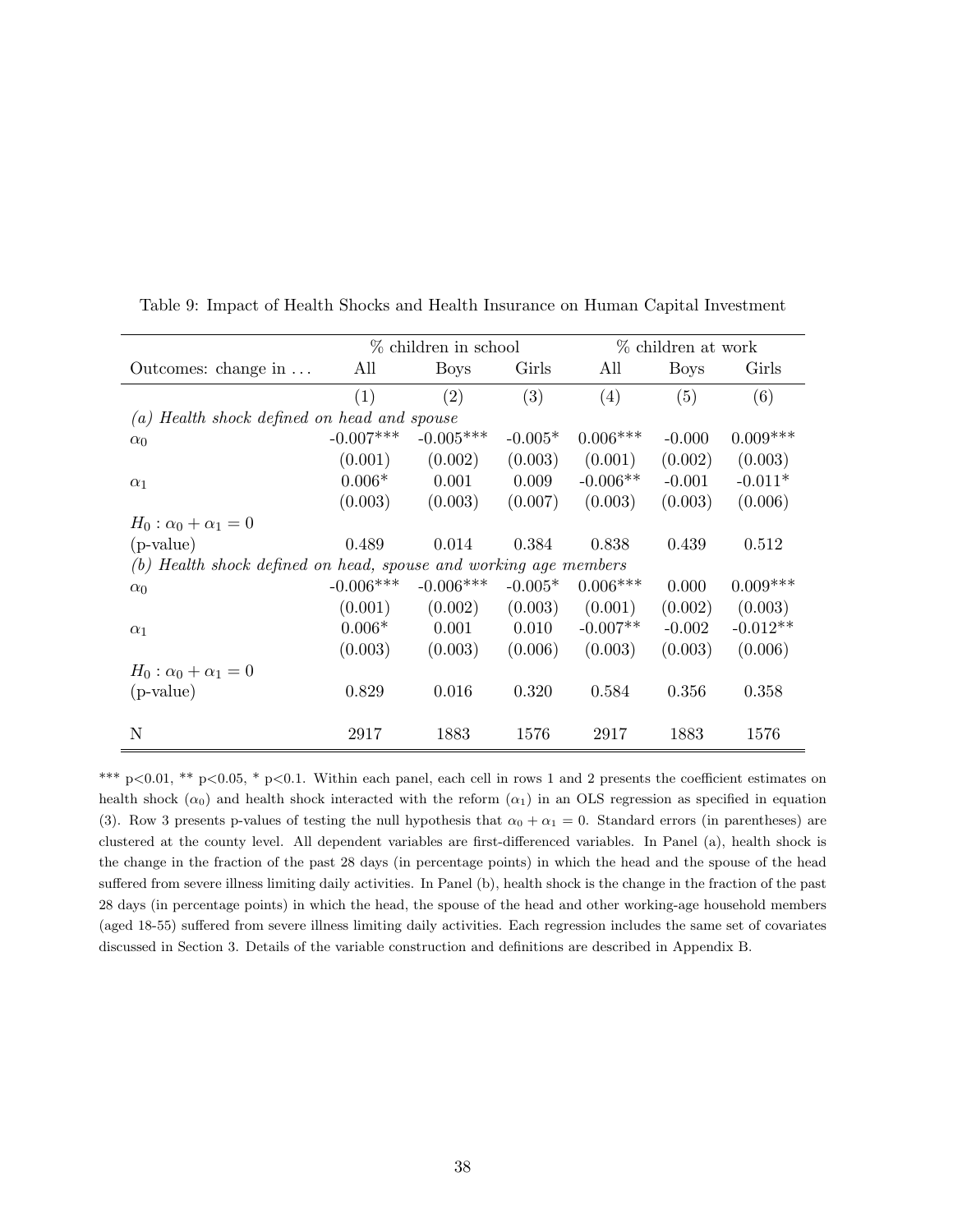|                                                                  | $Log$ (invest. | Log (invest.  | Indicator for     | Indicator for    |
|------------------------------------------------------------------|----------------|---------------|-------------------|------------------|
| Outcomes: change in $\dots$                                      | in farming)    | in livestock) | livestock invest. | new prod. equip. |
| (a) Health shock defined on head and spouse                      |                |               |                   |                  |
| $\alpha_0$                                                       | $-0.006**$     | $-0.012***$   | 0.001             | $-0.001*$        |
|                                                                  | (0.002)        | (0.003)       | (0.001)           | (0.000)          |
| $\alpha_1$                                                       | 0.001          | 0.007         | 0.000             | $0.002**$        |
|                                                                  | (0.005)        | (0.007)       | (0.002)           | (0.001)          |
| Test of $\alpha_0 + \alpha_1 = 0$                                |                |               |                   |                  |
| $(p-value)$                                                      | 0.124          | 0.163         | 0.255             | 0.016            |
| (b) Health shock defined on head, spouse and working age members |                |               |                   |                  |
| $\alpha_0$                                                       | $-0.003$       | $-0.010**$    | 0.000             | $-0.001**$       |
|                                                                  | (0.002)        | (0.004)       | (0.001)           | (0.000)          |
| $\alpha_1$                                                       | $-0.001$       | 0.002         | 0.001             | $0.002**$        |
|                                                                  | (0.005)        | (0.008)       | (0.002)           | (0.001)          |
| Test of $\alpha_0 + \alpha_1 = 0$                                |                |               |                   |                  |
| $(p-value)$                                                      | 0.115          | 0.087         | 0.172             | 0.015            |
| N                                                                | 5565           | 2471          | 7609              | 7429             |

Table 10: Impact of Health Shocks and Health Insurance on Investment in Agricultural Activities

\*\*\* p<0.01, \*\* p<0.05, \* p<0.1. Within each panel, each cell in rows 1 and 2 presents the coefficient estimates on health shock ( $\alpha_0$ ) and health shock interacted with the reform ( $\alpha_1$ ) in an OLS regression as specified in equation (3). Row 3 presents p-values of testing the null hypothesis that  $\alpha_0 + \alpha_1 = 0$ . Standard errors (in parentheses) are clustered at the county level. All dependent variables are first-differenced variables. In Panel (a), health shock is the change in the fraction of the past 28 days (in percentage points) in which the head and the spouse of the head suffered from severe illness limiting daily activities. In Panel (b), health shock is the change in the fraction of the past 28 days (in percentage points) in which the head, the spouse of the head and other working-age household members (aged 18-55) suffered from severe illness limiting daily activities. Each regression includes the same set of covariates discussed in Section 3. Details of the variable construction and definitions are described in Appendix B.